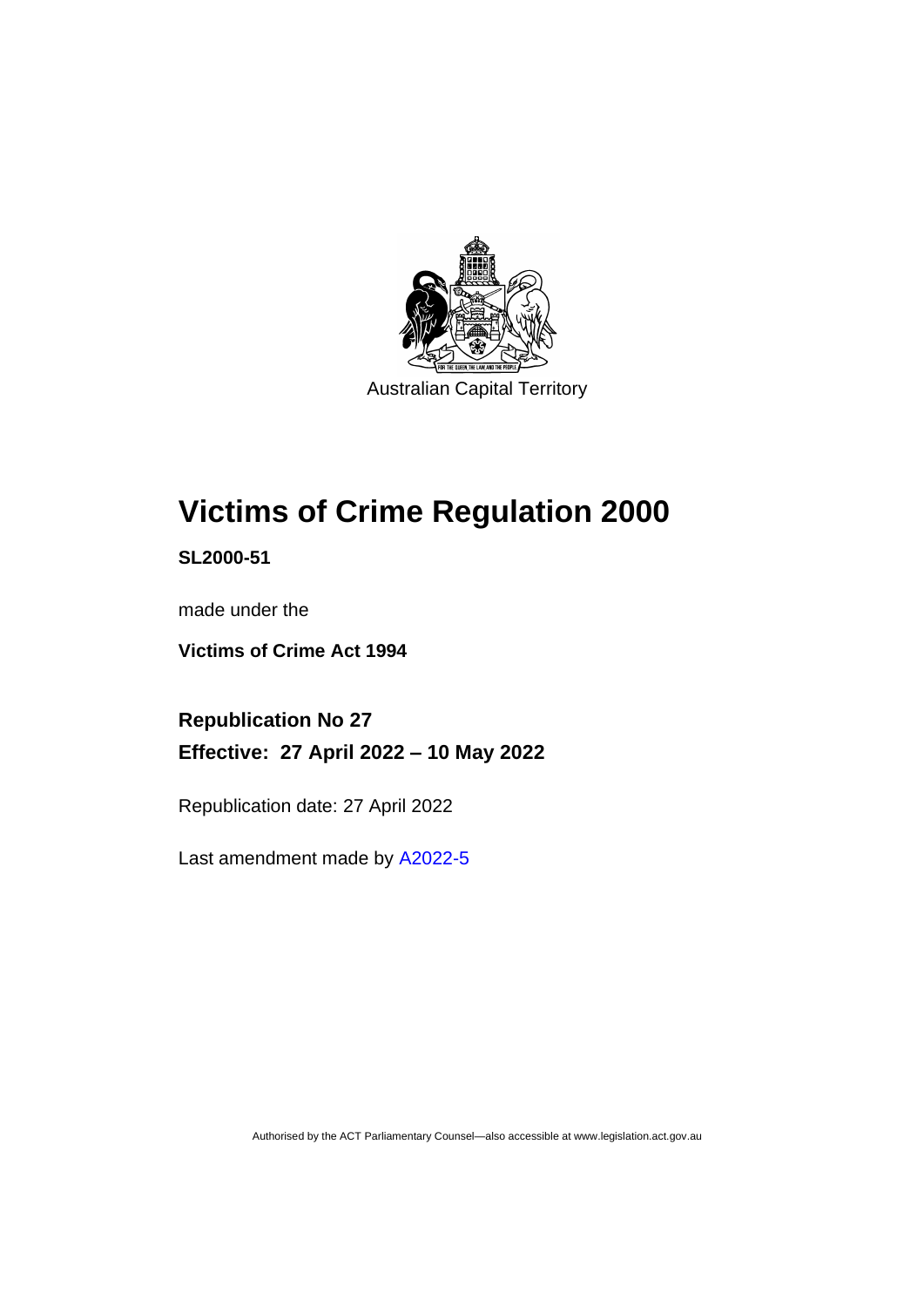## **About this republication**

#### **The republished law**

This is a republication of the *Victims of Crime Regulation 2000*, made under the *Victims of Crime Act 1994* (including any amendment made under the *[Legislation Act 2001](http://www.legislation.act.gov.au/a/2001-14)*, part 11.3 (Editorial changes)) as in force on 27 April 2022*.* It also includes any commencement, amendment, repeal or expiry affecting this republished law to 27 April 2022.

The legislation history and amendment history of the republished law are set out in endnotes 3 and 4.

#### **Kinds of republications**

The Parliamentary Counsel's Office prepares 2 kinds of republications of ACT laws (see the ACT legislation register at [www.legislation.act.gov.au\)](http://www.legislation.act.gov.au/):

- authorised republications to which the *[Legislation Act 2001](http://www.legislation.act.gov.au/a/2001-14)* applies
- unauthorised republications.

The status of this republication appears on the bottom of each page.

#### **Editorial changes**

The *[Legislation Act 2001](http://www.legislation.act.gov.au/a/2001-14)*, part 11.3 authorises the Parliamentary Counsel to make editorial amendments and other changes of a formal nature when preparing a law for republication. Editorial changes do not change the effect of the law, but have effect as if they had been made by an Act commencing on the republication date (see *[Legislation Act 2001](http://www.legislation.act.gov.au/a/2001-14)*, s 115 and s 117). The changes are made if the Parliamentary Counsel considers they are desirable to bring the law into line, or more closely into line, with current legislative drafting practice.

This republication does not include amendments made under part 11.3 (see endnote 1).

#### **Uncommenced provisions and amendments**

If a provision of the republished law has not commenced, the symbol  $\mathbf{U}$  appears immediately before the provision heading. Any uncommenced amendments that affect this republished law are accessible on the ACT legislation register [\(www.legislation.act.gov.au\)](http://www.legislation.act.gov.au/). For more information, see the home page for this law on the register.

#### **Modifications**

If a provision of the republished law is affected by a current modification, the symbol  $\mathbf{M}$  appears immediately before the provision heading. The text of the modifying provision appears in the endnotes. For the legal status of modifications, see the *[Legislation](http://www.legislation.act.gov.au/a/2001-14)  Act [2001](http://www.legislation.act.gov.au/a/2001-14)*, section 95.

#### **Penalties**

At the republication date, the value of a penalty unit for an offence against this law is \$160 for an individual and \$810 for a corporation (see *[Legislation Act 2001](http://www.legislation.act.gov.au/a/2001-14)*, s 133).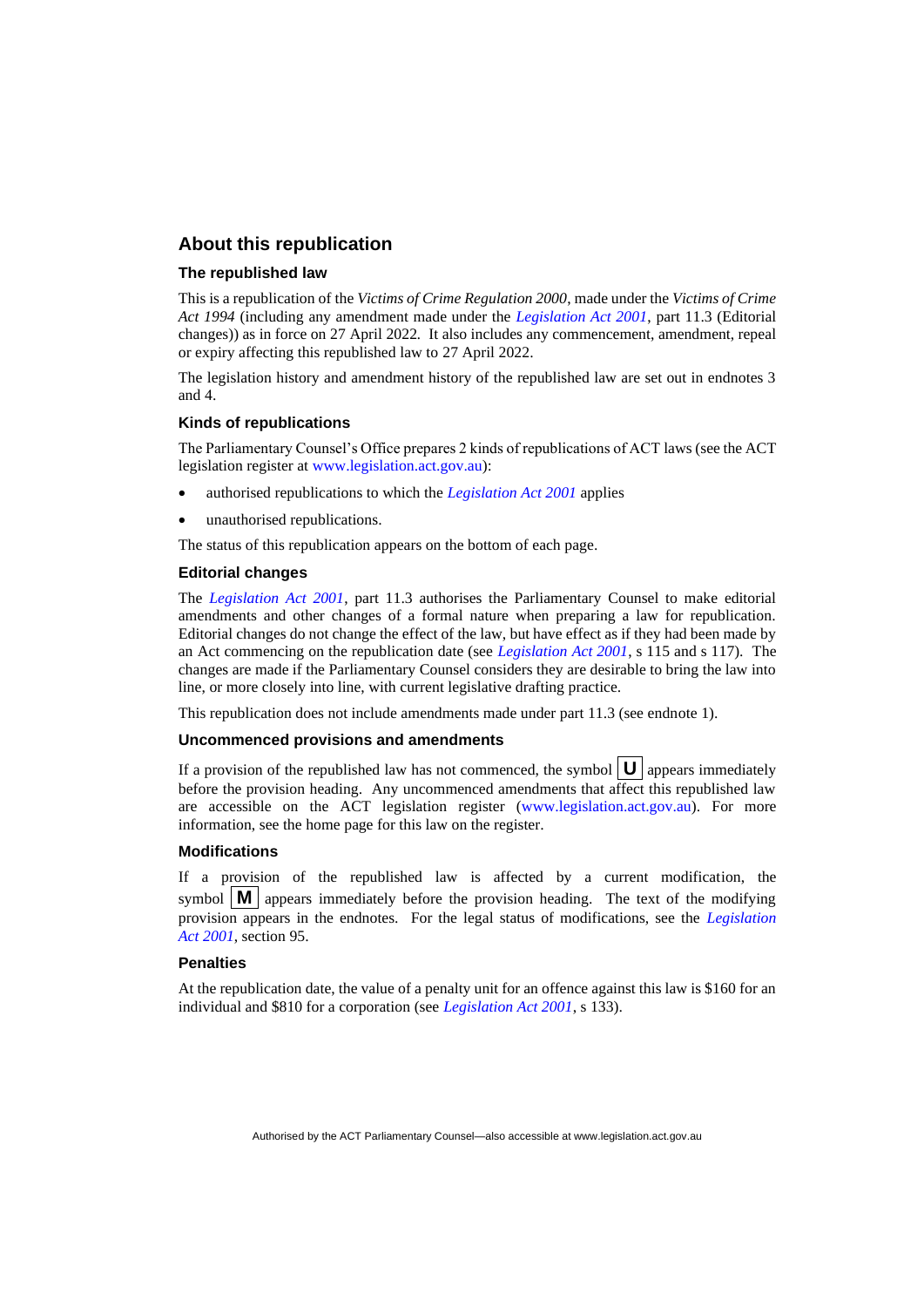

# **Victims of Crime Regulation 2000**

made under the

**Victims of Crime Act 1994**

# **Contents**

|                             |                                                                  | Page       |  |
|-----------------------------|------------------------------------------------------------------|------------|--|
| Part 1                      | <b>Preliminary</b>                                               |            |  |
| 1                           | Name of regulation                                               | 2          |  |
| 3                           | Dictionary                                                       | 2          |  |
| 4                           | <b>Notes</b>                                                     | 2          |  |
| Part 3                      | Victims services scheme                                          |            |  |
| <b>Division 3.1</b>         | The victims services scheme                                      |            |  |
| 19                          | Victims services scheme                                          | 3          |  |
| 20                          | 3<br>Objects of the victims services scheme                      |            |  |
| 22                          | Commissioner's functions—victims services scheme<br>4            |            |  |
| 23                          | Employment etc of people—contact with eligible victims           | 5          |  |
| 24                          | Eligible victims under the victims services scheme               | 5          |  |
| R <sub>27</sub><br>27/04/22 | Victims of Crime Regulation 2000<br>Effective: 27/04/22-10/05/22 | contents 1 |  |
|                             |                                                                  |            |  |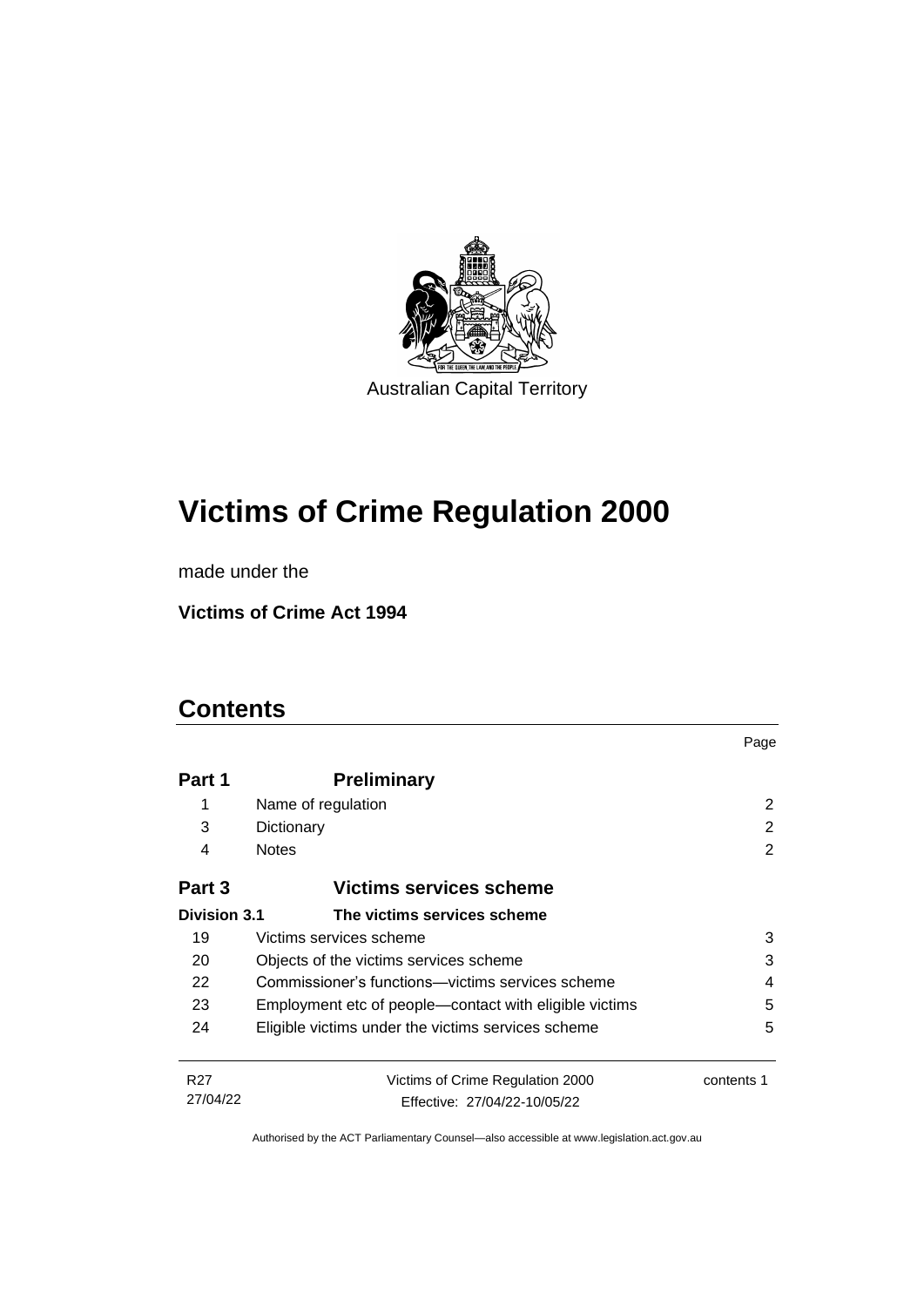| Contents |
|----------|
|----------|

| <b>Division 3.2</b>                                                                |                                                                         | Page                |
|------------------------------------------------------------------------------------|-------------------------------------------------------------------------|---------------------|
| 25                                                                                 | Notification and review of eligibility decisions<br>Definitions-div 3.2 |                     |
| 25A                                                                                | Internal review notices-commissioner                                    | 6<br>$\overline{7}$ |
|                                                                                    |                                                                         | $\overline{7}$      |
| 26<br>Applications to commissioner for internal review<br>26A<br>Internal reviewer |                                                                         | $\overline{7}$      |
| 27                                                                                 | Review by internal reviewer                                             | 8                   |
| 27A                                                                                | Internal review notices-internal reviewer                               | 8                   |
| 32                                                                                 | Applications to ACAT                                                    | 8                   |
| Division 3.3                                                                       |                                                                         |                     |
|                                                                                    | Levels of service under the victims services scheme                     |                     |
| 33                                                                                 | Level 1 service                                                         | 9                   |
| 34                                                                                 | Level 2 service                                                         | 9                   |
| 35                                                                                 | Level 3 service                                                         | 11                  |
| 36                                                                                 | <b>Exceptional cases</b>                                                | $12 \overline{ }$   |
| 37                                                                                 | How contact hours are provided                                          | 13                  |
| 38                                                                                 | Arbitration-care plans                                                  | 13                  |
| 39                                                                                 | Case closure                                                            | 13                  |
| <b>Division 3.4</b>                                                                | <b>Service providers</b>                                                |                     |
| 40                                                                                 | Approved service providers                                              | 14                  |
| 41                                                                                 | Criteria for approval                                                   | 14                  |
| 42                                                                                 | Suspension of approval                                                  | 15                  |
| 43                                                                                 | Cancellation of approval                                                | 16                  |
| <b>Division 3.5</b>                                                                | General                                                                 |                     |
| 44                                                                                 | Volunteer program                                                       | 16                  |
| 45                                                                                 | Special financial assistance-statements                                 | 16                  |
| <b>Division 3.6</b>                                                                | Notification and review of decisions about service<br>providers         |                     |
| 46                                                                                 | Meaning of reviewable decision-div 3.6                                  | 17                  |
| 46A                                                                                | Reviewable decision notices                                             | 17                  |
| 47                                                                                 | Applications for review                                                 | 17                  |
| Part 4                                                                             | <b>Miscellaneous</b>                                                    |                     |
| 47A                                                                                | Guidelines-victims services scheme etc                                  | 18                  |
| 48                                                                                 | Guidelines-volunteers                                                   | 18                  |
| 48A                                                                                | Independent arbitrators                                                 | 19                  |
| contents 2                                                                         | Victims of Crime Regulation 2000                                        | R <sub>27</sub>     |
|                                                                                    | Effective: 27/04/22-10/05/22                                            | 27/04/22            |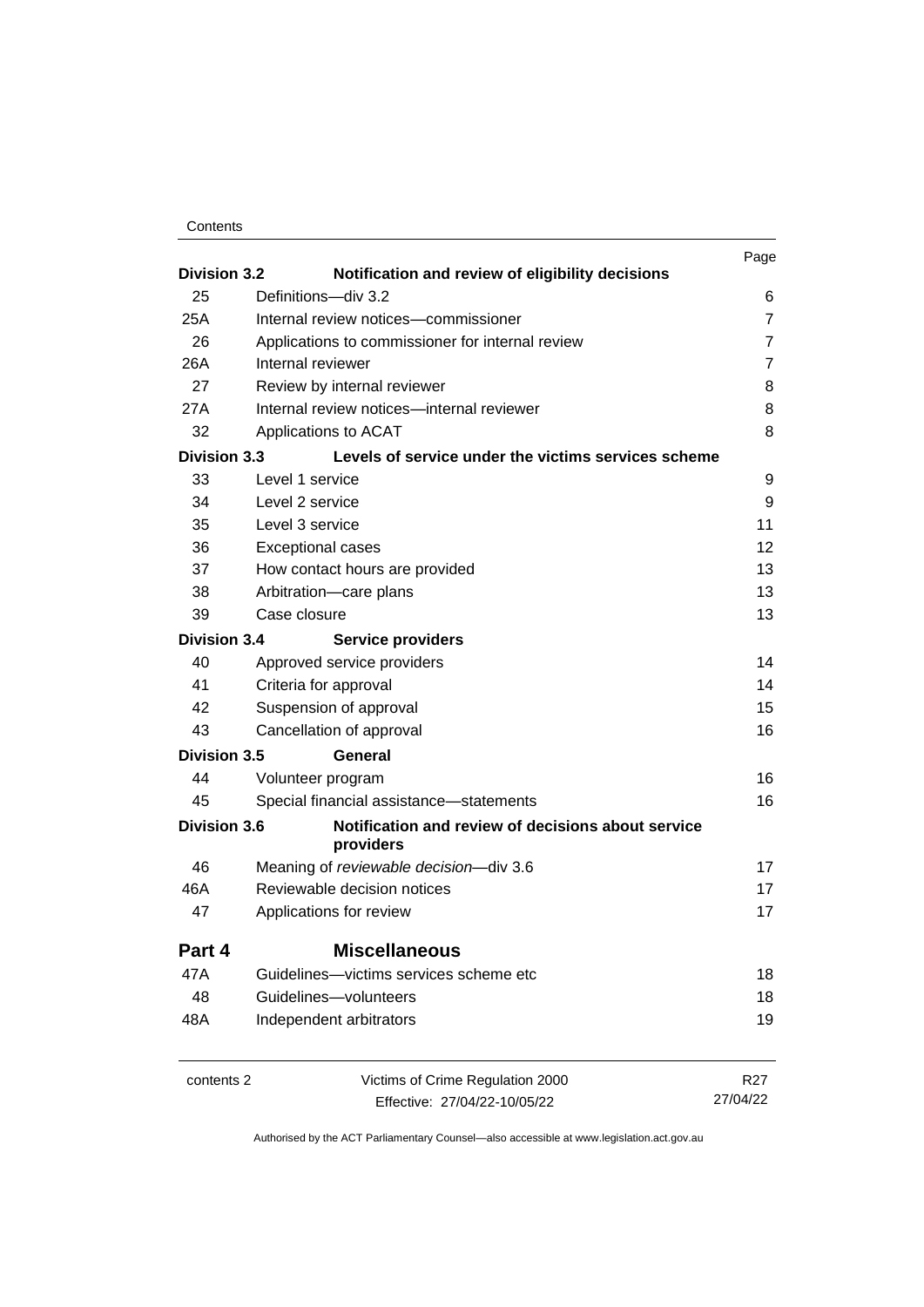| Contents |
|----------|
|----------|

|                   |                                                                  |                                                                                             | Page<br>19 |
|-------------------|------------------------------------------------------------------|---------------------------------------------------------------------------------------------|------------|
| 49                | Annual reporting authority                                       |                                                                                             |            |
| 49A               | Victims services levy-excluded offences-Act, s 23                |                                                                                             |            |
| 50                | Determination of fees for services provided by service providers |                                                                                             |            |
| 51                | Approved forms                                                   |                                                                                             | 20         |
| <b>Schedule 1</b> |                                                                  | Reviewable decisions about service providers                                                | 21         |
| <b>Schedule 2</b> |                                                                  | Victims services levy-excluded offences                                                     | 22         |
| <b>Part 2.1</b>   |                                                                  | Road Transport (Road Rules) Regulation 2017                                                 | 22         |
| <b>Part 2.2</b>   | <b>Regulation 2017</b>                                           | <b>Road Transport (Safety and Traffic Management)</b>                                       | 27         |
| <b>Part 2.3</b>   |                                                                  | Australian National University Act 1991 (Cwlth)-<br>Parking and Traffic Statute (No 2) 2007 | 28         |
| <b>Dictionary</b> |                                                                  |                                                                                             | 31         |
| <b>Endnotes</b>   |                                                                  |                                                                                             |            |
| 1                 | About the endnotes                                               |                                                                                             | 34         |
| 2                 | Abbreviation key                                                 |                                                                                             | 34         |
| 3                 | Legislation history                                              |                                                                                             | 35         |
| 4                 | Amendment history                                                |                                                                                             | 40         |

5 [Earlier republications](#page-52-0) 47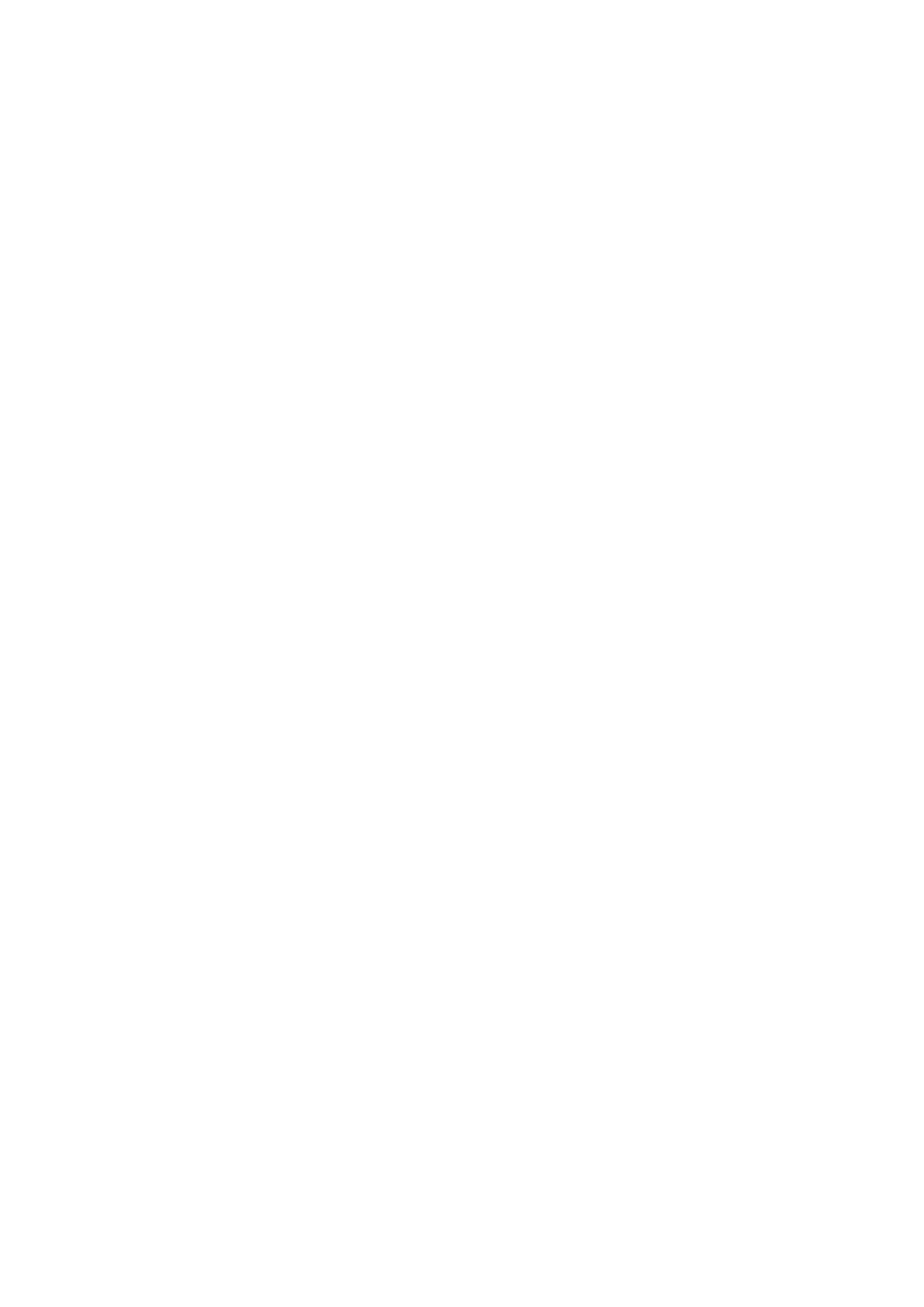

# **Victims of Crime Regulation 2000**

made under the

ׇֺ֘֒֡

**[Victims of Crime Act 1994](http://www.legislation.act.gov.au/a/1994-83)**

R27 27/04/22 page 1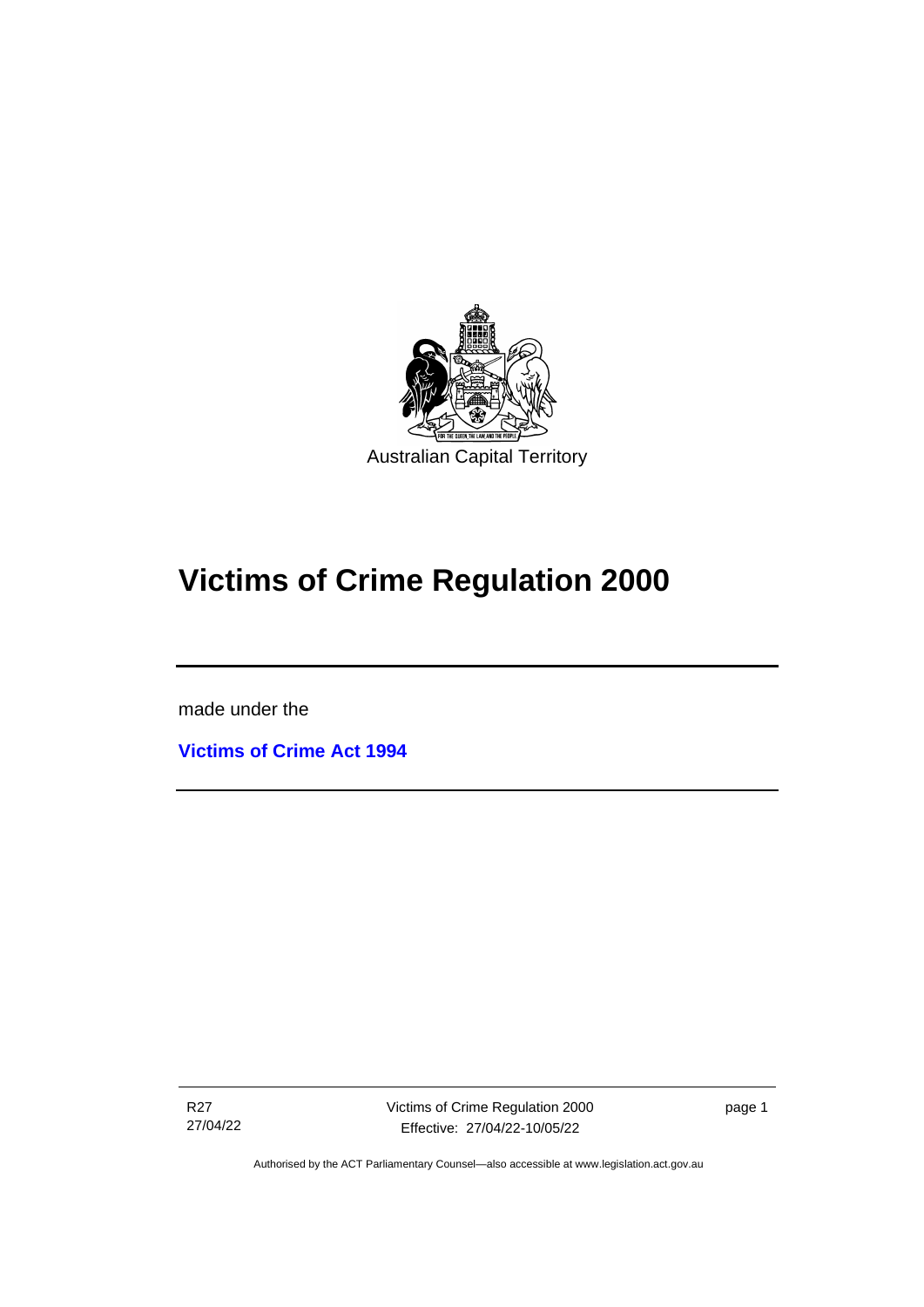#### **Part 1** Preliminary

Section 1

# <span id="page-7-0"></span>**Part 1 Preliminary**

<span id="page-7-1"></span>**1 Name of regulation**

This regulation is the *Victims of Crime Regulation 2000*.

# <span id="page-7-2"></span>**3 Dictionary**

The dictionary at the end of this regulation is part of this regulation.

*Note 1* The dictionary at the end of this regulation defines certain terms used in this regulation and includes references (*signpost definitions*) to other terms defined elsewhere.

> For example, the signpost definition '*primary victim*—see the *[Victims of](http://www.legislation.act.gov.au/a/2016-12/default.asp)  [Crime \(Financial Assistance\) Act](http://www.legislation.act.gov.au/a/2016-12/default.asp) 2016*, section 11.' means that the term 'primary victim' is defined in that section and the definition applies to this regulation.

*Note* 2 A definition in the dictionary (including a signpost definition) applies to the entire regulation unless the definition, or another provision of this regulation, provides otherwise or the contrary intention otherwise appears (se[e Legislation Act,](http://www.legislation.act.gov.au/a/2001-14) s 155 and s 156 (1)).

# <span id="page-7-3"></span>**4 Notes**

A note included in this regulation is explanatory and is not part of this regulation.

*Note* See the [Legislation Act,](http://www.legislation.act.gov.au/a/2001-14) s 127 (1), (4) and (5) for the legal status of notes.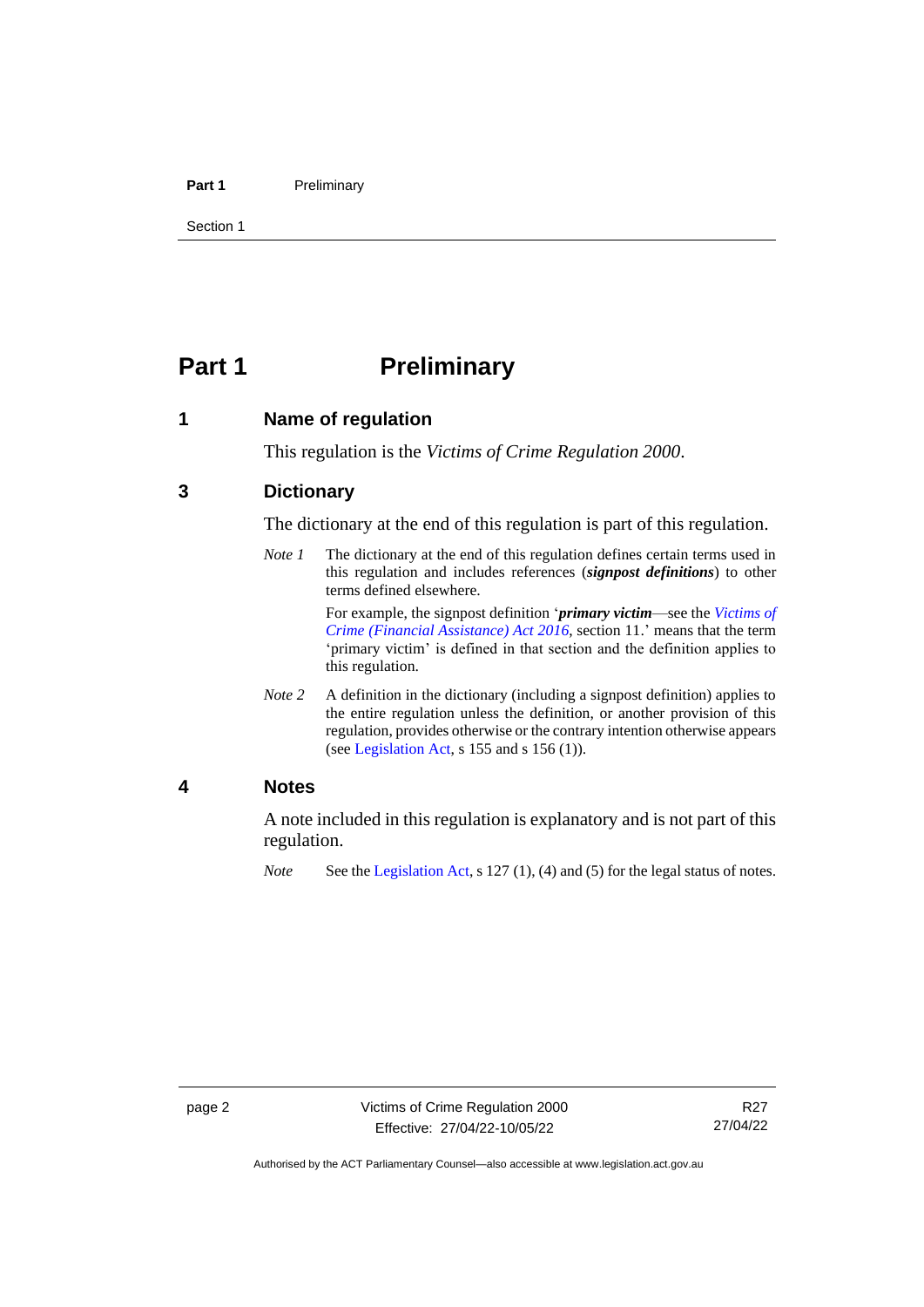# <span id="page-8-0"></span>**Part 3 Victims services scheme**

# <span id="page-8-1"></span>**Division 3.1 The victims services scheme**

# <span id="page-8-2"></span>**19 Victims services scheme**

A victims services scheme is established.

# <span id="page-8-3"></span>**20 Objects of the victims services scheme**

The objects of the victims services scheme are—

- (a) to provide assistance to victims of crime that will—
	- (i) promote their recovery from the harm suffered because of crime; and
	- (ii) allow them to take part in the social, economic and cultural life of their community; and
- (b) to provide the assistance to victims of crime using a multidisciplinary approach; and
- (c) to provide the assistance to victims of crime in ways that are—
	- (i) timely; and
	- (ii) accessible; and
	- (iii) solution-focused; and
	- (iv) professional; and
	- (v) individualised; and
	- (vi) appropriate to the victim.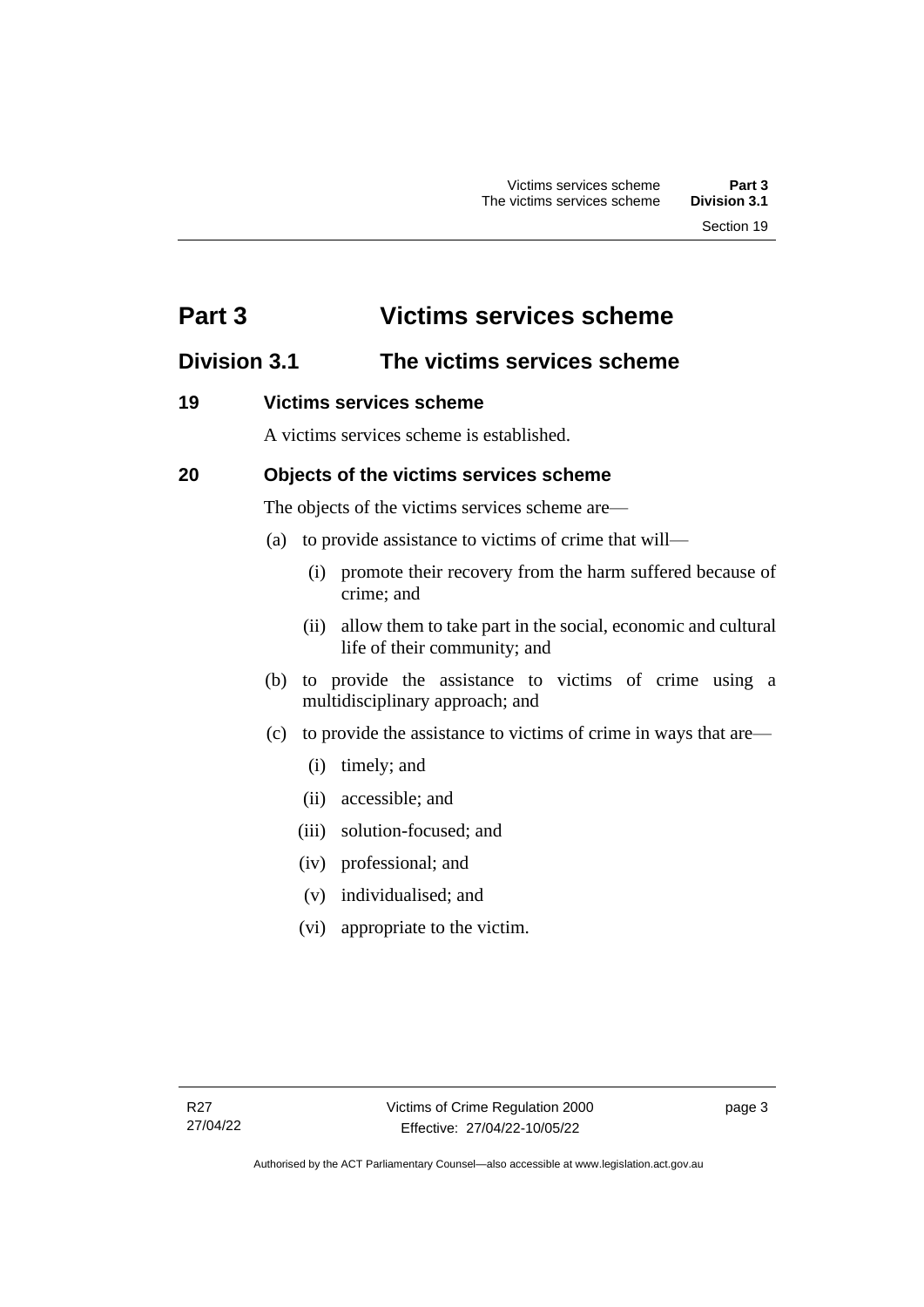## <span id="page-9-0"></span>**22 Commissioner's functions—victims services scheme**

For the [Act,](http://www.legislation.act.gov.au/a/1994-83/default.asp) section 19 (2) (c), the commissioner's functions are—

- (a) to decide the eligibility of people for the different levels of services under the victims services scheme; and
- (b) to provide, or arrange for the provision of, professional services for victims in accordance with this regulation; and
- (c) as appropriate, to refer victims to other entities who provide other assistance and support to victims; and
- (d) to keep records about victims for which services are provided; and
- (e) to train and supervise people engaged by it to provide services; and
- (f) to report to the director-general every 6 months on the services the commissioner provides or arranges; and
- (g) to evaluate the day-to-day operation of the victims services scheme; and
- (h) to establish a victims support network in consultation with community organisations and other entities that deal with victims; and
- (i) to provide a telephone contact for people seeking information about, or services under, the victims services scheme; and
- (j) to develop and maintain a volunteer program to provide practical assistance and support to victims and to train and supervise volunteers for the program; and
- (k) to provide victims with information and assistance about the criminal justice system, the operation of the victims services scheme and complaint procedures; and
- (l) to keep financial records of the commissioner's operations under the victims services scheme.

page 4 Victims of Crime Regulation 2000 Effective: 27/04/22-10/05/22 R<sub>27</sub> 27/04/22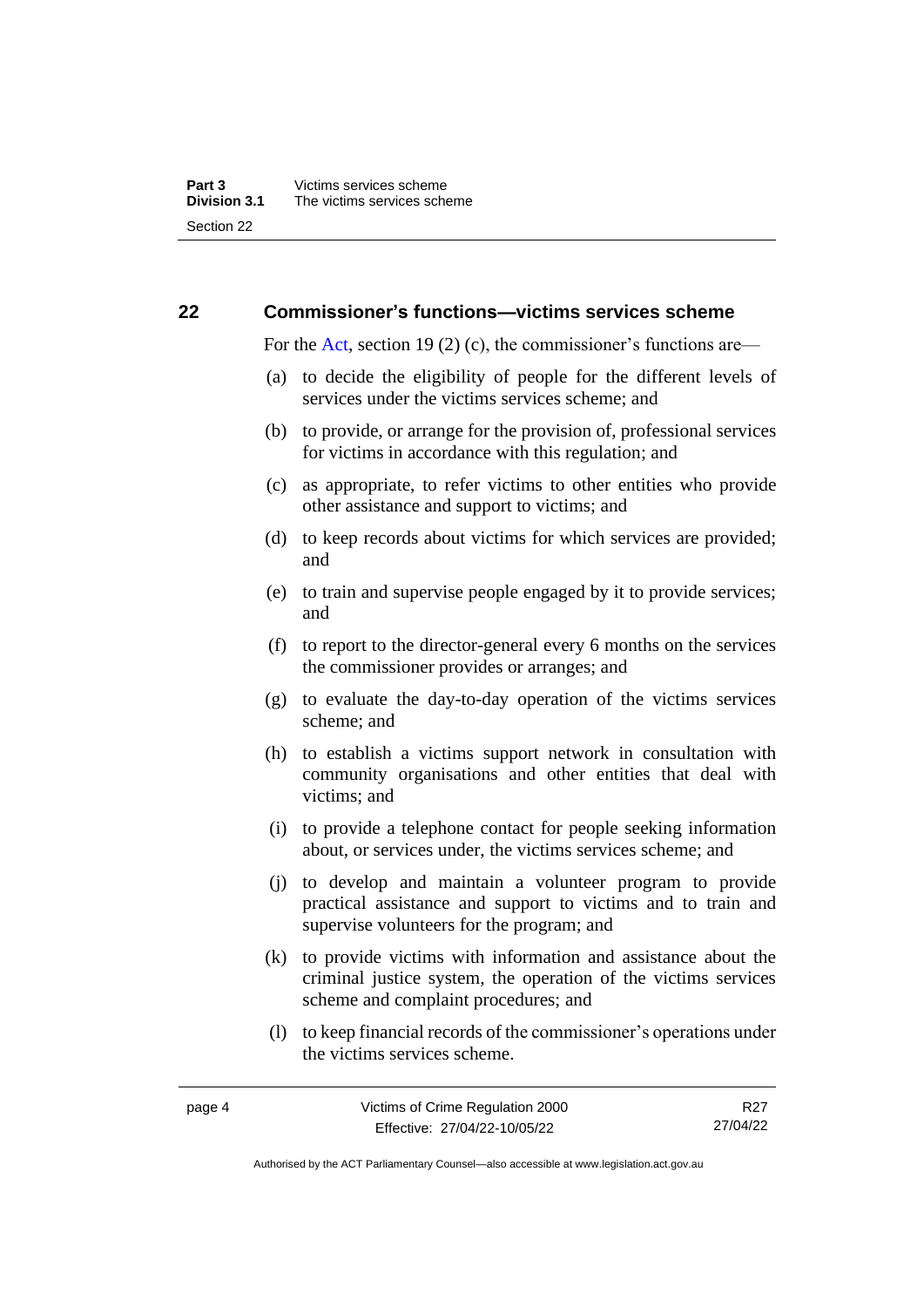## <span id="page-10-0"></span>**23 Employment etc of people—contact with eligible victims**

- (1) Subsection (2) applies to the employment or engagement of a person who will have contact with eligible victims.
- (2) The commissioner must—
	- (a) be satisfied that the person has—
		- (i) qualifications or experience in working with victims and with people from a diversity of ethnic and cultural backgrounds; and
		- (ii) experience or knowledge of working in a multidisciplinary team environment; and
	- (b) assess and evaluate the victims services the person provides; and
	- (c) encourage the person to undertake continuing education in the provision of services to victims; and
	- (d) take steps to ensure the person is familiar with the *[Human Rights](http://www.legislation.act.gov.au/a/2005-40)  [Commission Act 2005](http://www.legislation.act.gov.au/a/2005-40)*.
- (3) The commissioner must take reasonable steps to ensure that a person employed or engaged by the Territory who has been convicted of a serious crime does not have contact with an eligible victim.

#### <span id="page-10-1"></span>**24 Eligible victims under the victims services scheme**

- (1) An eligible victim may use the victims services scheme.
- (2) An *eligible victim* is a victim other than a victim—
	- (a) who suffers harm caused by, or arising out of the use of, a motor vehicle; or
	- (b) who suffers harm (directly or indirectly) as a result of committing an offence.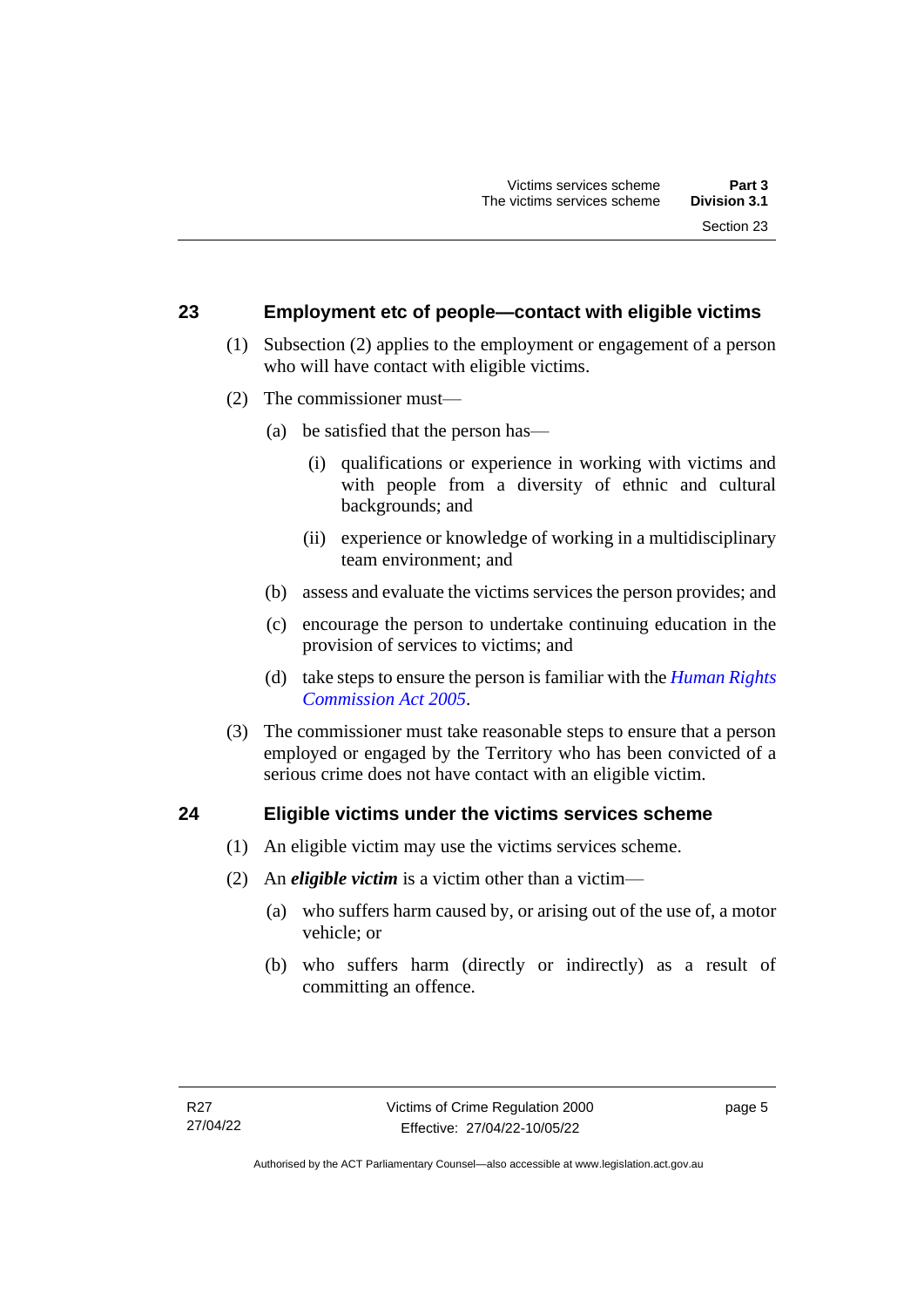- (3) In deciding whether a person is an eligible victim, the commissioner may—
	- (a) have regard to statements made by or on behalf of the person; and
	- (b) ask the chief police officer, the DPP or the registrar of the Supreme Court or the Magistrates Court for information about whether or not the person is a suspect or has been convicted or found guilty of an offence arising from the circumstances in which the person suffered harm.
- (4) The chief police officer, the DPP and the registrar of the Supreme Court or the Magistrates Court may give the commissioner information of the kind mentioned in subsection (3) (b).
- (5) In this section:

*motor vehicle*—see the *[Road Transport \(General\) Act 1999](http://www.legislation.act.gov.au/a/1999-77)*, dictionary.

# <span id="page-11-0"></span>**Division 3.2 Notification and review of eligibility decisions**

# <span id="page-11-1"></span>**25 Definitions—div 3.2**

In this division:

*affected person* means a person the commissioner decides is not eligible for the victims services scheme.

*internally reviewable decision* means a decision of the commissioner that a person is not eligible for the victims services scheme.

*internal reviewer—*see section 26A.

*internal reviewer's decision* means a decision of an internal reviewer in relation to an internally reviewable decision.

*internal review notice*—see the *[ACT Civil and Administrative](http://www.legislation.act.gov.au/a/2008-35)  [Tribunal Act 2008](http://www.legislation.act.gov.au/a/2008-35)*, section 67B (1).

R<sub>27</sub> 27/04/22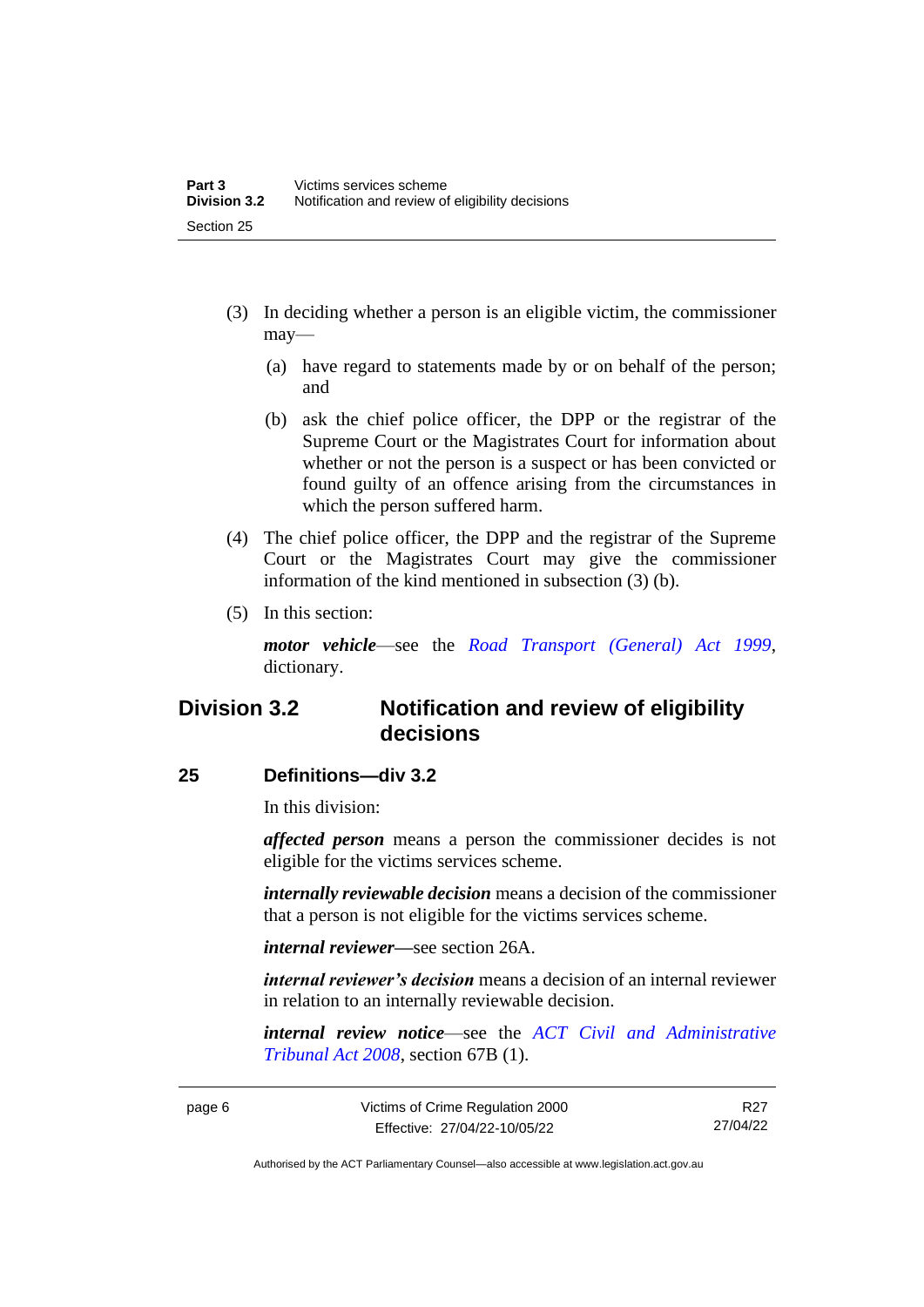# <span id="page-12-0"></span>**25A Internal review notices—commissioner**

If the commissioner makes an internally reviewable decision, the agency must give an internal review notice only to the affected person.

*Note* The requirements for internal review notices are prescribed under the *[ACT Civil and Administrative Tribunal Act 2008](http://www.legislation.act.gov.au/a/2008-35)*.

# <span id="page-12-1"></span>**26 Applications to commissioner for internal review**

- (1) The affected person may apply to the commissioner for review of the internally reviewable decision.
- (2) The application must—
	- (a) be in writing; and
	- (b) state the applicant's name and address; and
	- (c) set out the applicant's reasons for making the application.
	- *Note* If a form is approved under s 51 for the application, the form must be used.
- (3) The application must be given to the commissioner within—
	- (a) 28 days after the day the applicant is given the internal review notice by the commissioner; or
	- (b) any longer period allowed by the commissioner before or after the end of the 28-day period.

# <span id="page-12-2"></span>**26A Internal reviewer**

The commissioner must arrange for a person (the *internal reviewer*) who did not make the internally reviewable decision to review the decision.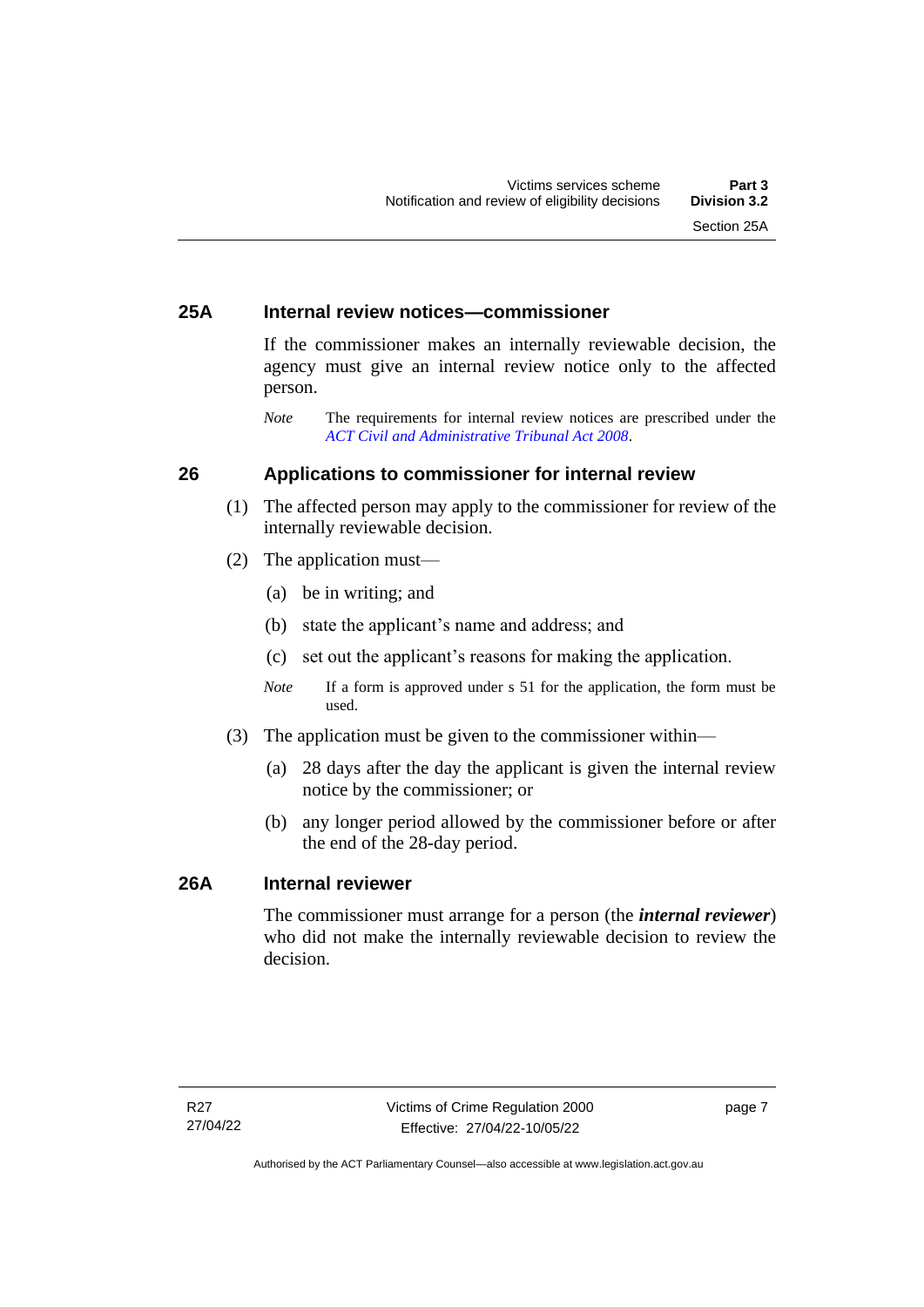# <span id="page-13-0"></span>**27 Review by internal reviewer**

- (1) The internal reviewer for an internally reviewable decision must review the decision within 28 days (the *28-day period*) after the day the commissioner receives the application for review of the internally reviewable decision.
- (2) The internal reviewer must—
	- (a) confirm the decision; or
	- (b) vary the decision; or
	- (c) set aside the decision and substitute the reviewer's own decision.
- (3) If the decision is not varied or set aside within the 28-day period, the decision is taken to have been confirmed by the internal reviewer.

# <span id="page-13-1"></span>**27A Internal review notices—internal reviewer**

If an internal reviewer makes an internal reviewer's decision, the internal reviewer must give an internal review notice only to the affected person.

*Note* The requirements for internal review notices are prescribed under the *[ACT Civil and Administrative Tribunal Act 2008](http://www.legislation.act.gov.au/a/2008-35)*.

# <span id="page-13-2"></span>**32 Applications to ACAT**

The affected person may apply to the ACAT for review of an internal reviewer's decision.

*Note* If a form is approved under the *[ACT Civil and Administrative Tribunal](http://www.legislation.act.gov.au/a/2008-35)  [Act 2008](http://www.legislation.act.gov.au/a/2008-35)* for the application, the form must be used.

Authorised by the ACT Parliamentary Counsel—also accessible at www.legislation.act.gov.au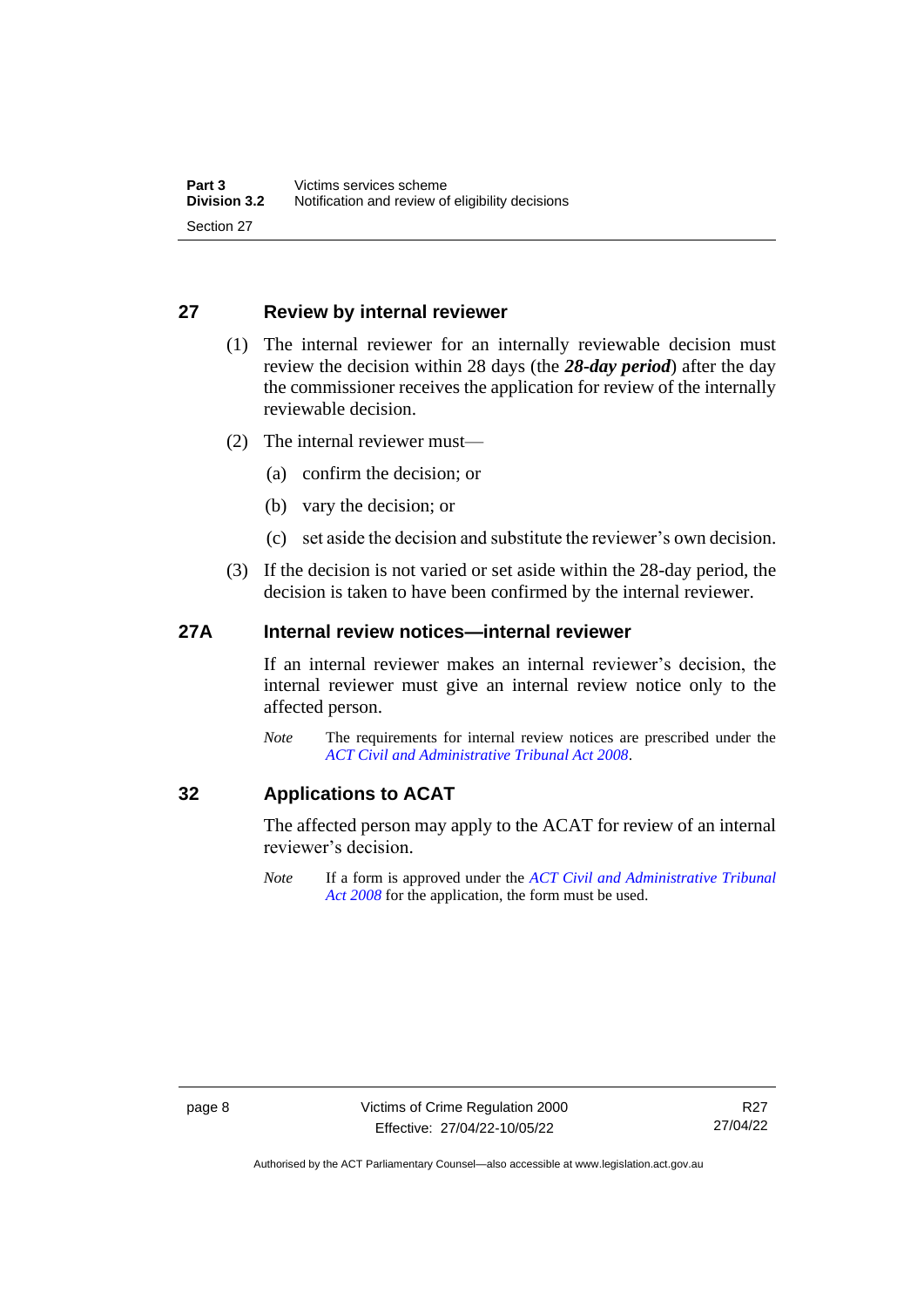# <span id="page-14-0"></span>**Division 3.3 Levels of service under the victims services scheme**

# <span id="page-14-1"></span>**33 Level 1 service**

- (1) All eligible victims are entitled to receive level 1 service under the victims services scheme.
- (2) Level 1 service consists of not more than 2 contact hours.
- (3) The commissioner may, but is not required to, prepare a care plan for an eligible victim receiving level 1 service.

# <span id="page-14-2"></span>**34 Level 2 service**

- (1) An eligible victim is entitled to receive level 2 service under the victims services scheme if the victim has completed level 1 service under the victims services scheme for the crime concerned and the victim—
	- (a) is a primary victim; or
	- (b) is a related victim; or
	- (c) would have been a related victim if the primary victim had died; or
	- (d) is a witness to a violent crime in circumstances in which it is probable that the witness would suffer harm.
- (2) Level 2 service consists of not more than 6 contact hours in addition to the level 1 service contact hours.
- (3) The commissioner must appoint a case coordinator to an eligible victim receiving level 2 service.
- (4) The case coordinator is responsible for managing the delivery of services to the eligible victim under this regulation.
- (5) The case coordinator must develop a care plan in consultation with the eligible victim.

page 9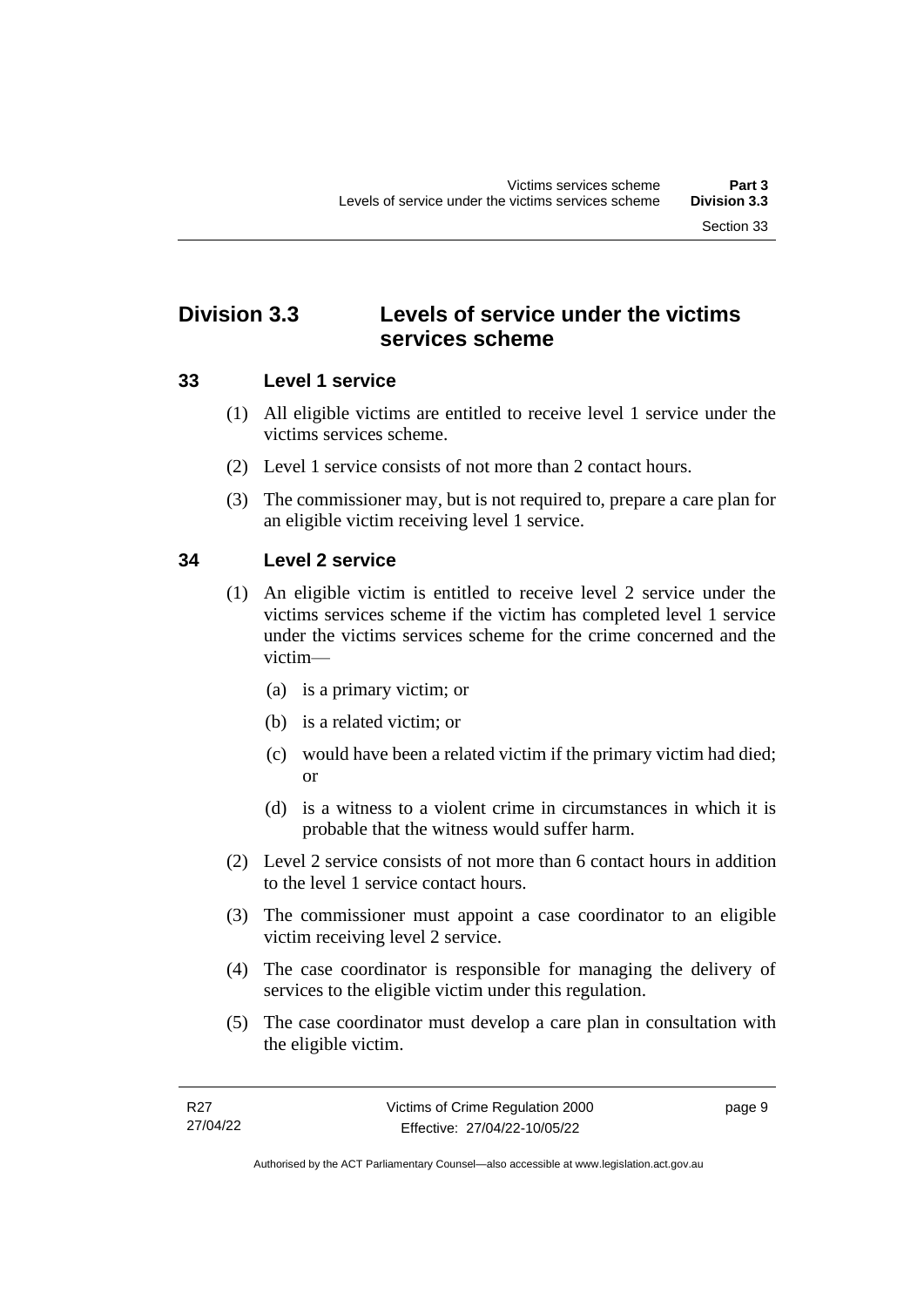- (6) The care plan must state—
	- (a) the rehabilitation goals for the eligible victim; and
	- (b) the number of contact hours and particular services to be provided to the victim for achieving those goals
- (7) Level 2 service is to be given in accordance with the care plan.
- (8) After the level 2 service contact hours have been given in accordance with the care plan, the commissioner, or the service provider who provided the level 2 service contact hours, must prepare and give a closure report to the case coordinator.
- (9) The closure report must include particulars of the number of contact hours and the extent to which the rehabilitation goals of the care plan were achieved.
- (10) On receiving the closure report for the eligible victim, if the case coordinator decides that the eligible victim would not receive therapeutic benefit from receiving level 3 service, the case coordinator must carry out case closure in relation to the victim.
- (11) In this section:

*related victim*—see the *[Victims of Crime \(Financial Assistance\)](http://www.legislation.act.gov.au/a/2016-12/default.asp)  Act [2016](http://www.legislation.act.gov.au/a/2016-12/default.asp)*, section 12.

*violent crime*—means an offence against a provision mentioned in an item in the *[Victims of Crime \(Financial Assistance\) Act](http://www.legislation.act.gov.au/a/2016-12/default.asp) 2016*, schedule 1 (Offences—act of violence), division 1.2.1 (General offences), column 3 of an Act mentioned in the item, column 2.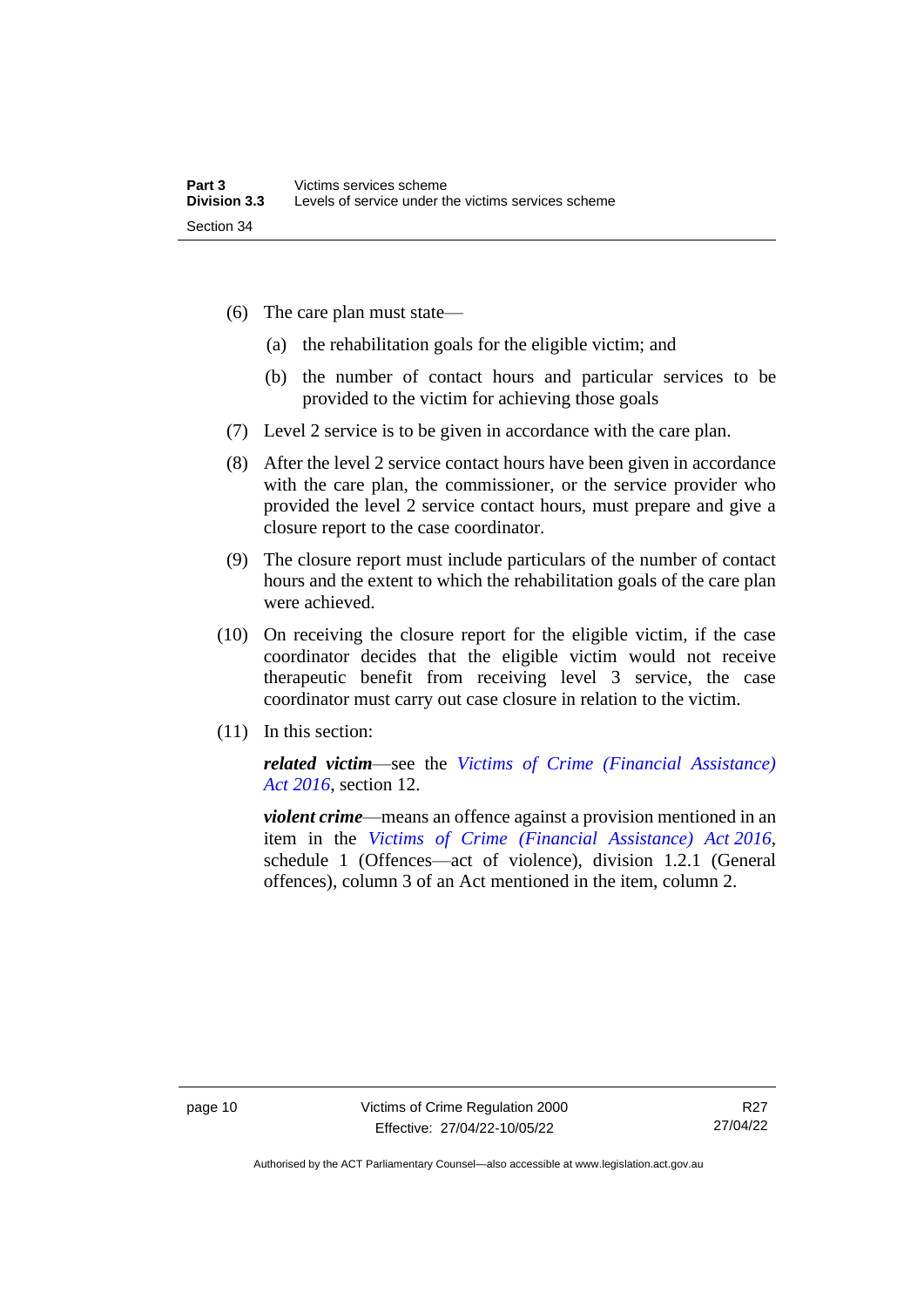### <span id="page-16-0"></span>**35 Level 3 service**

- (1) An eligible victim entitled to receive level 2 service is entitled to receive level 3 service under the victims services scheme if—
	- (a) the victim has completed level 2 service for the crime concerned in accordance with the care plan; and
	- (b) the victim's case coordinator has decided under section 34 (8) (Level 2 services) that the victim would receive therapeutic benefit from receiving level 3 service.
- (2) Level 3 service consists of not more than 12 contact hours in addition to the level 1 and level 2 contact hours.
- (3) The case coordinator must develop a revised care plan for level 3 service contact hours in consultation with the eligible victim.
- (4) The revised care plan must state—
	- (a) the rehabilitation goals for the eligible victim; and
	- (b) the number of contact hours and particular services to be provided to the victim for achieving the goals.
- (5) After the level 3 service contact hours have been given in accordance with the revised care plan, the commissioner, or the service provider who provided the level 3 service contact hours, must prepare and give a closure report to the case coordinator.
- (6) The closure report must include particulars of the number of contact hours and the extent to which the rehabilitation goals of the revised care plan were achieved.
- (7) Subject to section 36, on receiving the closure report for the eligible victim, the case coordinator must carry out case closure in relation to the victim.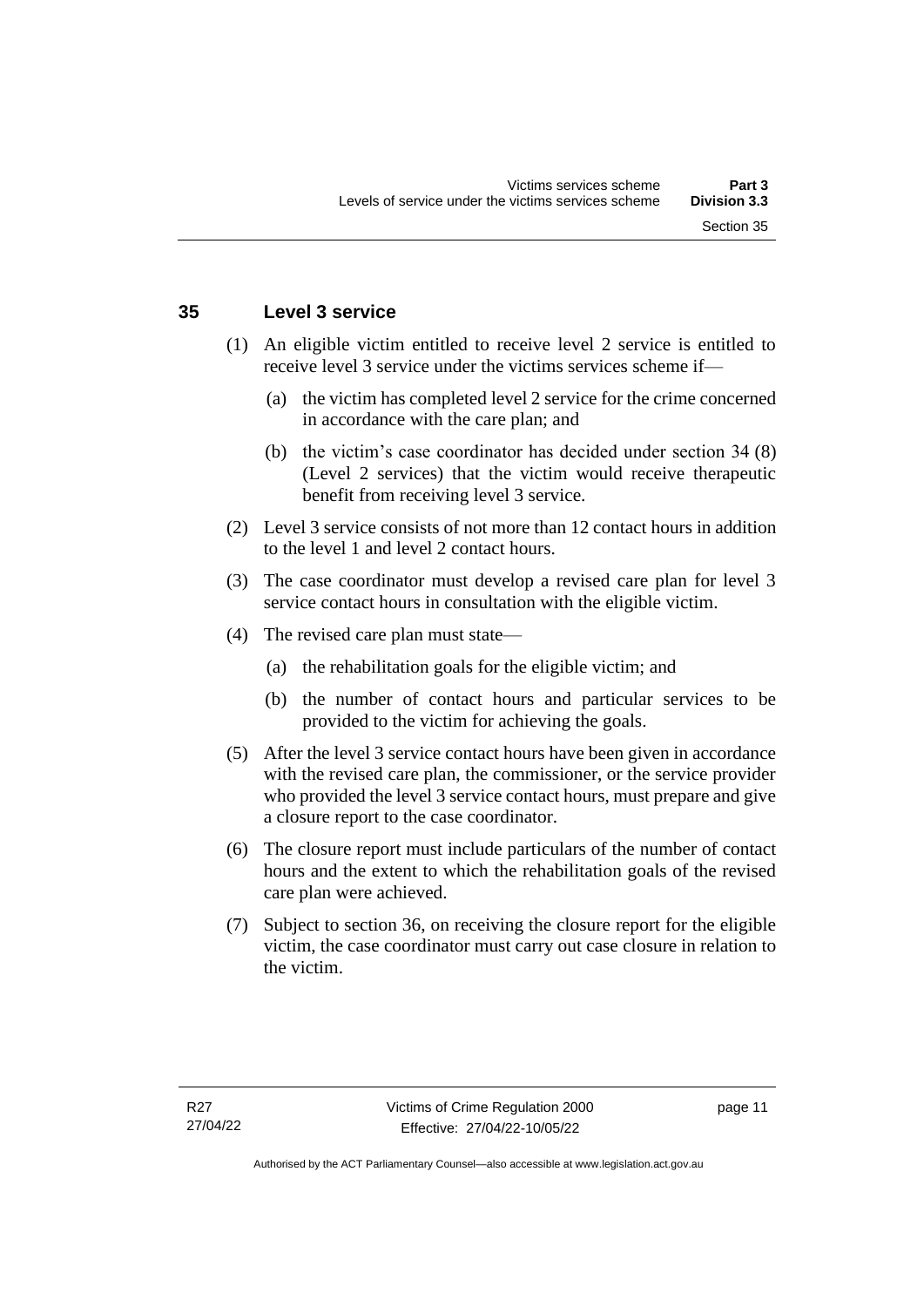# <span id="page-17-0"></span>**36 Exceptional cases**

- (1) This section applies if the case coordinator for an eligible victim makes a written recommendation to the commissioner that—
	- (a) on information available to the case coordinator, further contact hours in addition to level 3 service contact hours would give substantial therapeutic benefit to the victim; and
	- (b) it is impossible or impractical to provide the further contact hours under a scheme or program other than the victims services scheme.
- (2) The commissioner must consider the recommendation and decide whether or not to carry out the recommendation, or a variation of it.
- (3) After the further contact hours have been given, the commissioner, or the service provider who provided the service, must prepare and give a closure report to the case coordinator.
- (4) The closure report must include particulars of the number of contact hours and the extent to which the rehabilitation goals of the revised care plan were achieved.
- (5) On receiving the closure report for the victim, the case coordinator must carry out case closure in relation to the victim.
- (6) In this section:

*substantial therapeutic benefit*, for a victim, includes achieving his or her rehabilitation goals if—

- (a) the victim has almost achieved his or her rehabilitation goals at the time the victim's level 3 service contact hours have finished; or
- (b) the victim will not achieve his or her rehabilitation goals within level 3 service contact hours because of the extent and complexity of the harm suffered by the victim.

Authorised by the ACT Parliamentary Counsel—also accessible at www.legislation.act.gov.au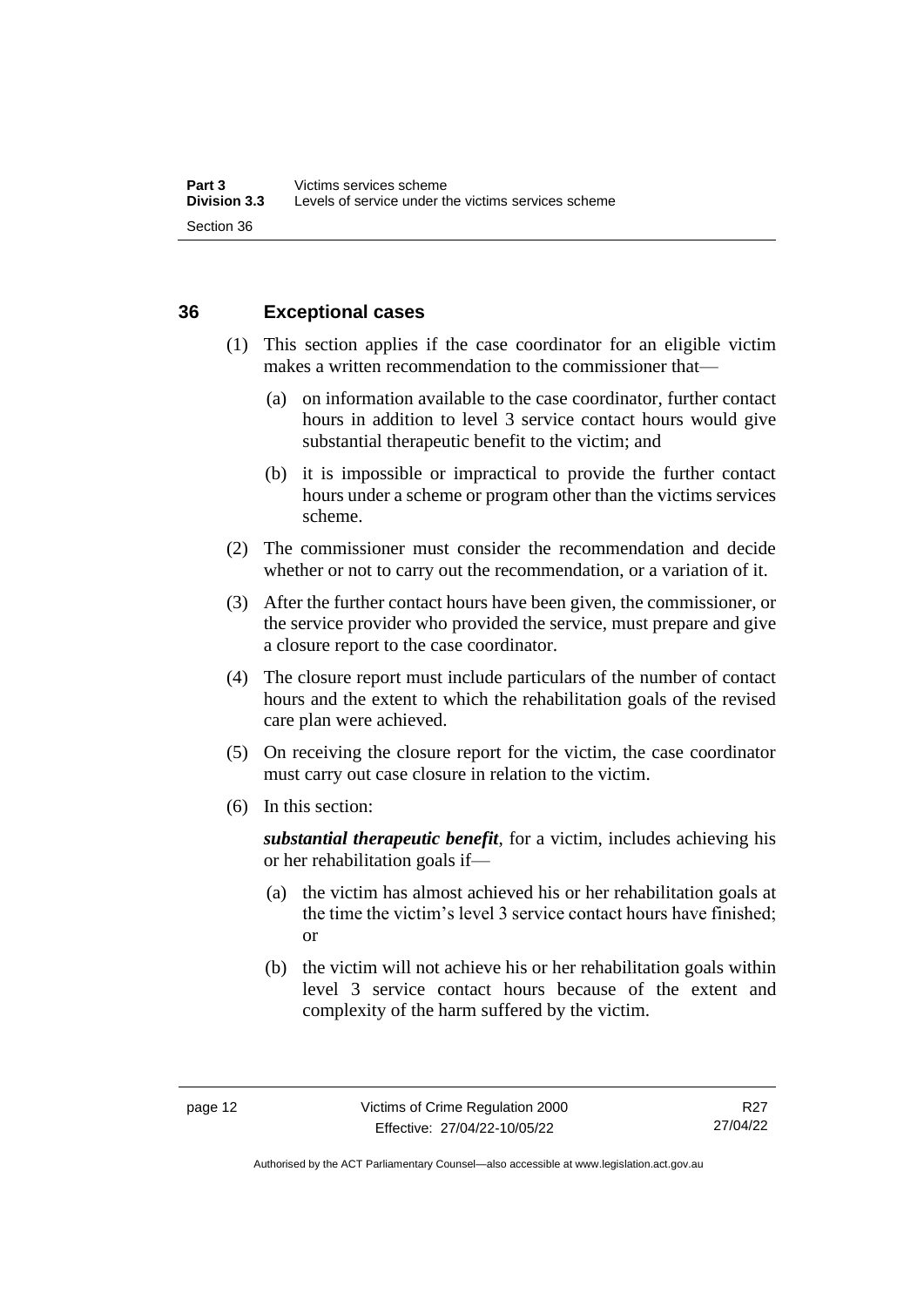# <span id="page-18-0"></span>**37 How contact hours are provided**

- (1) Contact hours for an eligible victim who lives in the ACT must be provided by—
	- (a) the commissioner; or
	- (b) an approved service provider; or
	- (c) with the written approval of the commissioner—a person who is not an approved service provider.
- (2) Contact hours for an eligible victim who lives outside the ACT may, with the written approval of the commissioner, be provided by a person that is not an approved service provider.
- (3) Contact hours under level 2 or level 3 service are to be given to an eligible victim in a way that, as far as possible, gives the victim a choice of completing the contact hours with the commissioner or an approved service provider chosen by the victim.

# <span id="page-18-1"></span>**38 Arbitration—care plans**

If, for an eligible victim who is entitled to receive level 2 or level 3 service, the case coordinator and service provider do not agree about the content of a care plan, the need for additional contact hours or both, the case coordinator must refer the issue in writing to an independent arbitrator nominated by the commissioner.

### <span id="page-18-2"></span>**39 Case closure**

Case closure for an eligible victim consists of the following procedure:

- (a) if the victim agrees—
	- (i) a discharge interview with the victim to measure the attainment of the victim's rehabilitation goals; and
	- (ii) the completion, by or on behalf of the victim, of a survey to evaluate the services received by the victim;

page 13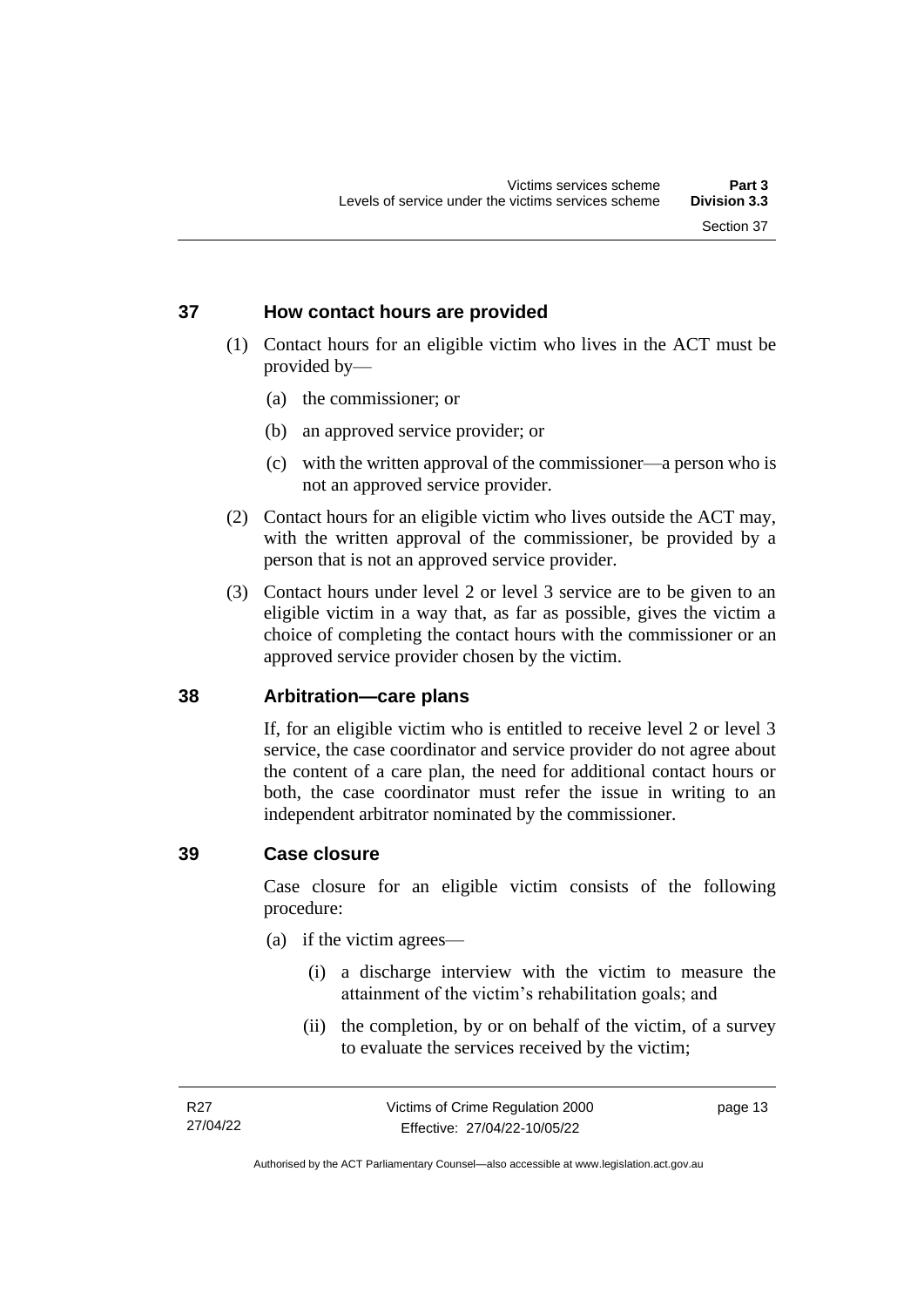| Part 3              | Victims services scheme |
|---------------------|-------------------------|
| <b>Division 3.4</b> | Service providers       |
| Section 40          |                         |

(b) the completion by the victim's case coordinator of an evaluation of, and report about, the services provided to the victim.

# <span id="page-19-0"></span>**Division 3.4 Service providers**

# <span id="page-19-1"></span>**40 Approved service providers**

- (1) The commissioner may approve service providers for this regulation.
- (2) The commissioner must keep an up-to-date list of approved service providers.

# <span id="page-19-2"></span>**41 Criteria for approval**

- (1) The commissioner may approve a person as a service provider only if satisfied that—
	- (a) the person—
		- (i) has qualifications or experience in working with victims and with people from a diversity of ethnic and cultural backgrounds; and
		- (ii) has experience or knowledge of working in a multidisciplinary team environment; and
		- (iii) holds an appropriate policy of indemnity insurance; and
	- (b) if the service to be provided is a health practitioners service the person is an appropriately qualified health practitioner; and
	- (c) the person has not been convicted of a serious crime; and
	- (d) the person is capable of satisfying the requirements of this regulation; and
	- (e) the person will—
		- (i) undertake continuing education in the provision of services to victims; and

Authorised by the ACT Parliamentary Counsel—also accessible at www.legislation.act.gov.au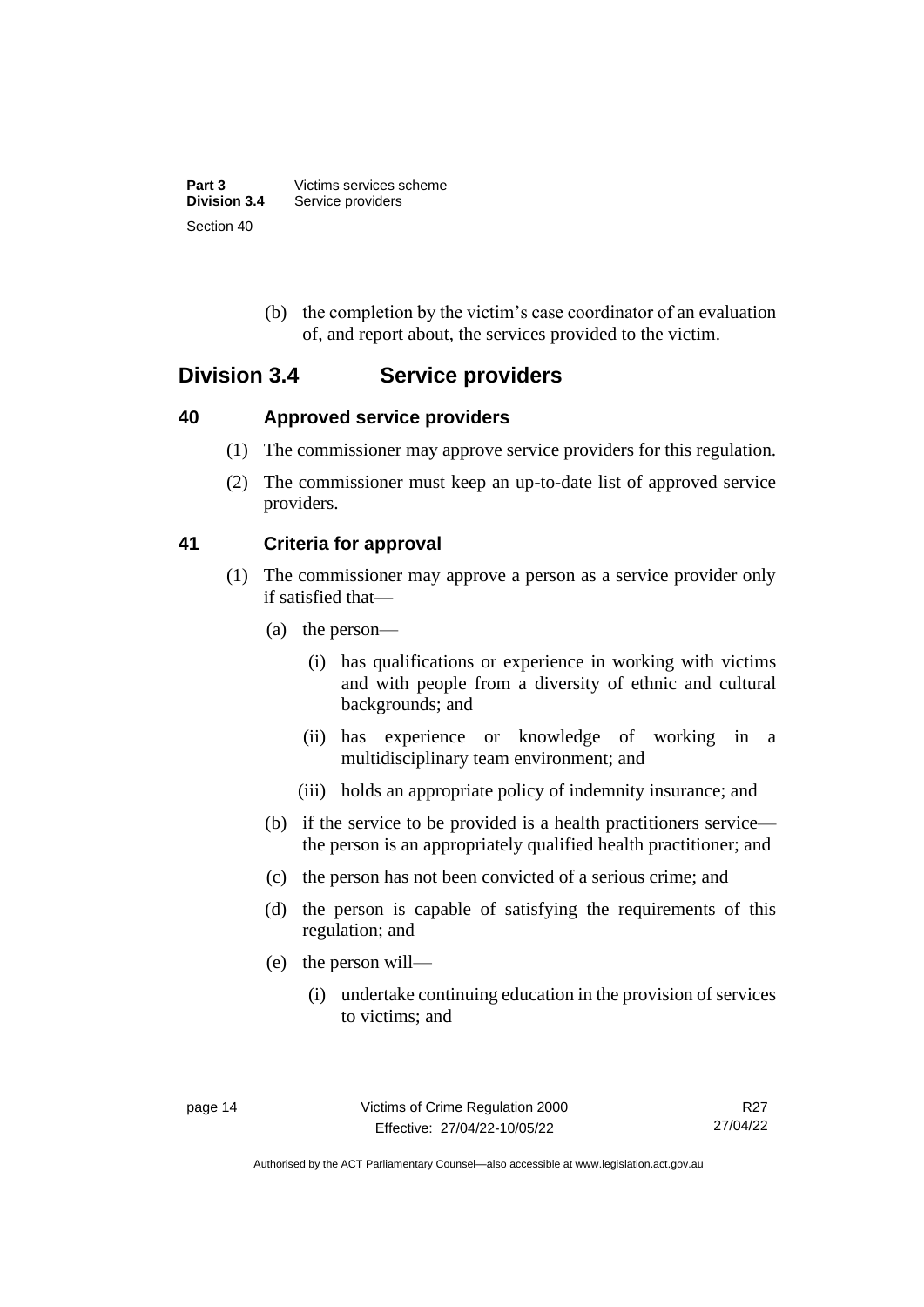- (ii) conduct an assessment and evaluation of the services it provides and ensure its services are subject to independent review; and
- (iii) deal with eligible victims in a way that gives proper regard to their dignity, worth, independence, cultural diversity and human rights; and
- (iv) provide services of appropriate quality with respect to safety, risk, health and community care outcomes and the interests of eligible victims; and
- (v) provide services that are consistent with best practice for the particular kind of service; and
- (vi) establish codes of conduct for people engaged or employed by it to promote the highest ethical and professional standards; and
- (vii) ensure premises used by people engaged or employed by it are secure, give eligible victims privacy and comply with occupational health and safety requirements; and
- (viii) take steps to ensure that people engaged or employed by it are familiar with the *[Human Rights Commission Act 2005](http://www.legislation.act.gov.au/a/2005-40)*; and
- (f) the person will not use contact hours for the preparation of reports for use in proceedings.
- (2) For section 37 (1) and (2), the commissioner may only approve the use of a person who is not an approved service provider if satisfied that the person meets the criteria mentioned in subsection (1).

# <span id="page-20-0"></span>**42 Suspension of approval**

The commissioner may suspend the approval of a service provider if—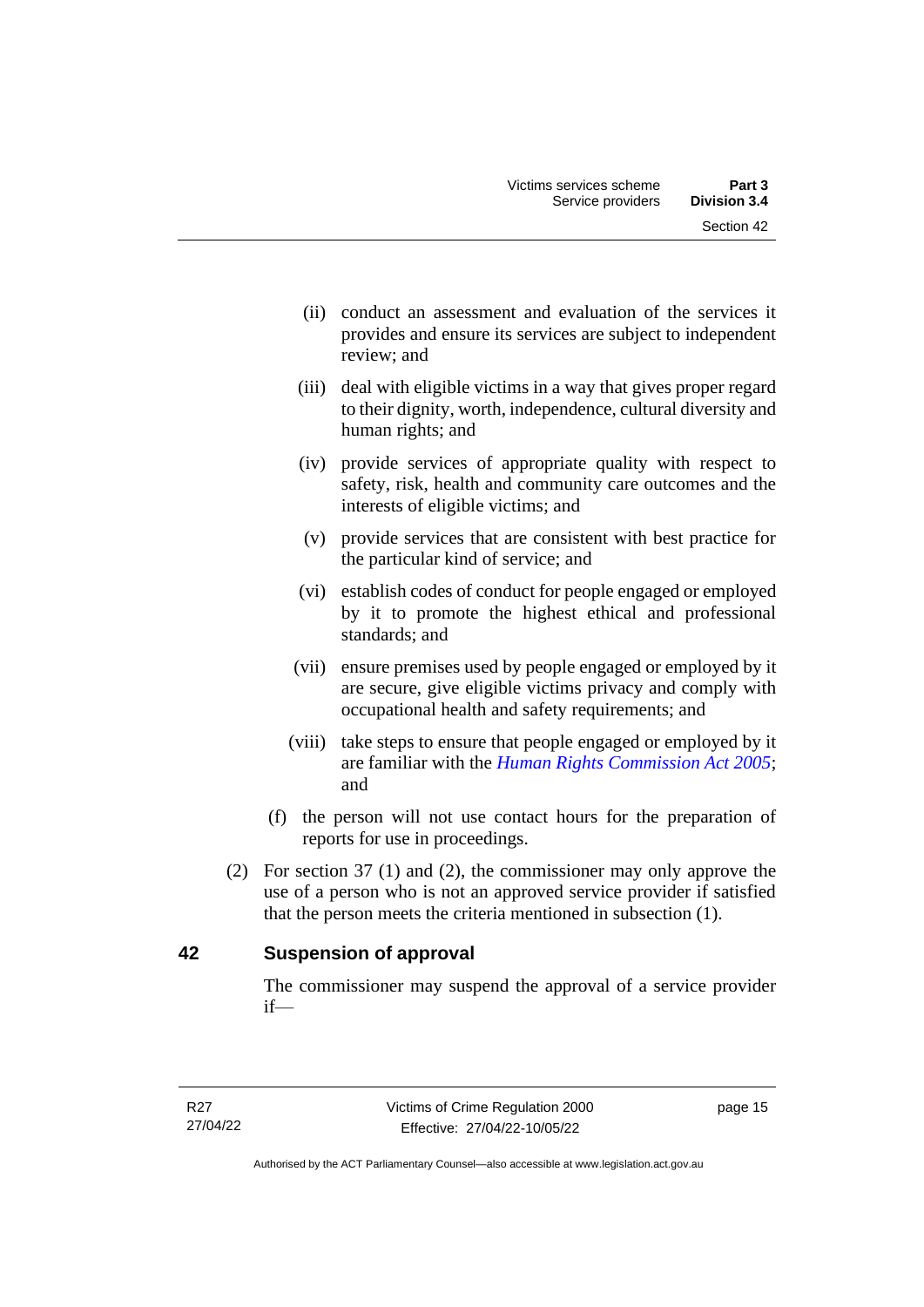- (a) the commissioner is no longer satisfied on reasonable grounds of the matters mentioned in section 41; or
- (b) the service provider is a suspect in an investigation of an indictable offence; or
- (c) the service provider has been the subject of a complaint to the human rights commission and the complaint has not been decided or has been upheld.

# <span id="page-21-0"></span>**43 Cancellation of approval**

The commissioner must cancel the approval of an approved service provider if—

- (a) on at least 3 occasions, a ground existed on which the commissioner would have been entitled to suspend the approval of the provider; or
- (b) if the ground for suspension of the approval of the provider is a state of affairs—the state of affairs has existed for 3 months or longer; or
- (c) the approved service provider has been convicted or found guilty of an indictable offence; or
- (d) for an approved service provider who provides a health practitioners service—the provider has ceased to be registered as a health practitioner.

# <span id="page-21-1"></span>**Division 3.5 General**

# <span id="page-21-2"></span>**44 Volunteer program**

An eligible victim may use a volunteer program.

# <span id="page-21-3"></span>**45 Special financial assistance—statements**

If a primary victim asks the commissioner for a statement and certificate under the *[Victims of Crime \(Financial Assistance\)](http://www.legislation.act.gov.au/a/1983-11)* 

page 16 Victims of Crime Regulation 2000 Effective: 27/04/22-10/05/22

R<sub>27</sub> 27/04/22

Authorised by the ACT Parliamentary Counsel—also accessible at www.legislation.act.gov.au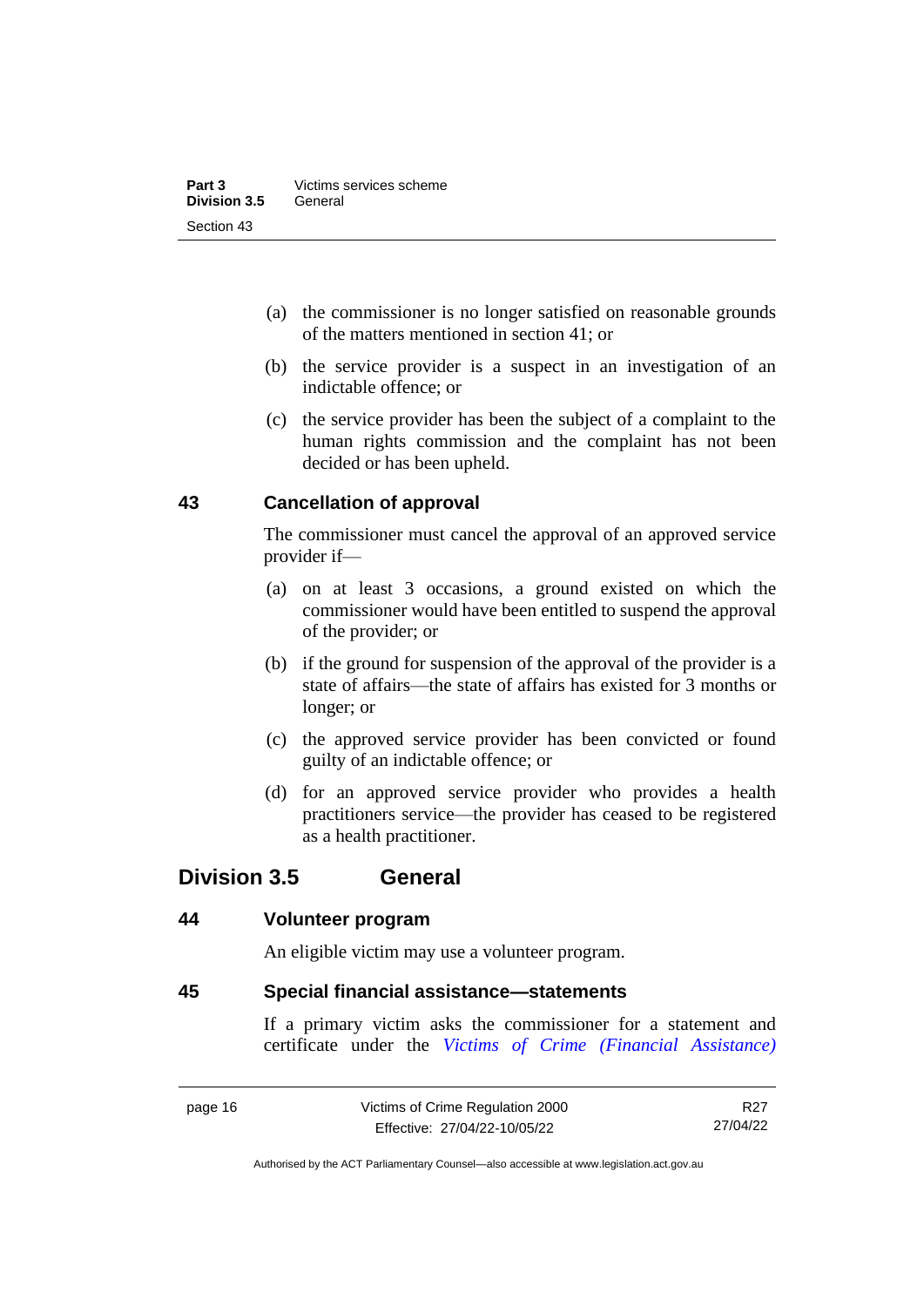*Act [1983](http://www.legislation.act.gov.au/a/1983-11)*, section 27, the commissioner must provide the statement and certificate.

# <span id="page-22-0"></span>**Division 3.6 Notification and review of decisions about service providers**

### <span id="page-22-1"></span>**46 Meaning of** *reviewable decision—***div 3.6**

In this division:

*reviewable decision* means a decision mentioned in schedule 1, column 3 under a provision of this regulation mentioned in column 2 in relation to the decision.

### <span id="page-22-2"></span>**46A Reviewable decision notices**

If the commissioner makes a reviewable decision, the commissioner must give a reviewable decision notice to each entity mentioned in schedule 1, column 4 in relation to the decision.

- *Note 1* The commissioner must also take reasonable steps to give a reviewable decision notice to any other person whose interests are affected by the decision (see *[ACT Civil and Administrative Tribunal Act 2008](http://www.legislation.act.gov.au/a/2008-35)*, s 67A).
- *Note 2* The requirements for reviewable decision notices are prescribed under the *[ACT Civil and Administrative Tribunal Act 2008](http://www.legislation.act.gov.au/a/2008-35)*.

#### <span id="page-22-3"></span>**47 Applications for review**

The following may apply to the ACAT for review of a reviewable decision:

- (a) an entity mentioned in schedule 1, column 4 in relation to the decision;
- (b) any other person whose interests are affected by the decision.
- *Note* If a form is approved under the *[ACT Civil and Administrative Tribunal](http://www.legislation.act.gov.au/a/2008-35)  [Act 2008](http://www.legislation.act.gov.au/a/2008-35)* for the application, the form must be used.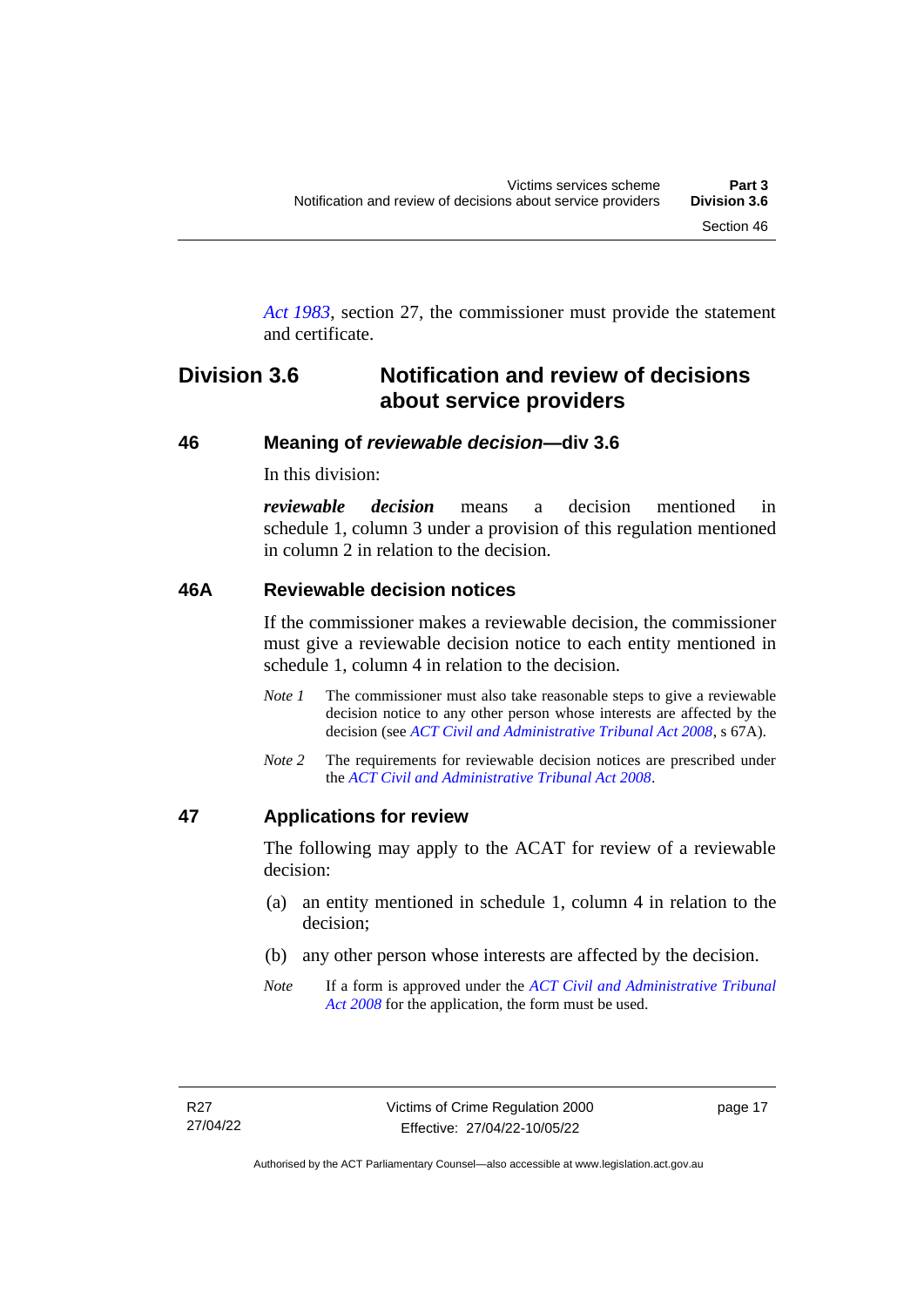#### **Part 4** Miscellaneous

Section 47A

# <span id="page-23-0"></span>**Part 4 Miscellaneous**

### <span id="page-23-1"></span>**47A Guidelines—victims services scheme etc**

- (1) The commissioner may make guidelines about—
	- (a) the way a victim is assessed for eligibility to use the victims services scheme; and
	- (b) the employment or engagement of people who will have contact with eligible victims; and
	- (c) the preparation, content and implementation of care plans; and
	- (d) the eligibility of entities to be approved or used as service providers; and
	- (e) the referral of victims to service providers or other entities dealing with victims; and
	- (f) the establishment and operation of volunteer programs; and
	- (g) the internal review of decisions made by the commissioner; and
	- (h) the holding of indemnity insurance by service providers; and
	- (i) other matters necessary or convenient to be decided with respect to the victims services scheme.
- (2) Guidelines are a notifiable instrument.

*Note* A notifiable instrument must be notified under the [Legislation Act.](http://www.legislation.act.gov.au/a/2001-14)

### <span id="page-23-2"></span>**48 Guidelines—volunteers**

The commissioner may make guidelines about the following:

- (a) fixing minimum standards of qualifications or experience for people who volunteer to provide practical assistance and support to victims;
- (b) the experience or knowledge required by a volunteer;

R<sub>27</sub> 27/04/22

Authorised by the ACT Parliamentary Counsel—also accessible at www.legislation.act.gov.au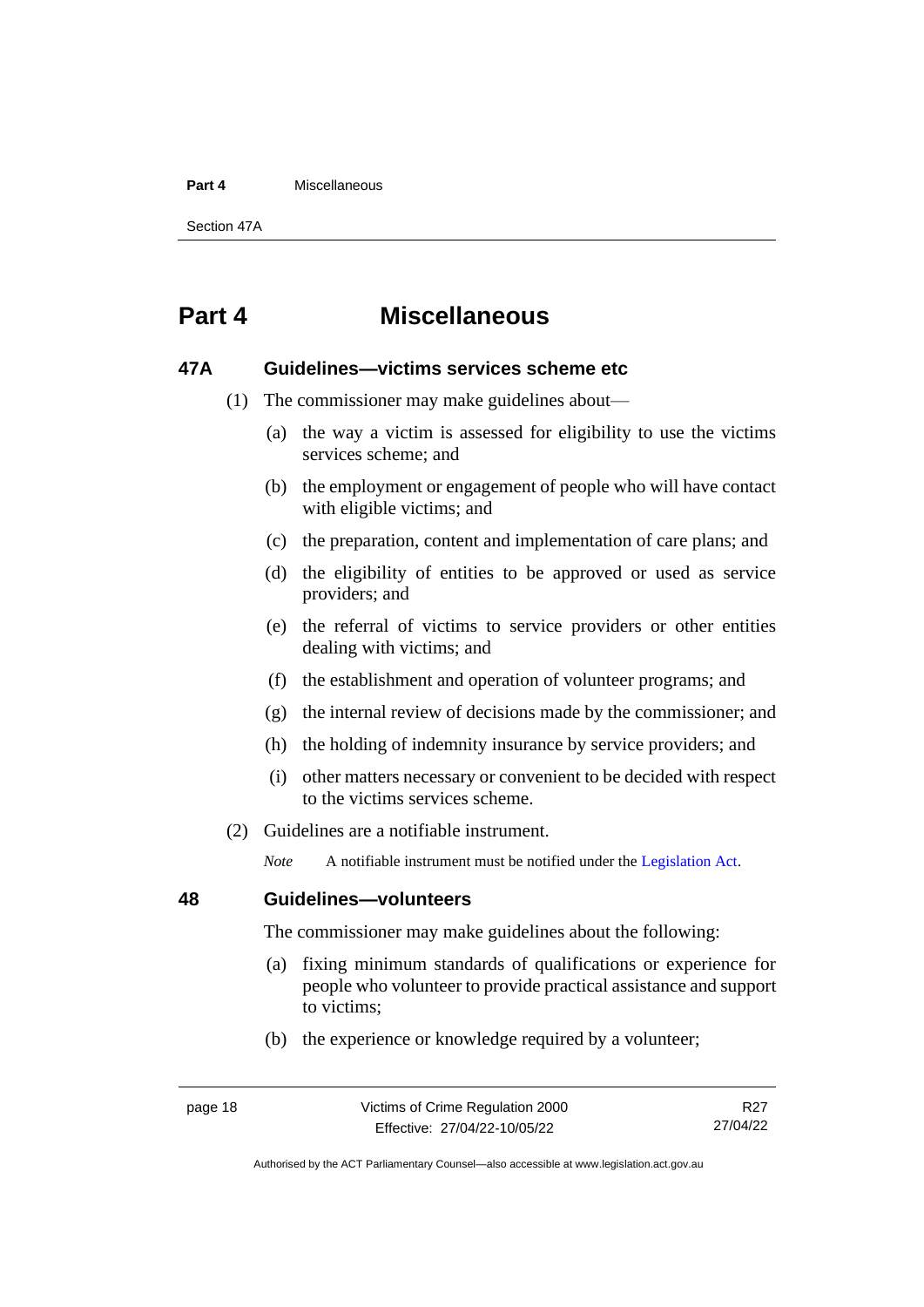- (c) the undertaking by a volunteer of continuing education in the provision of services to victims;
- (d) the undertaking by a volunteer of training courses about dealing with people from a diversity of ethnic and cultural backgrounds;
- (e) the use of people who have committed a serious crime as volunteers;
- (f) the supervision of volunteers and the conducting of assessments and evaluations of the services provided by volunteers;
- (g) the occupational health and safety of volunteers;
- (h) indemnity insurance for the acts or omissions of volunteers;
- (i) the debriefing of volunteers;
- (j) other matters necessary or convenient to be decided with respect to volunteers.

## <span id="page-24-0"></span>**48A Independent arbitrators**

- (1) The commissioner may approve independent arbitrators for this regulation.
- (2) A person is eligible to be approved as an independent arbitrator only if the person is an approved service provider.
- (3) The commissioner must keep a list of approved independent arbitrators.
- (4) The commissioner must keep the list open for inspection (without charge) by an eligible victim.
- (5) If asked by an eligible victim, the commissioner must give a copy of the list (without charge) to the victim.

# <span id="page-24-1"></span>**49 Annual reporting authority**

For the [Act,](http://www.legislation.act.gov.au/a/1994-83/default.asp) section 19 (2) (d), the director-general is the annual reporting authority for the victims services scheme.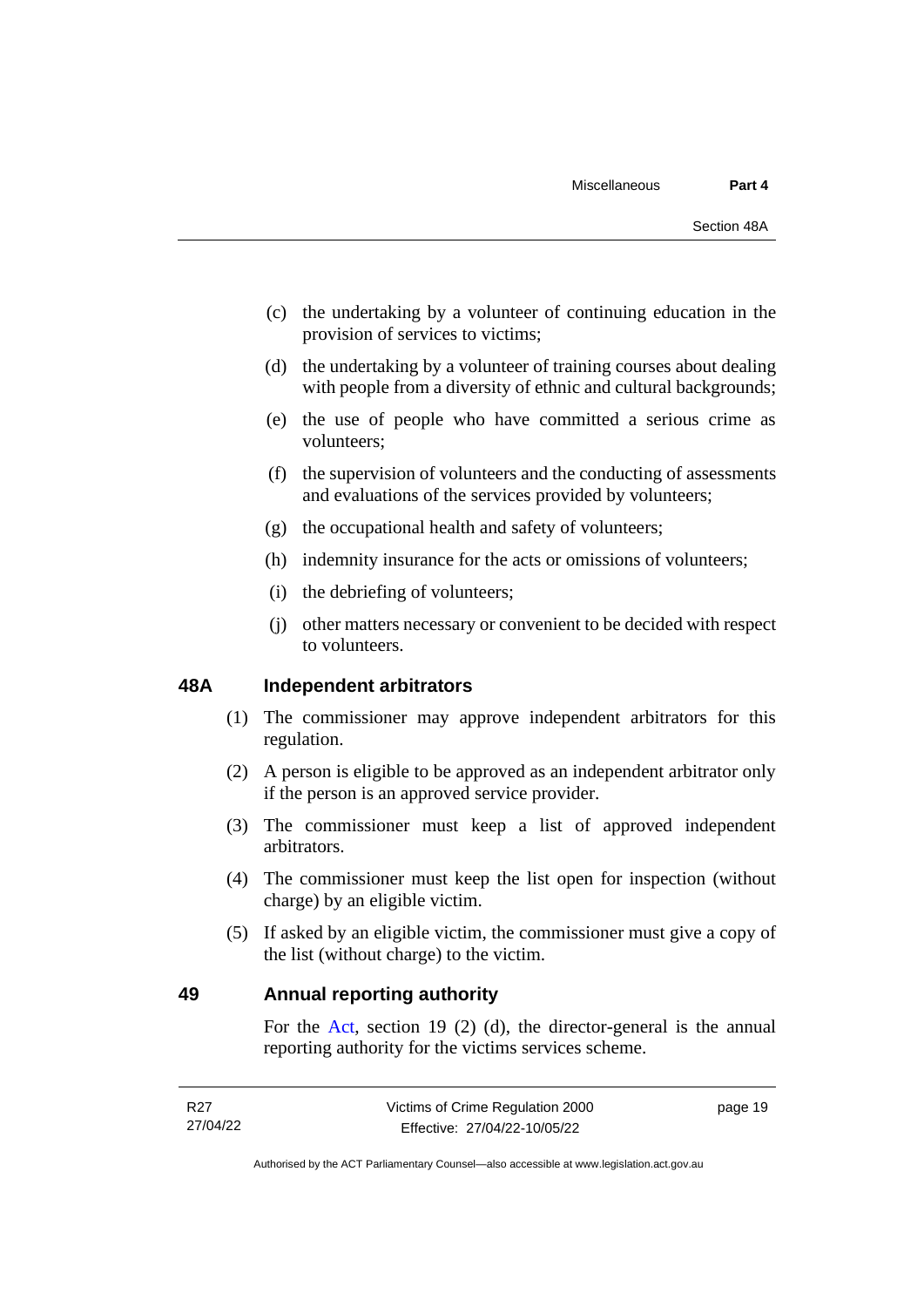#### **Part 4** Miscellaneous

Section 49A

### <span id="page-25-0"></span>**49A Victims services levy—excluded offences—Act, s 23**

The following offences are prescribed offences to which the victims services levy does not apply:

- (a) an offence mentioned in schedule 2;
- (b) an offence under the *[Heavy Vehicle National Law \(ACT\)](http://www.legislation.act.gov.au/a/db_49155/default.asp)*.
- *Note* A reference to an Act includes a reference to the statutory instruments made or in force under the Act, including any regulation (se[e Legislation](http://www.legislation.act.gov.au/a/2001-14)  [Act,](http://www.legislation.act.gov.au/a/2001-14) s 104).

# <span id="page-25-1"></span>**50 Determination of fees for services provided by service providers**

- (1) The Minister may, in writing, determine the fees that are payable for services provided to an eligible victim under this regulation by a service provider.
- (2) A determination is a disallowable instrument.
	- *Note* A disallowable instrument must be notified, and presented to the Legislative Assembly, under the [Legislation Act.](http://www.legislation.act.gov.au/a/2001-14)

# <span id="page-25-2"></span>**51 Approved forms**

(1) The Minister may, in writing, approve forms for this regulation.

*Note* For other provisions about forms, see the [Legislation Act,](http://www.legislation.act.gov.au/a/2001-14) s 255.

- (2) If the Minister approves a form for a particular purpose, the approved form must be used for that purpose.
- (3) An approved form is a notifiable instrument.
	- Note A notifiable instrument must be notified under the [Legislation Act.](http://www.legislation.act.gov.au/a/2001-14)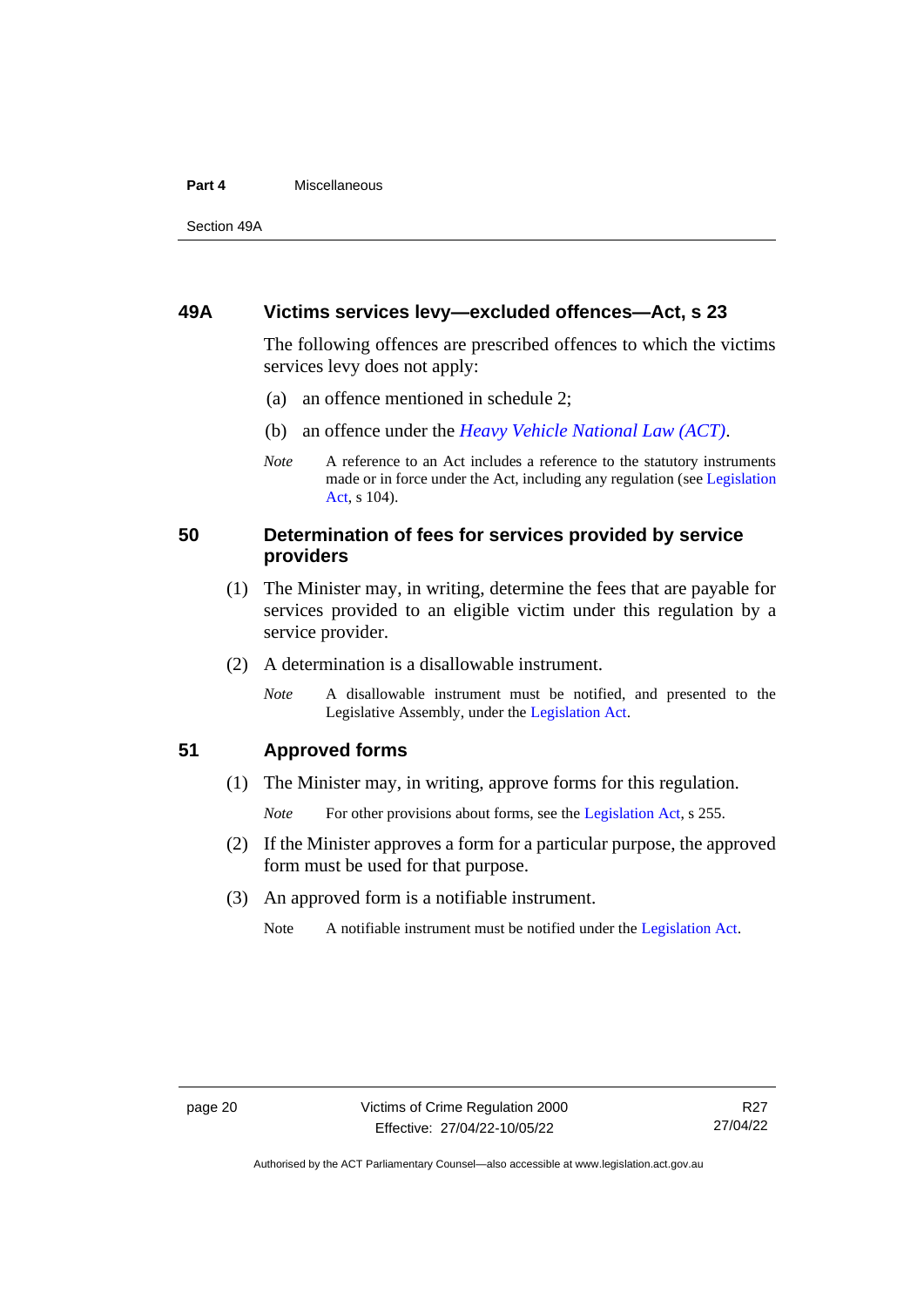# <span id="page-26-0"></span>**Schedule 1 Reviewable decisions about service providers**

(see div 3.6)

| column 1<br>item | column 2<br>section | column 3<br>decision                         | column 4<br>entity                          |
|------------------|---------------------|----------------------------------------------|---------------------------------------------|
| 1                | 40                  | refuse to<br>approve<br>service<br>provider  | applicant                                   |
| $\overline{2}$   | 42                  | suspend<br>service<br>provider's<br>approval | service provider                            |
| 3                | 43                  | cancel<br>approval of<br>service<br>provider | person who was approved<br>service provider |

R27 27/04/22 Victims of Crime Regulation 2000 Effective: 27/04/22-10/05/22

page 21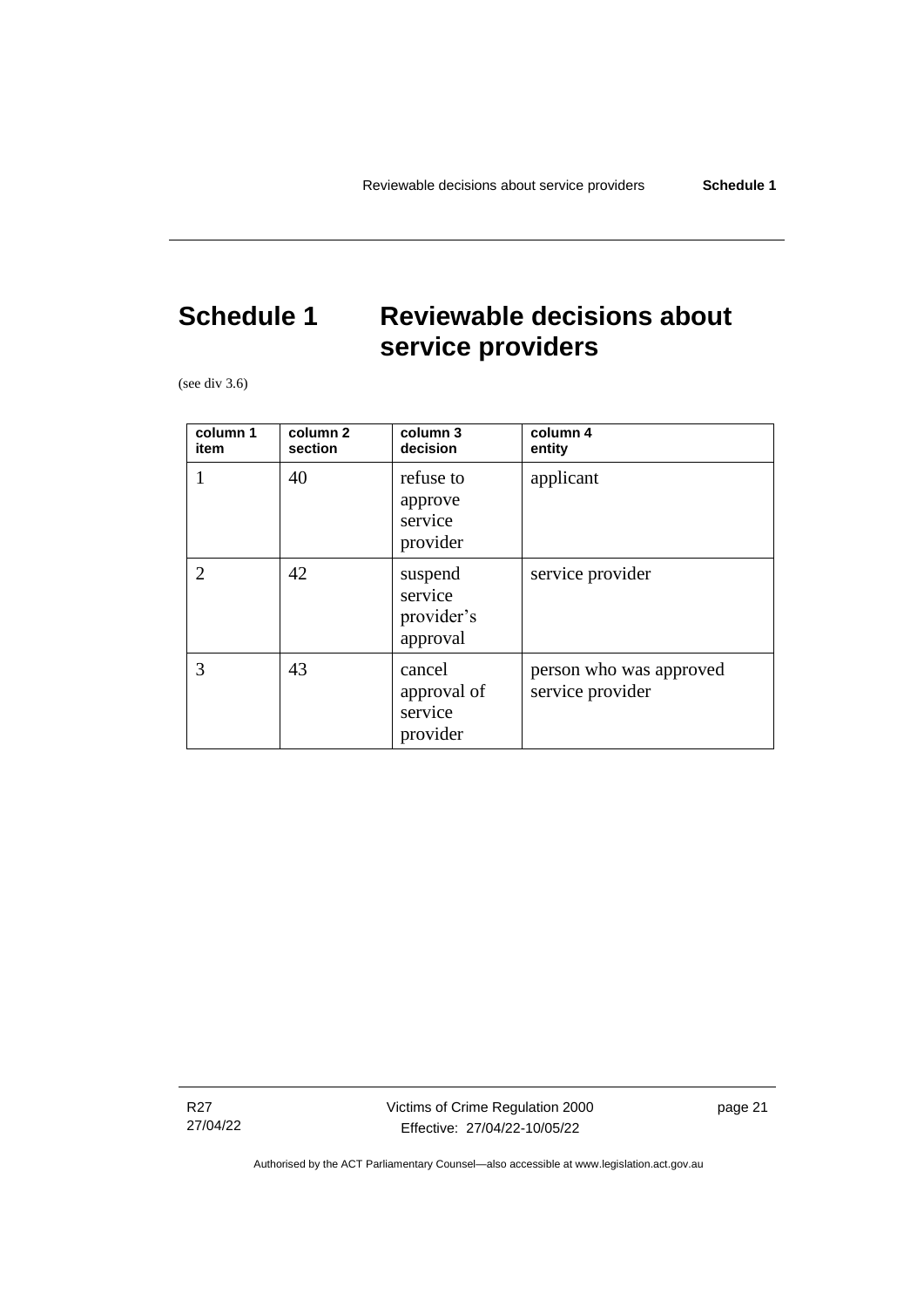# <span id="page-27-0"></span>**Schedule 2 Victims services levy excluded offences**

<span id="page-27-1"></span>(s 49A)

# **Part 2.1 Road Transport (Road Rules) Regulation 2017**

| column 1       | column 2                                    | column 3                                              |
|----------------|---------------------------------------------|-------------------------------------------------------|
| item           | offence provision<br>and, if relevant, case | short description                                     |
| 1              | 167                                         | disobey no stopping sign                              |
| 2              | 168(1)                                      | disobey no parking sign                               |
| 3              | 169                                         | stop at side of road with continuous yellow edge line |
| $\overline{4}$ | 170(1)                                      | stop in intersection                                  |
| 5              | 170(2)                                      | stop on/near intersection (traffic lights)            |
| 6              | 170(3)                                      | stop on/near intersection (no traffic lights)         |
| 7              | 171(1)                                      | stop on/near children's crossing                      |
| 8              | 172(1)                                      | stop on/near pedestrian crossing                      |
| 9              | 173(1)                                      | stop on/near marked foot crossing                     |
| 10             | 174(2)                                      | stop near bicycle crossing lights                     |
| 11             | 175(1)                                      | stop on/near level crossing                           |
| 12             | 176(1)                                      | stop on clearway                                      |
| 13             | 177(1)                                      | stop on freeway                                       |
| 14             | 178                                         | stop in emergency stopping lane                       |
| 15             | 179(1)                                      | stop in loading zone                                  |
| 16             | 179(2)(a)                                   | stop in loading zone longer than 1/2 hour             |
| 17             | $179(2)$ (b)                                | stop in loading zone longer than indicated            |

page 22 Victims of Crime Regulation 2000 Effective: 27/04/22-10/05/22

R27 27/04/22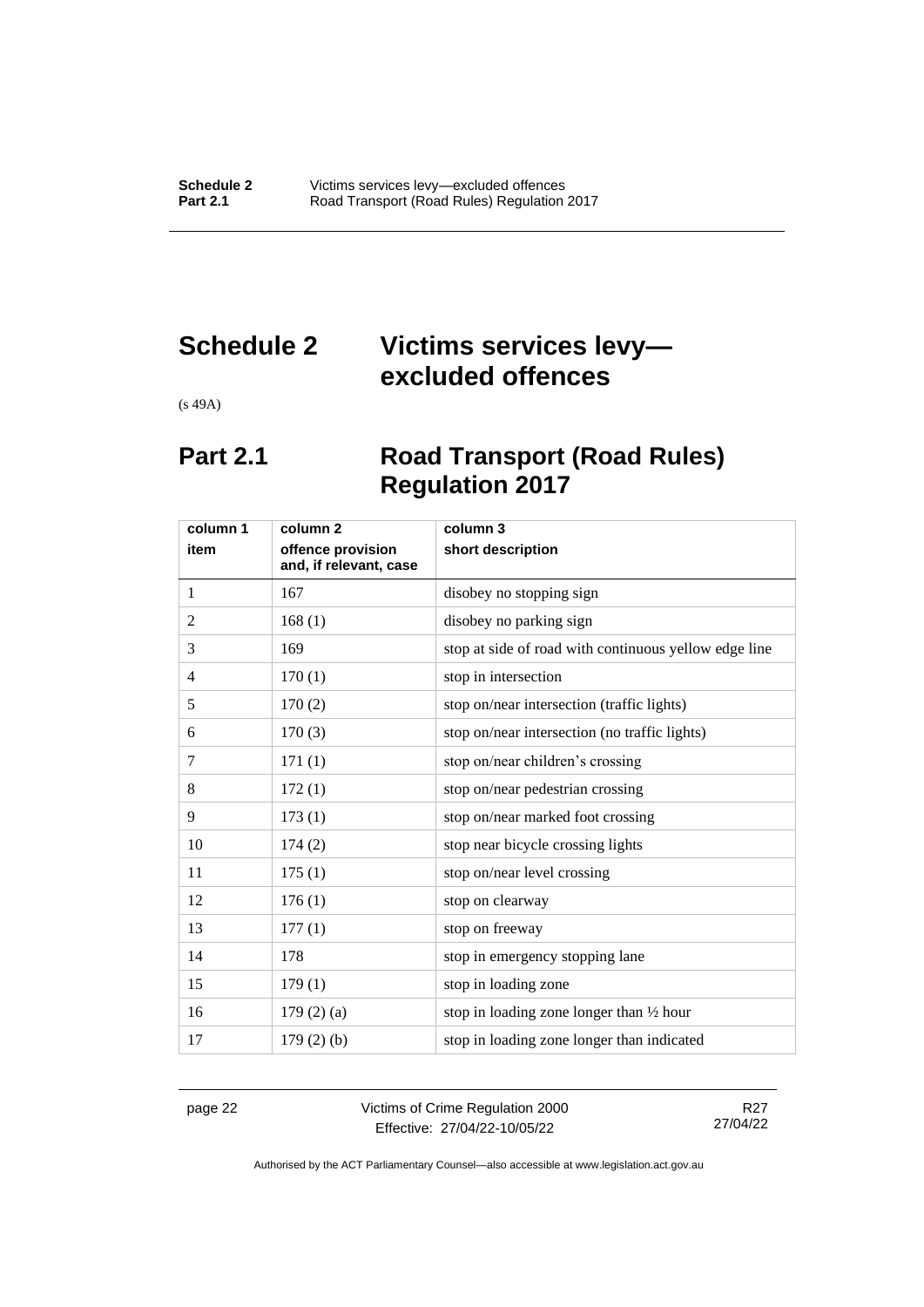| column 1<br>item | column 2<br>offence provision | column 3<br>short description                   |
|------------------|-------------------------------|-------------------------------------------------|
|                  | and, if relevant, case        |                                                 |
| 18               | 179 $(2)$ $(c)$               | stop in loading zone longer than permitted      |
| 19               | 180(1)                        | stop in truck zone                              |
| 20               | 181(1)                        | stop in works zone                              |
| 21               | 182(1)                        | stop in taxi zone                               |
| 22               | 183(1)                        | stop in bus zone                                |
| 23               | 183A(1)                       | stop public bus in bus zone                     |
| 24               | 184(1)                        | stop in minibus zone                            |
| 25               | 185(1)                        | stop in permit zone                             |
| 26               | 186(1)                        | stop in mail zone                               |
| 27               | 187(1)                        | stop in bus/transit/truck lane                  |
| 28               | 187(2)                        | stop in bicycle lane                            |
| 29               | 187(3)                        | stop in/on tram lane/way/tracks                 |
| 30               | 188                           | stop in shared zone                             |
| 31               | 189(1)                        | double park                                     |
| 32               | 190(1)                        | stop in/near safety zone                        |
| 33               | 191                           | stop near obstruction so as to obstruct traffic |
| 34               | 192(1)                        | stop on structure                               |
| 35               | 192(2)                        | stop in tunnel/underpass                        |
| 36               | 193(1)                        | stop on crest/curve outside built-up area       |
| 37               | 194(1)                        | stop near fire hydrant/indicator/plug indicator |
| 38               | 195(1)                        | stop at/near bus stop                           |
| 39               | 195A                          | stop public bus at/near bus stop                |
| 40               | 196(1)                        | stop at/near tram stop                          |
| 41               | 197(1)                        | stop on path/strip in built-up area             |
| 42               | 197 (1A)                      | stop on painted island                          |

R27 27/04/22 Victims of Crime Regulation 2000 Effective: 27/04/22-10/05/22

page 23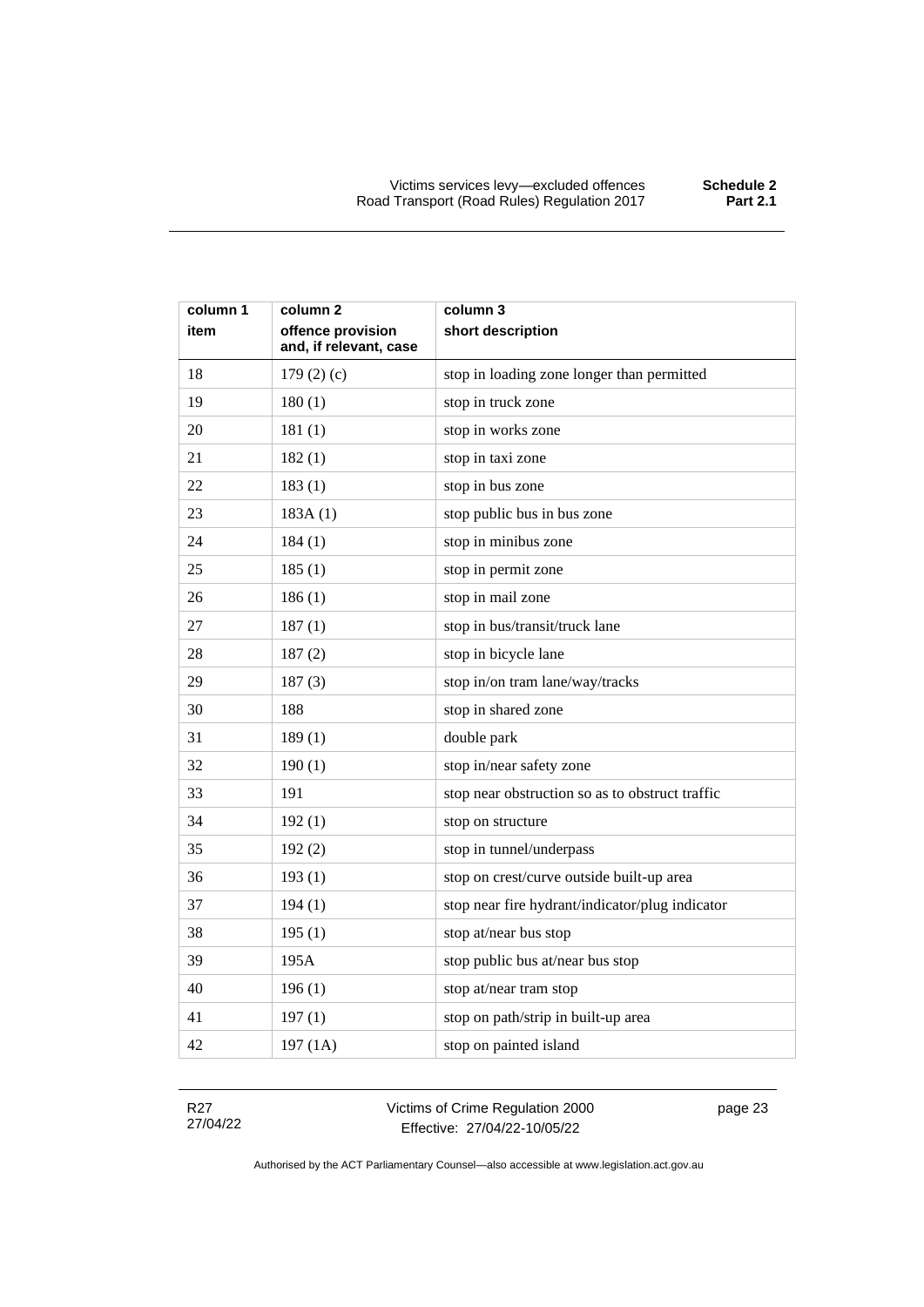| column 1 | column <sub>2</sub>                         | column 3                                          |
|----------|---------------------------------------------|---------------------------------------------------|
| item     | offence provision<br>and, if relevant, case | short description                                 |
| 43       | 197 (1B)                                    | driver stop on traffic island                     |
| 44       | 198(1)                                      | obstruct access to ramp/path/passageway           |
| 45       | 198(2)                                      | stop on/across driveway/other access to/from land |
| 46       | 199(1)                                      | stop near postbox                                 |
| 47       | 200(1)                                      | not stop heavy/long vehicle on road shoulder      |
| 48       | 200(2)                                      | stop heavy/long vehicle longer than 1 hr          |
| 49       | 201                                         | disobey bicycle parking sign                      |
| 50       | 202                                         | disobey motorbike parking sign                    |
| 51       | 203(1)                                      | stop in parking area for disabled                 |
| 52       | 203A                                        | stop in slip lane                                 |
| 53       | 205(1)                                      | park continuously for longer than permitted       |
| 54       | 208(1)                                      |                                                   |
| 54.1     | by contravening<br>208(2)                   | not parallel park in direction of travel          |
| 54.2     | by contravening<br>208(3)                   | not parallel park near left                       |
| 54.3     | by contravening<br>208(4)                   | not parallel park near road side                  |
| 54.4     | by contravening<br>$\bullet$<br>208(5)      | parallel park close to front/back of vehicle      |
| 54.5     | by contravening<br>208(6)                   | parallel park close to dividing line/strip        |
| 54.6     | by contravening<br>208(7)                   | parallel park close if no dividing line/strip     |
| 54.7     | by contravening<br>208(8)                   | park so as to obstruct vehicles/pedestrians       |

page 24 Victims of Crime Regulation 2000 Effective: 27/04/22-10/05/22

R27 27/04/22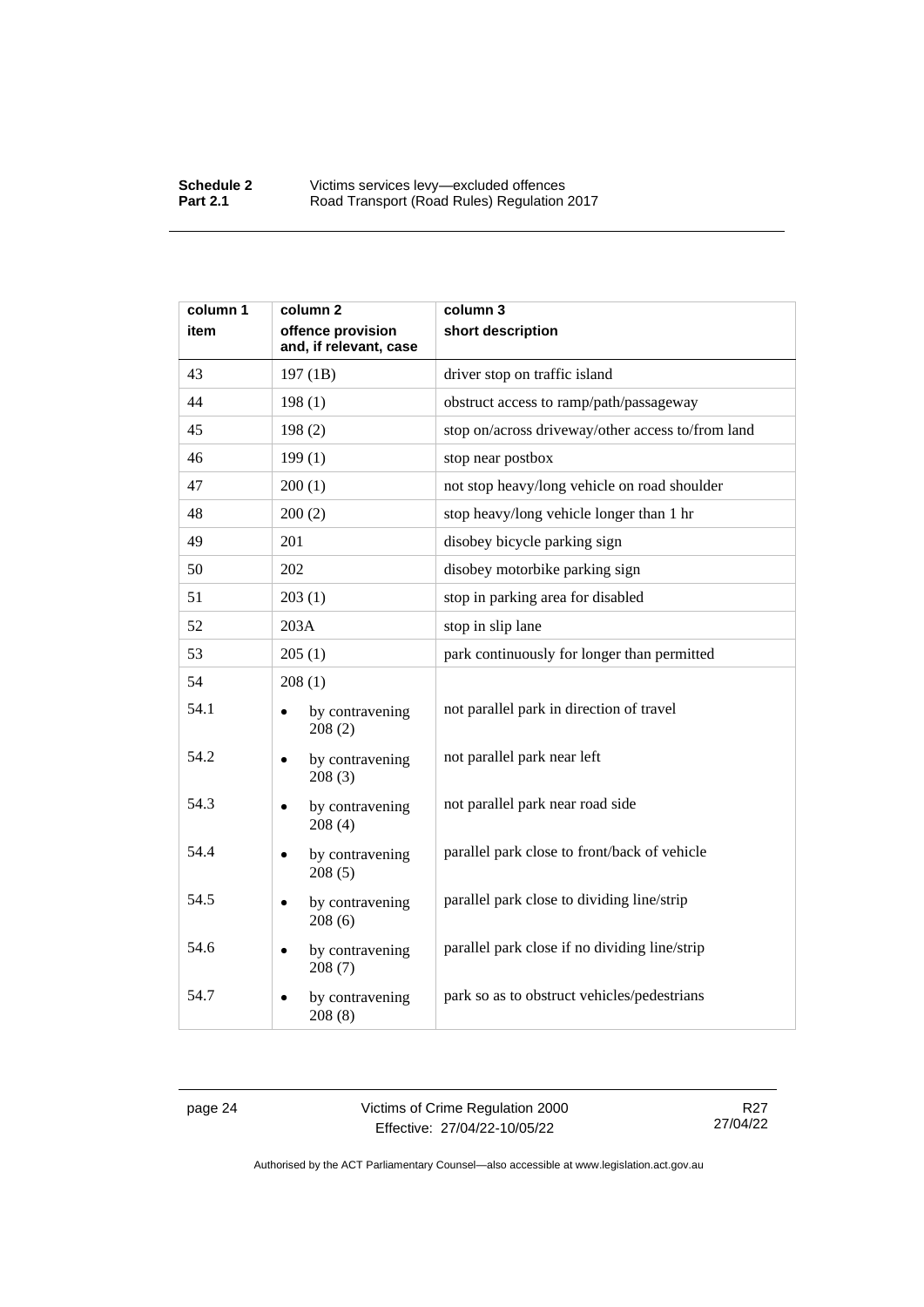| column 1 | column 2                                          | column 3                                                                         |
|----------|---------------------------------------------------|----------------------------------------------------------------------------------|
| item     | offence provision<br>and, if relevant, case       | short description                                                                |
| 55       | 208A(1)                                           | parallel park in direction other than direction of travel<br>(road related area) |
| 56       | 209(2)(a)                                         | not parallel park in direction of travel                                         |
| 57       | 209(2)(b)                                         | not parallel park near centre of median strip                                    |
| 58       | 209(2)(c)                                         | parallel park close to front/back of vehicle                                     |
| 59       | 210(1)                                            |                                                                                  |
| 59.1     | by contravening<br>$\bullet$<br>210(2)(a)         | not park at specified angle                                                      |
| 59.2     | by contravening<br>$\bullet$<br>210(2)(b)         | not park rear out at specified angle                                             |
| 59.3     | by contravening<br>$\bullet$<br>210(2A)(a)        | not park at 45° (no angle specified)                                             |
| 59.4     | by contravening<br>$\bullet$<br>210(2A)(b)        | not park rear out at 45°                                                         |
| 59.5     | by contravening<br>$\bullet$<br>210(3)(a)         | not park at 90°                                                                  |
| 59.6     | by contravening<br>$\bullet$<br>$210(3)$ (b) (i)  | not park rear in/front in at 90° as specified                                    |
| 59.7     | by contravening<br>$210(4)$ (a) (i)               | not park rear in at specified angle                                              |
| 59.8     | by contravening<br>$\bullet$<br>$210(4)$ (a) (ii) | not park rear in at 45° (no angle specified)                                     |
| 60       | 211(2)                                            | not park wholly within parking bay                                               |
| 61       | 211(3)                                            | use more parking bays than necessary                                             |
| 62       | 213A(1)                                           | park outside metered space                                                       |
| 63       | 213A(2)                                           | park in occupied metered space                                                   |
| 64       | 213A(4)                                           | park not completely in metered space                                             |

R27 27/04/22 Victims of Crime Regulation 2000 Effective: 27/04/22-10/05/22

page 25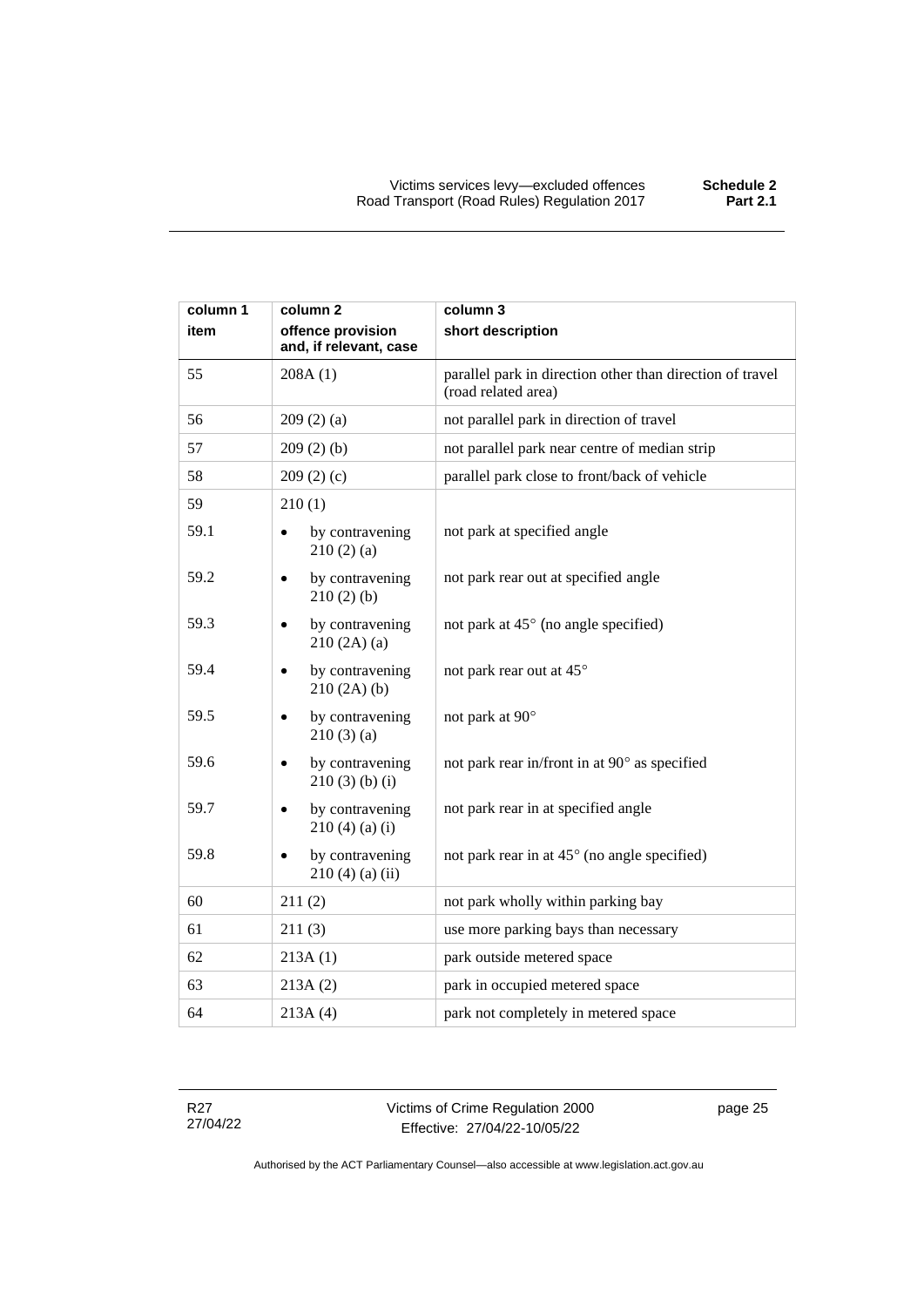| column 1 | column <sub>2</sub>                         | column 3                                                                            |
|----------|---------------------------------------------|-------------------------------------------------------------------------------------|
| item     | offence provision<br>and, if relevant, case | short description                                                                   |
| 65       | 213B(1)                                     | park motorbike in metered space with more than<br>2 other motorbikes                |
| 66       | 213B(2)                                     | park motorbike in metered space blocking other<br>motorbike's path out of the space |
| 67       | 213C(1)                                     | park without paying meter fee                                                       |
| 68       | 213D(1)                                     | park after meter expired                                                            |
| 69       | 213D(2)                                     | park for longer than allowed by meter signs                                         |
| 70       | 213F(2)                                     | park in closed metered space                                                        |
| 71       | 213I(1)                                     | park outside ticket space                                                           |
| 72       | 213I(3)                                     | park in occupied ticket space                                                       |
| 73       | 213I(5)                                     | park not completely in ticket space                                                 |
| 74       | 213J(1)                                     | park motorbike in ticket space with more than 2 other<br>motorbikes                 |
| 75       | 213J(2)                                     | park motorbike in ticket space blocking other<br>motorbike's path out of the space  |
| 76       | 213K(1)                                     | park without current/current equivalent ticket<br>displayed/properly displayed      |
| 77       | 213M(1)                                     | park after ticket expired                                                           |
| 78       | 213M(2)                                     | park after e-payment period ended                                                   |
| 79       | 213M(3)                                     | park for longer than allowed by ticket signs                                        |
| 80       | 213O(3)                                     | park in closed ticket area/space                                                    |
| 81       | $213P(2)$ (a)                               | display thing falsely resembling parking ticket                                     |
| 82       | $213P(2)$ (b)                               | display changed/damaged/defaced parking ticket                                      |

page 26 Victims of Crime Regulation 2000 Effective: 27/04/22-10/05/22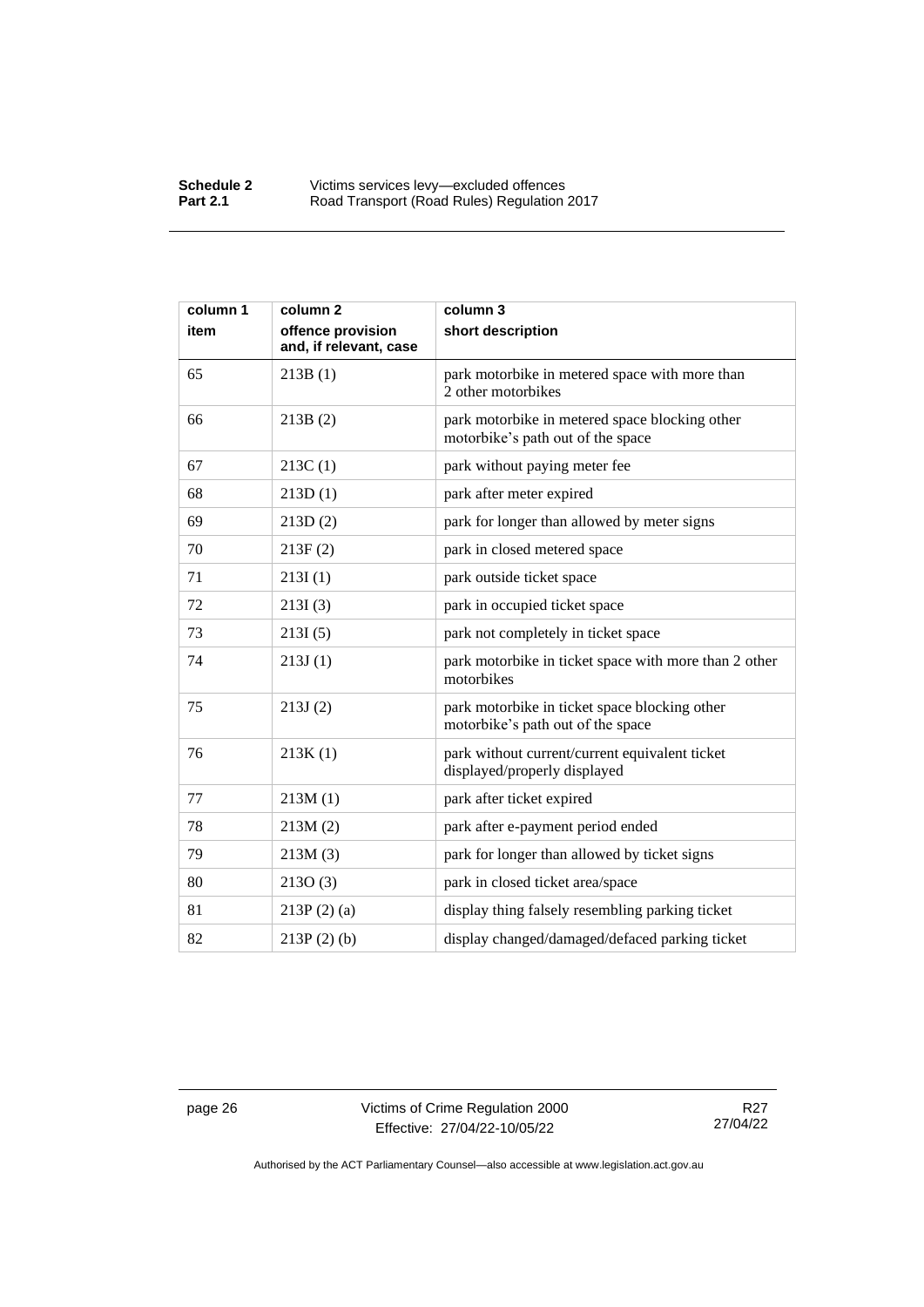# <span id="page-32-0"></span>**Part 2.2 Road Transport (Safety and Traffic Management) Regulation 2017**

| column 1<br>item | column 2<br>offence provision | column 3<br>short description                                                                                                                      |
|------------------|-------------------------------|----------------------------------------------------------------------------------------------------------------------------------------------------|
| 1                | 48 (2)                        | park stock truck/enclosed semitrailer/commercial<br>vehicle with height $> 3.6$ m on residential land                                              |
| $\mathfrak{D}$   | 49(1)                         | park more than 1 heavy vehicle/second heavy vehicle<br>on residential land                                                                         |
| 3                | 50(1)                         | park heavy vehicle on residential land—any part of<br>vehicle in front of setback line of front boundary/less<br>than 1.5m from any other boundary |
| 4                | 51(2)                         | park vehicle/combination with length $> 7.5$ m and<br>$GVM > 4.5t$ on land adjoining residential land longer<br>than 1 hour                        |
| 5                | 52(2)                         | park commercial vehicle with length $> 6m/h$ eight $>$<br>$2.6$ m/GVM $> 3.75$ t on residential land with multi-unit<br>housing                    |

R27 27/04/22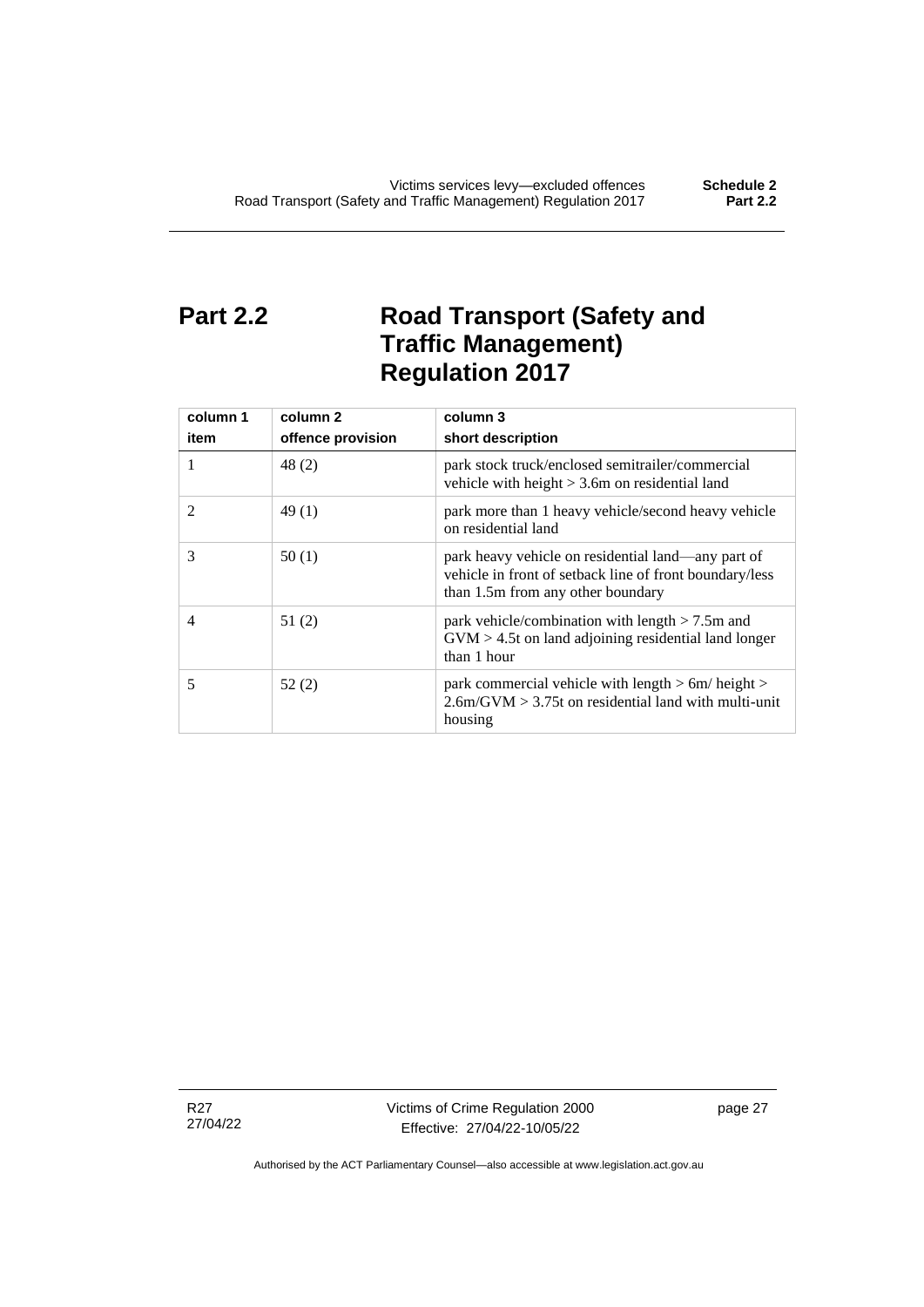#### **Schedule 2** Victims services levy—excluded offences<br>**Part 2.3** Australian National University Act 1991 (C **Part 2.3** Australian National University Act 1991 (Cwlth)—Parking and Traffic Statute (No 2) 2007

# <span id="page-33-0"></span>**Part 2.3 Australian National University Act 1991 (Cwlth)—Parking and Traffic Statute (No 2) 2007**

| column 1<br>item | column <sub>2</sub><br>offence provision and, if<br>relevant, case | column 3<br>short description                                                                      |
|------------------|--------------------------------------------------------------------|----------------------------------------------------------------------------------------------------|
| 1                | 16(1)                                                              | stand or park without voucher displayed                                                            |
| $\overline{2}$   | 16(2)                                                              | stand or park after voucher expired                                                                |
| 3                | 29(3)(a)                                                           | park outside marked parking bay                                                                    |
| $\overline{4}$   | 29(3)(b)                                                           | park on or across bay road marking                                                                 |
| 5                | 29(4)(a)                                                           | park in a way that obstructs other drivers                                                         |
| 6                | 29(4)(b)                                                           | park in a way that impedes other drivers                                                           |
| 7                | 29(4)(c)                                                           | park in a way that inconveniences other<br>drivers                                                 |
| 8                | 30(3)                                                              | park in loading zone                                                                               |
| 9                | 30(4)(a)                                                           | park in loading zone after unloading or<br>loading completed                                       |
| 10               | 30(4)(b)                                                           | park in loading zone longer than signs<br>indicate                                                 |
| 11               | 31(1)                                                              |                                                                                                    |
| 11.1             | in the case of parking<br>a vehicle                                | park in area other than road or off-street<br>parking area without permission                      |
| 12               | 32(1)                                                              | stop or park other than adjacent to<br>left-hand road boundary                                     |
| 13               | 32(2)                                                              | stop or park adjacent to right-hand road<br>boundary other than in accordance with<br>parking sign |
| 14               | 33(1)                                                              | park contrary to road marking or parking<br>sign                                                   |
| 15               | 33(2)                                                              | stop or park contrary to no stopping sign                                                          |

page 28 Victims of Crime Regulation 2000 Effective: 27/04/22-10/05/22

R27 27/04/22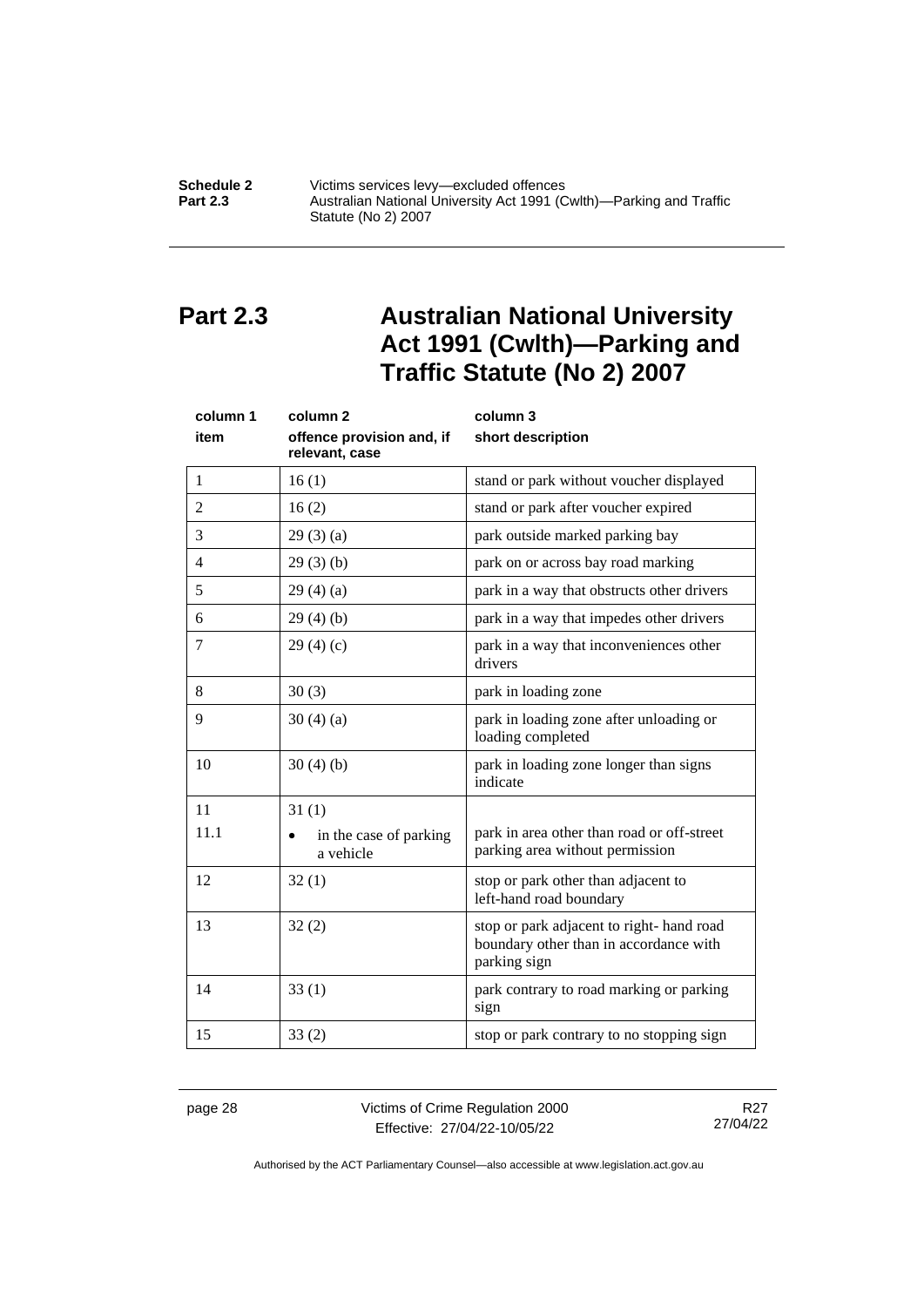| column 1<br>item | column <sub>2</sub><br>offence provision and, if | column 3<br>short description                                                    |
|------------------|--------------------------------------------------|----------------------------------------------------------------------------------|
|                  | relevant, case                                   |                                                                                  |
| 16               | 33(3)(a)                                         | stop or park alongside red kerb or barrier                                       |
| 17               | 33(3)(b)                                         | stop or park over red kerb or red part of<br>road                                |
| 18               | 33(4)                                            | park contrary to no parking sign                                                 |
| 19               | 33(5)(a)                                         | park alongside yellow kerb or barrier                                            |
| 20               | 33(5)(b)                                         | park over yellow kerb or yellow part of<br>road                                  |
| 21               | 33(6)                                            | park adjacent to road side or parking area<br>marked with continuous yellow line |
| 22               | 33(7)(a)                                         | park contrary to time period indicated on<br>parking sign                        |
| 23               | 33(7)(b)                                         | not park at specified angle indicated on<br>parking sign                         |
| 24               | 33 $(7)$ $(c)$ $(i)$                             | park unauthorised vehicle in authorised<br>vehicle area contrary to parking sign |
| 25               | 33 $(7)$ $(c)$ $(ii)$                            | park in authorised vehicle area without<br>displaying label                      |
| 26               | 33 $(7)$ $(d)$ $(i)$                             | park in permit parking area without permit                                       |
| 27               | 33 $(7)$ $(d)$ $(ii)$                            | park in permit parking area without<br>displaying permit parking label           |
| 28               | 34(1)                                            | stop or park in bus stop                                                         |

contrary to no parking or no stopping sign

contrary to time period indicated on sign

authorised vehicle area contrary to sign

without displaying label

R27 27/04/22

29  $\begin{array}{|l|l|} 25 (1) \end{array}$  park or stop in off-road parking area

30 35 (2) park or stop in off-road parking area

31 35 (3) (a) park unauthorised vehicle in off-road

 $32$   $35$  (3) (b) park in off-road authorised vehicle area

page 29

Authorised by the ACT Parliamentary Counsel—also accessible at www.legislation.act.gov.au

**Part 2.3**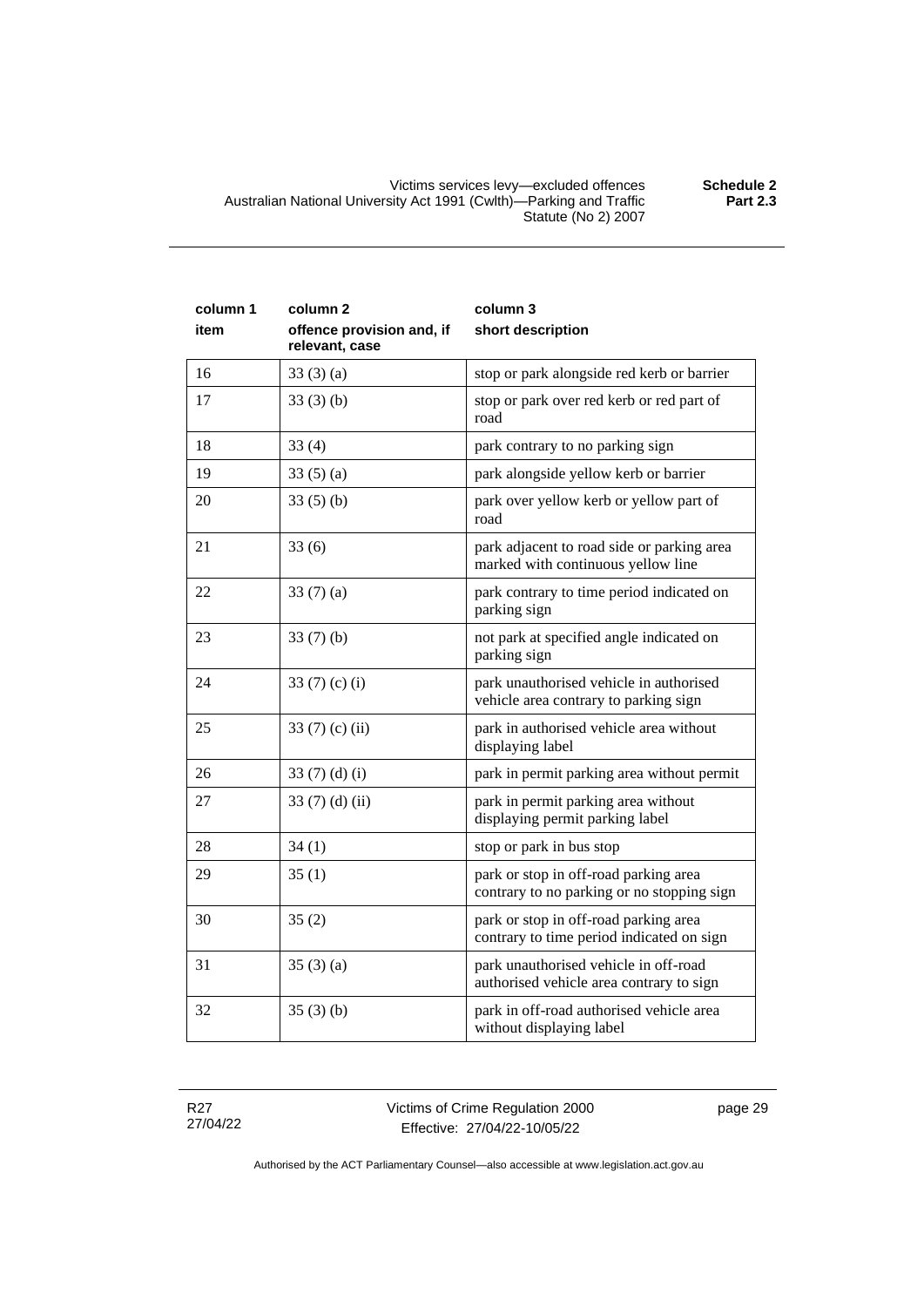| <b>Schedule 2</b> | Victims services levy—excluded offences                                                    |
|-------------------|--------------------------------------------------------------------------------------------|
| <b>Part 2.3</b>   | Australian National University Act 1991 (Cwlth)—Parking and Traffic<br>Statute (No 2) 2007 |

| column 1<br>item | column 2<br>offence provision and, if<br>relevant, case | column 3<br>short description                                                                  |
|------------------|---------------------------------------------------------|------------------------------------------------------------------------------------------------|
| 33               | 35(3)(c)                                                | park in off-road disabled driver vehicle<br>area without displaying valid disability<br>permit |
| 34               | 35(4)                                                   | park in off-road permit parking area<br>without displaying permit parking label                |
| 35               | 36(1)                                                   | stop or park so as to cause<br>danger/obstruction/inconvenience                                |

page 30 Victims of Crime Regulation 2000 Effective: 27/04/22-10/05/22

R27 27/04/22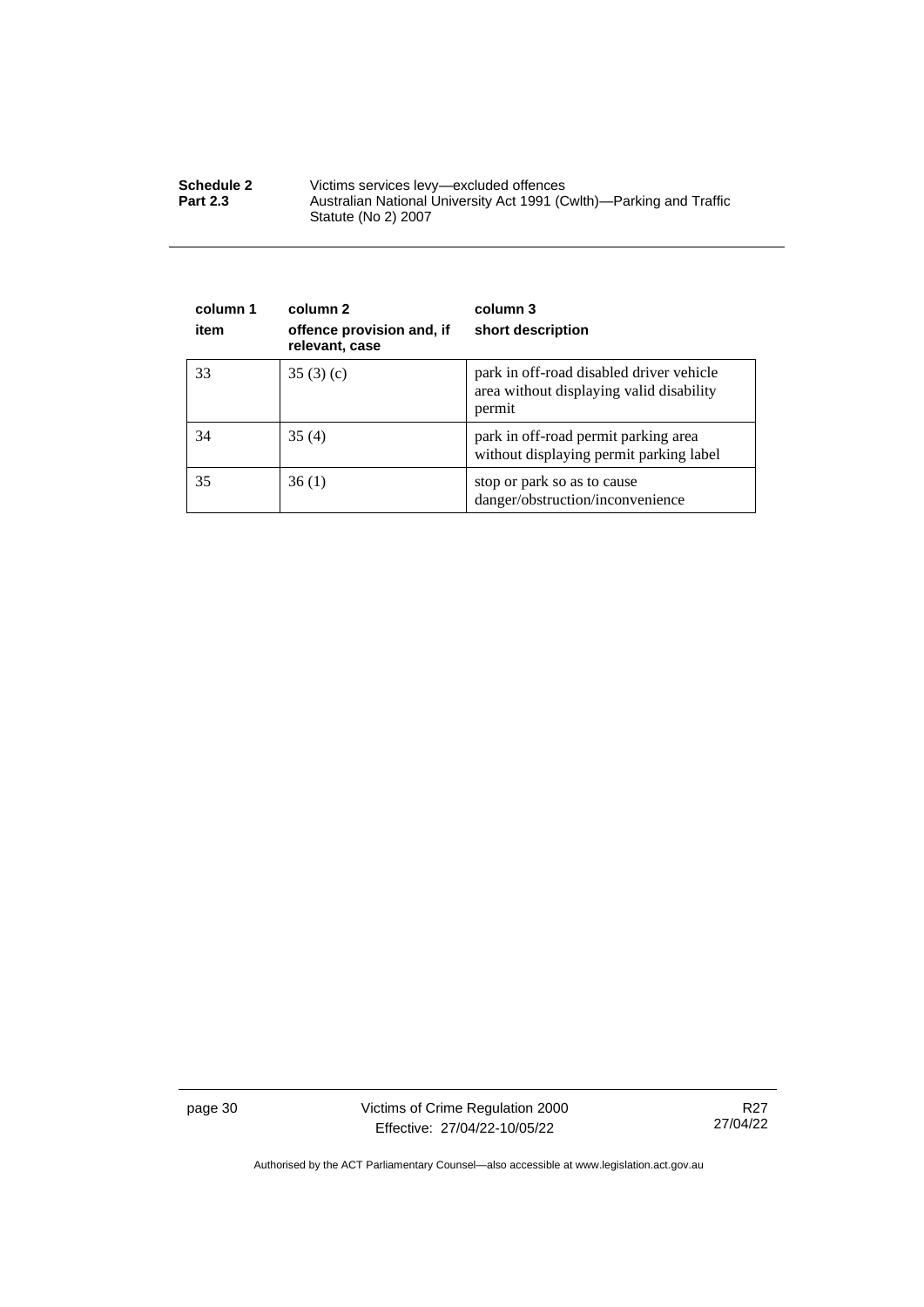# <span id="page-36-0"></span>**Dictionary**

(see s 3)

*Note 1* The [Legislation Act](http://www.legislation.act.gov.au/a/2001-14) contains definitions and other provisions relevant to this Act.

*Note 2* For example, the [Legislation Act,](http://www.legislation.act.gov.au/a/2001-14) dict, pt 1, defines the following terms:

- ACAT
- chief police officer
- director-general (see s 163)
- disallowable instrument
- DPP
- entity
- found guilty
- health practitioner
- health services commissioner
- human rights commission
- lawyer
- Magistrates Court
- **Minister**
- reviewable decision notice
- Supreme Court.
- *Note 3* Terms used in this regulation have the same meaning that they have in the *[Victims of Crime Act 1994](http://www.legislation.act.gov.au/a/1994-83)* (see [Legislation Act,](http://www.legislation.act.gov.au/a/2001-14) s 148). For example, the following terms are defined in the *[Victims of Crime Act 1994](http://www.legislation.act.gov.au/a/1994-83)*, dict:
	- commissioner
	- harm
	- victim
	- victims advisory board.

*affected person*, for division 3.2 (Notification and review of eligibility decisions)—see section 25.

*approved service provider* means a person approved as a service provider under section 40 (Approved service providers).

*board* means the victims advisory board.

| R27      | Victims of Crime Regulation 2000 | page 31 |
|----------|----------------------------------|---------|
| 27/04/22 | Effective: 27/04/22-10/05/22     |         |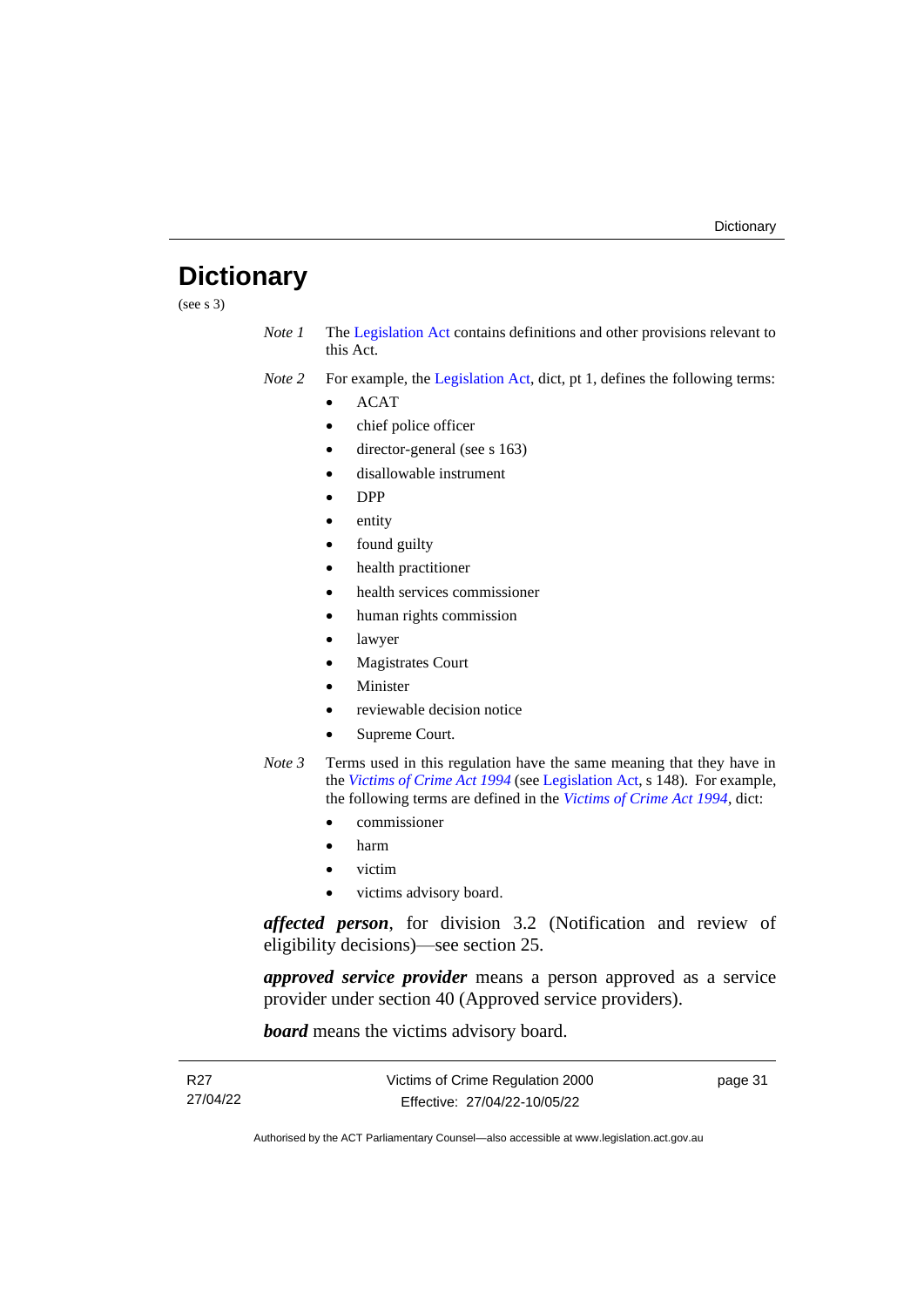*eligible victim*—see section 24 (2) (Eligible victims under the victims services scheme).

#### *health practitioners service*—

- (a) means a health service ordinarily provided by a health practitioner; but
- (b) does not include a health service ordinarily provided in the ordinary course of business by people other than health practitioners.

*independent arbitrator* means a person approved under section 48A (Independent arbitrators).

*internally reviewable decision*, for division 3.2 (Notification and review of eligibility decisions)—see section 25.

*internal reviewer*, for division 3.2 (Notification and review of eligibility decisions)—see section 26A.

*internal reviewer's decision*, for division 3.2 (Notification and review of eligibility decisions)—see section 25.

*internal review notice*, for division 3.2 (Notification and review of eligibility decisions)—see the *[ACT Civil and Administrative Tribunal](http://www.legislation.act.gov.au/a/2008-35)  [Act 2008](http://www.legislation.act.gov.au/a/2008-35)*, section 67B (1).

*member* means a member of the board.

*primary victim*—see the *[Victims of Crime \(Financial Assistance\)](http://www.legislation.act.gov.au/a/2016-12/default.asp)  Act [2016](http://www.legislation.act.gov.au/a/2016-12/default.asp)*, section 11.

*psychiatrist* means a doctor who holds postgraduate qualifications in psychiatry.

*psychologist* means a person registered under the *[Health Practitioner](http://www.legislation.act.gov.au/a/db_39269/default.asp)  [Regulation National Law \(ACT\)](http://www.legislation.act.gov.au/a/db_39269/default.asp)* to practise in the psychology profession (other than as a student).

R27 27/04/22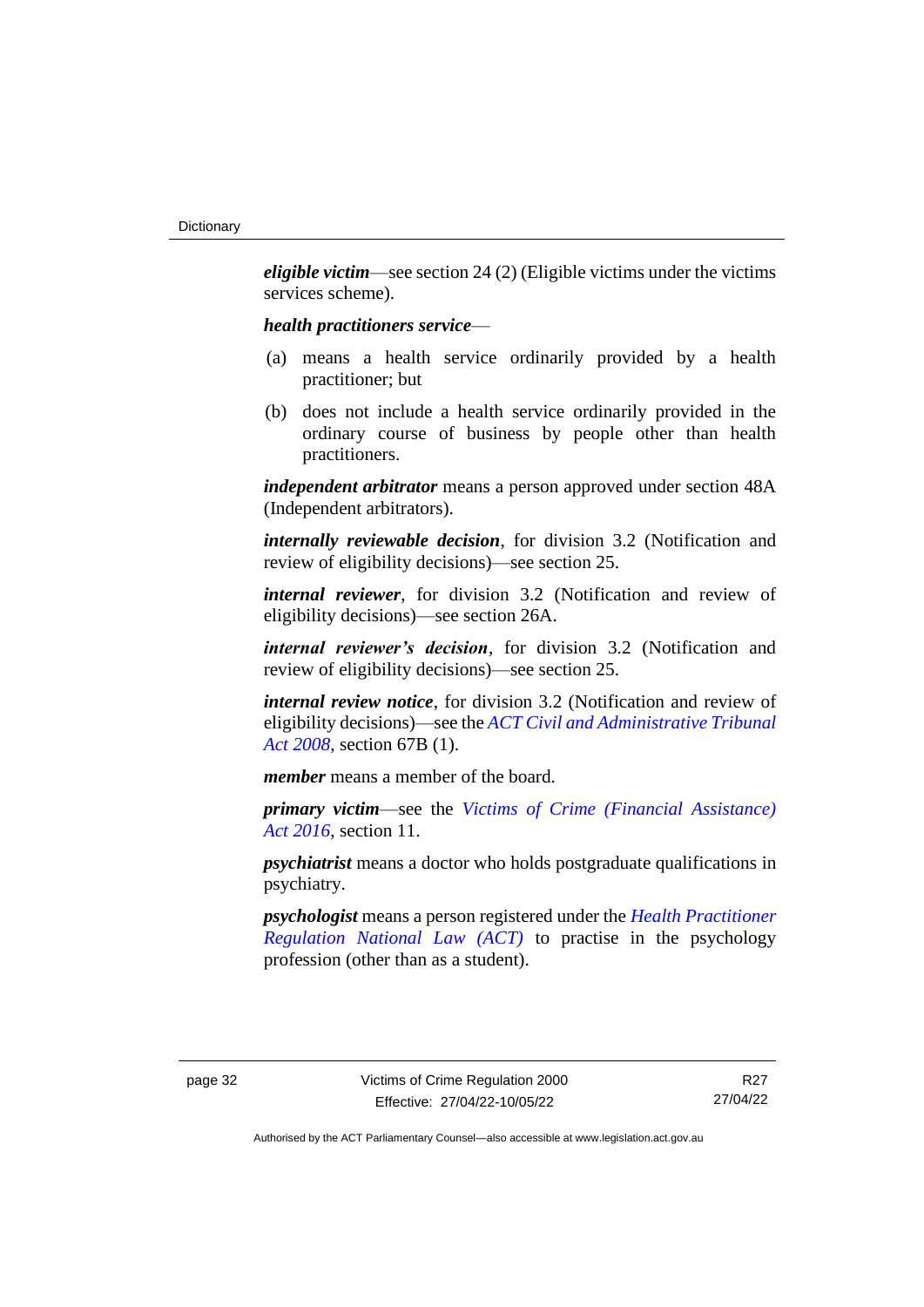### *reviewable decision—*

- (a) for division 3.2 (Notification and review of eligibility decisions)—see section 25; and
- (b) for division 3.6 (Notification and review of decisions)—see section 46.

*serious crime*—see the *[Victims of Crime \(Financial Assistance\)](http://www.legislation.act.gov.au/a/2016-12/default.asp)  Act [2016](http://www.legislation.act.gov.au/a/2016-12/default.asp)*, section 45.

*suspect* means—

- (a) a person whom a police officer suspects on reasonable grounds has committed an offence; or
- (b) a person charged with an offence; or
- (c) a person who has been summonsed to appear before a court in relation to the commission of an offence; or
- (d) a person who has entered into a voluntary agreement to attend court for an offence.

*victims services scheme* means the victims services scheme established under section 19 (Victims services scheme).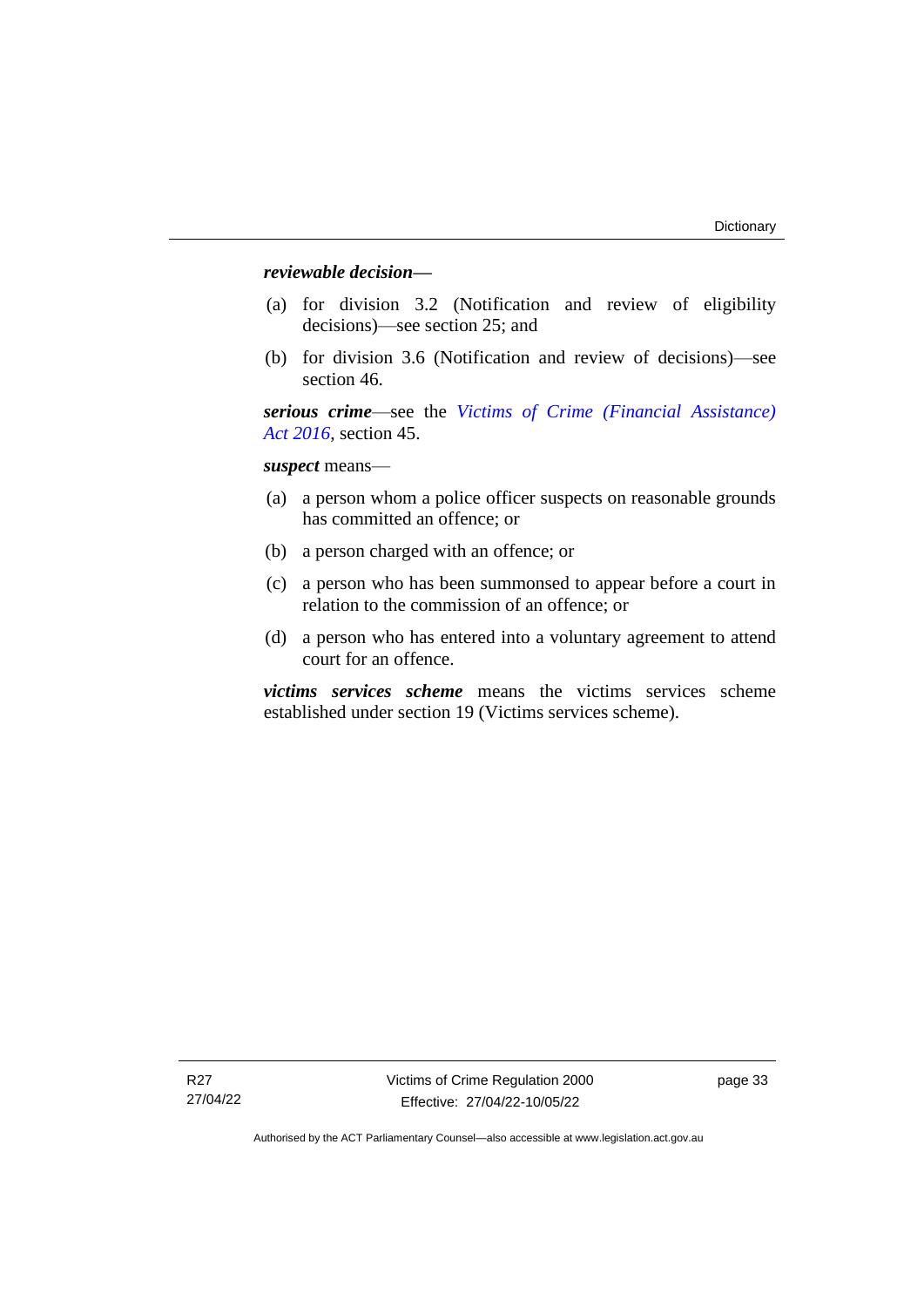1 About the endnotes

# <span id="page-39-1"></span><span id="page-39-0"></span>**Endnotes**

# **1 About the endnotes**

Amending and modifying laws are annotated in the legislation history and the amendment history. Current modifications are not included in the republished law but are set out in the endnotes.

Not all editorial amendments made under the *[Legislation Act 2001](http://www.legislation.act.gov.au/a/2001-14)*, part 11.3 are annotated in the amendment history. Full details of any amendments can be obtained from the Parliamentary Counsel's Office.

Uncommenced amending laws are not included in the republished law. The details of these laws are underlined in the legislation history. Uncommenced expiries are underlined in the legislation history and amendment history.

If all the provisions of the law have been renumbered, a table of renumbered provisions gives details of previous and current numbering.

The endnotes also include a table of earlier republications.

| $A = Act$                                    | $NI =$ Notifiable instrument                |
|----------------------------------------------|---------------------------------------------|
| $AF =$ Approved form                         | $o = order$                                 |
|                                              |                                             |
| $am = amended$                               | $om = omitted/repealed$                     |
| $amdt = amendment$                           | $ord = ordinance$                           |
| $AR = Assembly resolution$                   | $orig = original$                           |
| $ch = chapter$                               | par = paragraph/subparagraph                |
| $CN =$ Commencement notice                   | $pres = present$                            |
| $def = definition$                           | $prev = previous$                           |
| $DI = Disallowable instrument$               | $(\text{prev}) = \text{previously}$         |
| $dict = dictionary$                          | $pt = part$                                 |
| $disallowed = disallowed by the Legislative$ | $r = rule/subrule$                          |
| Assembly                                     | $reloc = relocated$                         |
| $div = division$                             | $renum = renumbered$                        |
| $exp = expires/expired$                      | $R[X]$ = Republication No                   |
| $Gaz = gazette$                              | $RI = reissue$                              |
| $h dq =$ heading                             | $s = section/subsection$                    |
| $IA = Interpretation Act 1967$               | $sch = schedule$                            |
| ins = inserted/added                         | $sdiv = subdivision$                        |
| $LA =$ Legislation Act 2001                  | $SL = Subordinate$ law                      |
| $LR =$ legislation register                  | $sub =$ substituted                         |
| $LRA =$ Legislation (Republication) Act 1996 | $underlining = whole or part not commenced$ |
| $mod = modified/modification$                | or to be expired                            |
|                                              |                                             |

# <span id="page-39-2"></span>**2 Abbreviation key**

page 34 Victims of Crime Regulation 2000 Effective: 27/04/22-10/05/22

R27 27/04/22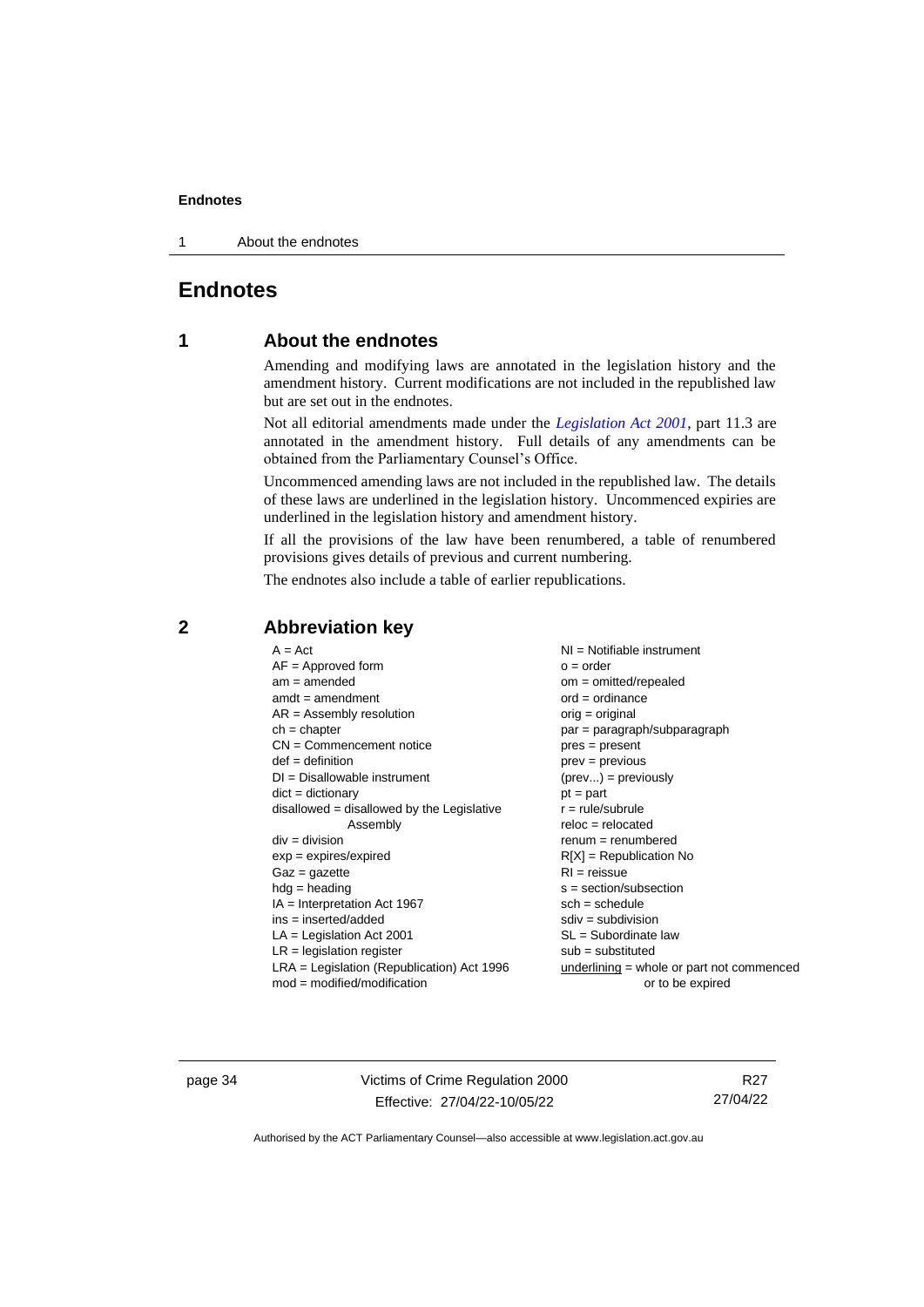#### <span id="page-40-0"></span>**3 Legislation history**

This regulation was originally the *[Victims of Crime Regulations 2000](http://www.legislation.act.gov.au/sl/2000-51)*. It was renamed under the *[Legislation Act 2001](http://www.legislation.act.gov.au/a/2001-14)*.

#### **Victims of Crime Regulation 2000 SL2000-51**

notified 14 December 2000 (Gaz 2000 No 50) s 1, s 2 commenced 14 December 2000 (IA s 10B) remainder commenced 1 January 2001 (s 2)

as amended by

#### **[Legislation \(Consequential Amendments\) Act 2001](http://www.legislation.act.gov.au/a/2001-44) A2001-44 pt 408**

notified 26 July 2001 (Gaz 2001 No 30) s 1, s 2 commenced 26 July 2001 (IA s 10B) pt 408 commenced 12 September 2001 (s 2 and see Gaz 2001 No S65)

#### **[Statute Law Amendment Act 2001 \(No 2\)](http://www.legislation.act.gov.au/a/2001-56) A2001-56 pt 3.53**

notified 5 September 2001 (Gaz 2001 No S65) pt 3.53 commenced 5 September 2001 (s 2 (1))

#### **[Health and Community Care Services \(Repeal and Consequential](http://www.legislation.act.gov.au/a/2002-47)  [Amendments\) Act 2002](http://www.legislation.act.gov.au/a/2002-47) A2002-47 pt 1.4**

notified LR 20 December 2002 s 1, s 2 commenced 20 December 2002 (LA s 75 (1)) pt 1.4 commenced 5pm 31 December 2002 (s 2)

#### **[Victims of Crime Amendment Regulations 2002 \(No 1\)](http://www.legislation.act.gov.au/sl/2002-40) SL2002-40**

notified LR 20 December 2002 s 1, s 2 commenced 20 December 2002 (LA s 75 (1)) remainder commenced 21 December 2002 (s 2)

#### **[Statute Law Amendment Act 2003](http://www.legislation.act.gov.au/a/2003-41) A2003-41 sch 3 pt 3.22**

notified LR 11 September 2003 s 1, s 2 commenced 11 September 2003 (LA s 75 (1)) sch 3 pt 3.22 commenced 9 October 2003 (s 2 (1))

#### **[Statute Law Amendment Act 2003 \(No 2\)](http://www.legislation.act.gov.au/a/2003-56) A2003-56 sch 3 pt 3.29** notified LR 5 December 2003 s 1, s 2 commenced 5 December 2003 (LA s 75 (1))

sch 3 pt 3.29 commenced 19 December 2003 (s 2)

R27 27/04/22 Victims of Crime Regulation 2000 Effective: 27/04/22-10/05/22

page 35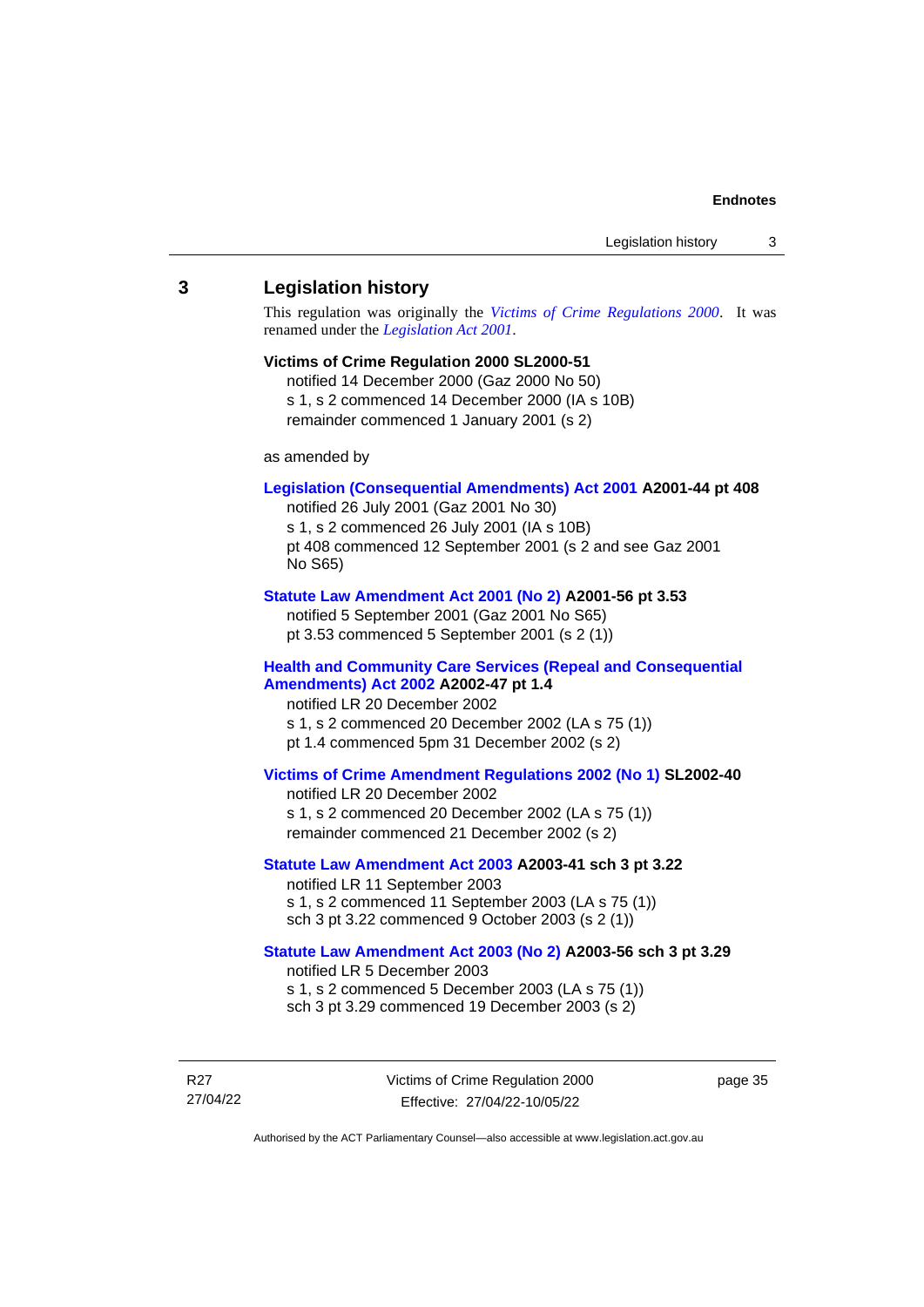3 Legislation history

#### **[Health Professionals Legislation Amendment Act 2004](http://www.legislation.act.gov.au/a/2004-39) A2004-39 sch 1 pt 1.9**

notified LR 8 July 2004

s 1, s 2 commenced 8 July 2004 (LA s 75 (1))

sch 1 pt 1.9 commenced 7 July 2005 (s 2 and see Health Professionals [Act 2004](http://www.legislation.act.gov.au/a/2004-38) A2004-38, s 2 and [CN2005-11\)](http://www.legislation.act.gov.au/cn/2005-11/default.asp)

# **[Human Rights Commission Legislation Amendment Act](http://www.legislation.act.gov.au/a/2005-41) 2005**

**A2005-41 sch 1 pt 1.14 (as am by [A2006-3](http://www.legislation.act.gov.au/a/2006-3) amdt 1.3)** notified LR 1 September 2005

s 1, s 2 commenced 1 September 2005 (LA s 75 (1)) sch 1 pt 1.14 commenced 1 November 2006 (s 2 (3) (as am by [A2006-3](http://www.legislation.act.gov.au/a/2006-3) amdt 1.3) and see [Human Rights Commission Act 2005](http://www.legislation.act.gov.au/a/2005-40) A2005-40, s 2 (as am by [A2006-3](http://www.legislation.act.gov.au/a/2006-3) s 4) and [CN2006-21\)](http://www.legislation.act.gov.au/cn/2006-21/default.asp)

#### **[Human Rights Commission Legislation Amendment Act 2006](http://www.legislation.act.gov.au/a/2006-3) A2006-3 amdt 1.3**

notified LR 22 February 2006 s 1, s 2 commenced 22 February 2006 (LA s 75 (1)) amdt 1.3 commenced 23 February 2006 (s 2)

*Note* This Act only amends th[e Human Rights Commission](http://www.legislation.act.gov.au/a/2005-41)  [Legislation Amendment Act](http://www.legislation.act.gov.au/a/2005-41) 2005 A2005-41

#### **[Victims of Crime Amendment Regulation](http://www.legislation.act.gov.au/sl/2006-61) 2006 (No 1) SL2006-61** notified LR 21 December 2006

s 1, s 2 commenced 21 December 2006 (LA s 75 (1)) remainder commenced 1 January 2007 (s 2)

#### **[Victims of Crime Amendment Act 2007](http://www.legislation.act.gov.au/a/2007-44) A2007-44 sch 1 pt 1.3**

notified LR 13 December 2007 s 1, s 2 commenced 13 December 2007 (LA s 75 (1)) sch 1 pt 1.3 commenced 20 December 2007 (s 2)

#### **Victims of Crime [Amendment Regulation](http://www.legislation.act.gov.au/sl/2007-40) 2007 (No 1) SL2007-40** notified LR 17 December 2007

s 1, s 2 commenced 17 December 2007 (LA s 75 (1))

remainder commenced 20 December 2007 (s 2 and see [A2007-44](http://www.legislation.act.gov.au/a/2007-44) s 2)

page 36 Victims of Crime Regulation 2000 Effective: 27/04/22-10/05/22

R27 27/04/22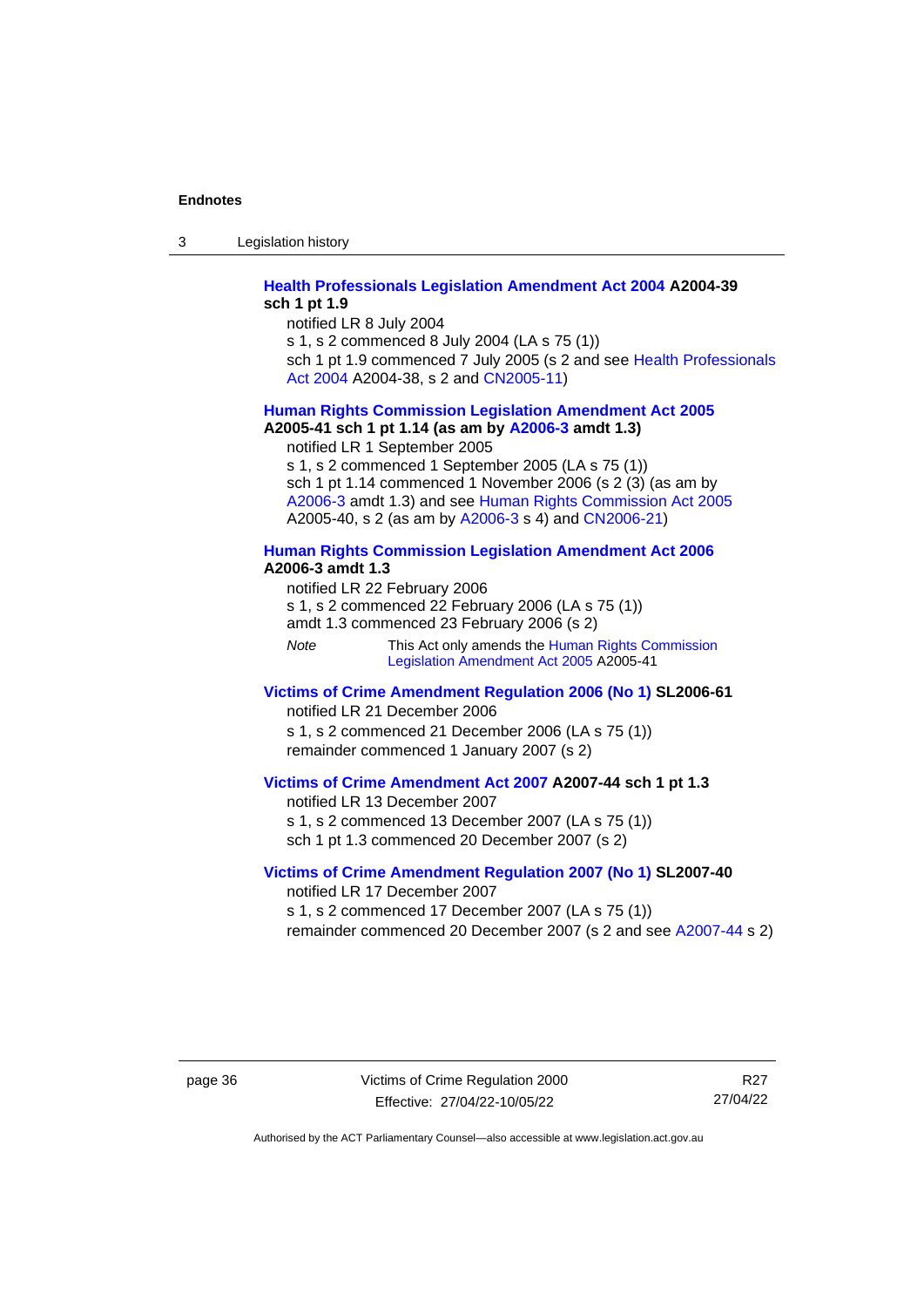Legislation history 3

#### **[Justice and Community Safety Legislation Amendment Act 2008](http://www.legislation.act.gov.au/a/2008-7) A2008-7 sch 1 pt 1.21**

notified LR 16 April 2008 s 1, s 2 commenced 16 April 2008 (LA s 75 (1)) sch 1 pt 1.21 commenced 7 May 2008 (s 2)

#### **[Statute Law Amendment Act 2008](http://www.legislation.act.gov.au/a/2008-28) A2008-28 sch 3 pt 3.60**

notified LR 12 August 2008 s 1, s 2 commenced 12 August 2008 (LA s 75 (1)) sch 3 pt 3.60 commenced 26 August 2008 (s 2)

#### **[ACT Civil and Administrative Tribunal Legislation Amendment](http://www.legislation.act.gov.au/a/2008-37)**

### **Act [2008 \(No](http://www.legislation.act.gov.au/a/2008-37) 2) A2008-37 sch 1 pt 1.104**

notified LR 4 September 2008

s 1, s 2 commenced 4 September 2008 (LA s 75 (1)) sch 1 pt 1.104 commenced 2 February 2009 (s 2 (1) and see [ACT Civil](http://www.legislation.act.gov.au/a/2008-35)  [and Administrative Tribunal Act 2008](http://www.legislation.act.gov.au/a/2008-35) A2008-35, s 2 (1) and [CN2009-2\)](http://www.legislation.act.gov.au/cn/2009-2/default.asp)

#### **[Road Transport Legislation Amendment Regulation 2008 \(No 2\)](http://www.legislation.act.gov.au/sl/2008-47)**

#### **SL2008-47 sch 1 pt 1.4**

notified LR 1 December 2008 s 1, s 2 commenced 1 December 2008 (LA s 75 (1)) sch 1 pt 1.4 commenced 2 December 2008 (s 2)

#### **[Work Safety Legislation Amendment Act 2009](http://www.legislation.act.gov.au/a/2009-28) A2009-28 sch 2 pt 2.13**

notified LR 9 September 2009

s 1, s 2 commenced 9 September 2009 (LA s 75 (1)) sch 2 pt 2.13 commenced 1 October 2009 (s 2 and see Work Safety [Act 2008](http://www.legislation.act.gov.au/a/2008-51) A2008-51, s 2 (1) (b) and [CN2009-11\)](http://www.legislation.act.gov.au/cn/2009-11/default.asp)

#### **[Statute Law Amendment Act 2009 \(No 2\)](http://www.legislation.act.gov.au/a/2009-49) A2009-49 sch 3 pt 3.83**

notified LR 26 November 2009 s 1, s 2 commenced 26 November 2009 (LA s 75 (1)) sch 3 pt 3.83 commenced 17 December 2009 (s 2)

#### **[Health Practitioner Regulation National Law \(ACT\) Act 2010](http://www.legislation.act.gov.au/a/2010-10) A2010-10 sch 2 pt 2.21**

notified LR 31 March 2010

s 1, s 2 commenced 31 March 2010 (LA s 75 (1)) sch 2 pt 2.21 commenced 1 July 2010 (s 2 (1) (a))

R27 27/04/22 page 37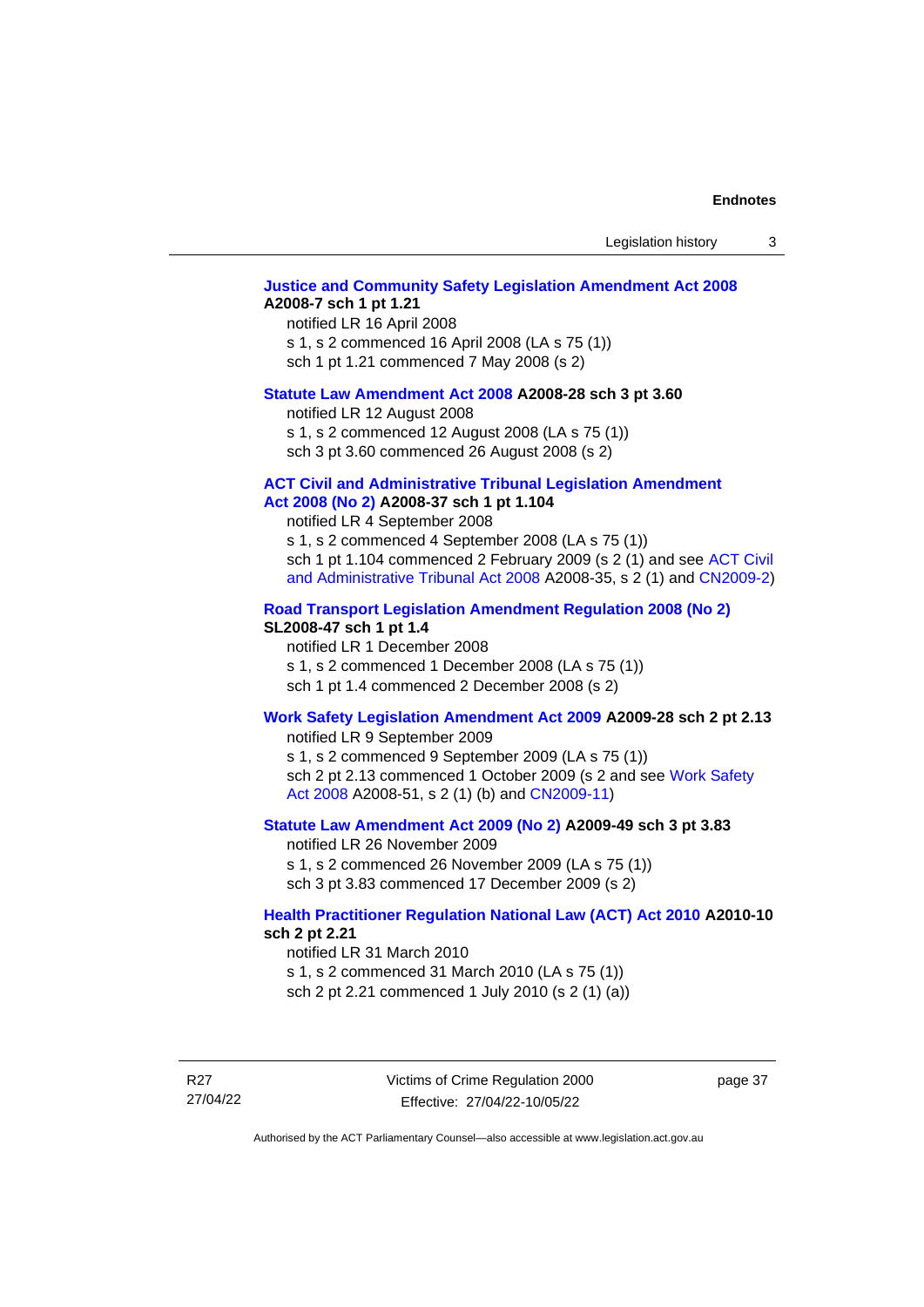| Legislation history<br>-3 |  |
|---------------------------|--|
|---------------------------|--|

#### **[Victims of Crime Amendment Act 2010](http://www.legislation.act.gov.au/a/2010-29) A2010-29 pt 3**

notified LR 31 August 2010 s 1, s 2 commenced 31 August 2010 (LA s 75 (1)) pt 3 commenced 28 February 2011 (s 2 and LA s 79)

#### **[Administrative \(One ACT Public Service Miscellaneous Amendments\)](http://www.legislation.act.gov.au/a/2011-22)  Act [2011](http://www.legislation.act.gov.au/a/2011-22) A2011-22 sch 1 pt 1.170**

notified LR 30 June 2011 s 1, s 2 commenced 30 June 2011 (LA s 75 (1)) sch 1 pt 1.170 commenced 1 July 2011 (s 2 (1))

#### **[Victims of Crime Amendment Regulation](http://www.legislation.act.gov.au/sl/2011-25) 2011 (No 1) SL2011-25**

notified LR 22 August 2011 s 1, s 2 commenced 22 August 2011 (LA s 75 (1)) remainder commenced 23 August 2011 (s 2)

#### **[Victims of Crime \(Victims Services Levy\) Amendment Bill 2015](http://www.legislation.act.gov.au/a/2015-39) A2015-39 sch 1**

notified LR 6 October 2015 s 1, s 2 commenced 6 October 2015 (LA s 75 (1)) sch 1 commenced 7 October 2015 (s 2)

#### **[Victims of Crime \(Financial Assistance\) Act 2016](http://www.legislation.act.gov.au/a/2016-12/default.asp) A2016-12 sch 3 pt 3.6**

notified LR 16 March 2016 s 1, s 2 commenced 16 March 2016 (LA s 75 (1)) sch 3 pt 3.6 commenced 1 July 2016 (s 2 (1) (a))

**[Road Transport \(Offences\) Amendment Regulation 2016 \(No 2\)](http://www.legislation.act.gov.au/sl/2016-18) SL2016-18 sch 1**

notified LR 30 June 2016

s 1, s 2 commenced 30 June 2016 (LA s 75 (1)) sch 1 commenced 25 July 2016 (s 2)

#### **[Road Transport \(Road Rules\) \(Consequential Amendments\)](http://www.legislation.act.gov.au/sl/2017-44/default.asp)  Regulation [2017 \(No 1\)](http://www.legislation.act.gov.au/sl/2017-44/default.asp) SL2017-44 sch 1 pt 1.7**

notified LR 21 December 2017 s 1, s 2 commenced 21 December 2017 (LA s 75 (1)) sch 1 pt 1.7 commenced 30 April 2018 (s 2 and see [Road Transport](http://www.legislation.act.gov.au/sl/2017-43/default.asp)  [\(Road Rules\) Regulation 2017](http://www.legislation.act.gov.au/sl/2017-43/default.asp) SL2017-43 s 2)

page 38 Victims of Crime Regulation 2000 Effective: 27/04/22-10/05/22

R27 27/04/22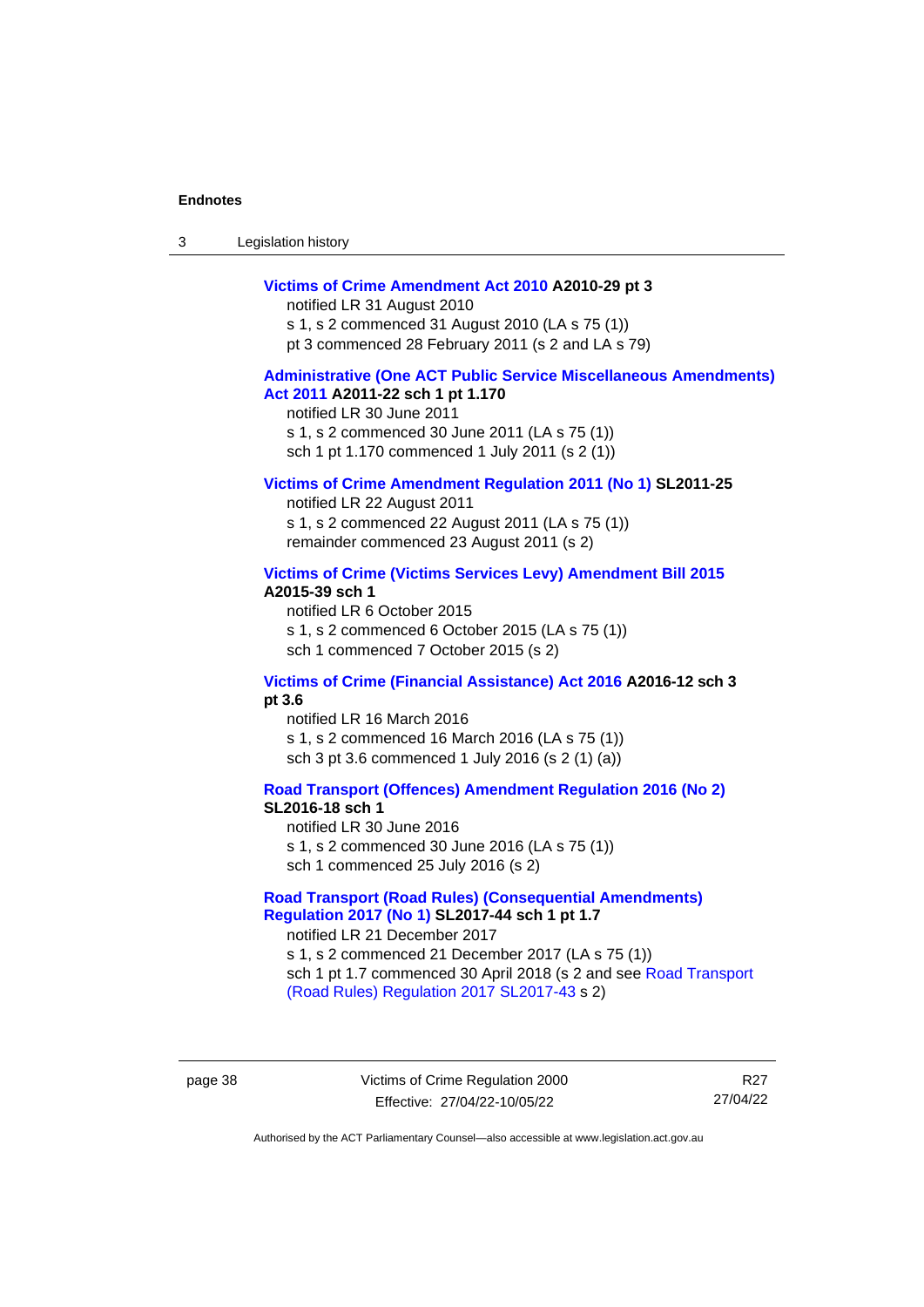Legislation history 3

### **[Road Transport Legislation Amendment Act 2022 \(No 2\)](http://www.legislation.act.gov.au/a/2022-5) A2022-5 sch 1 pt 1.4** notified LR 13 April 2022 s 1, s 2 commenced 13 April 2022 (LA s 75 (1))

amdt 1.18 awaiting commencement

sch 1 pt 1.4 remainder commenced 27 April 2022 (s 2 (1))

R27 27/04/22 Victims of Crime Regulation 2000 Effective: 27/04/22-10/05/22

page 39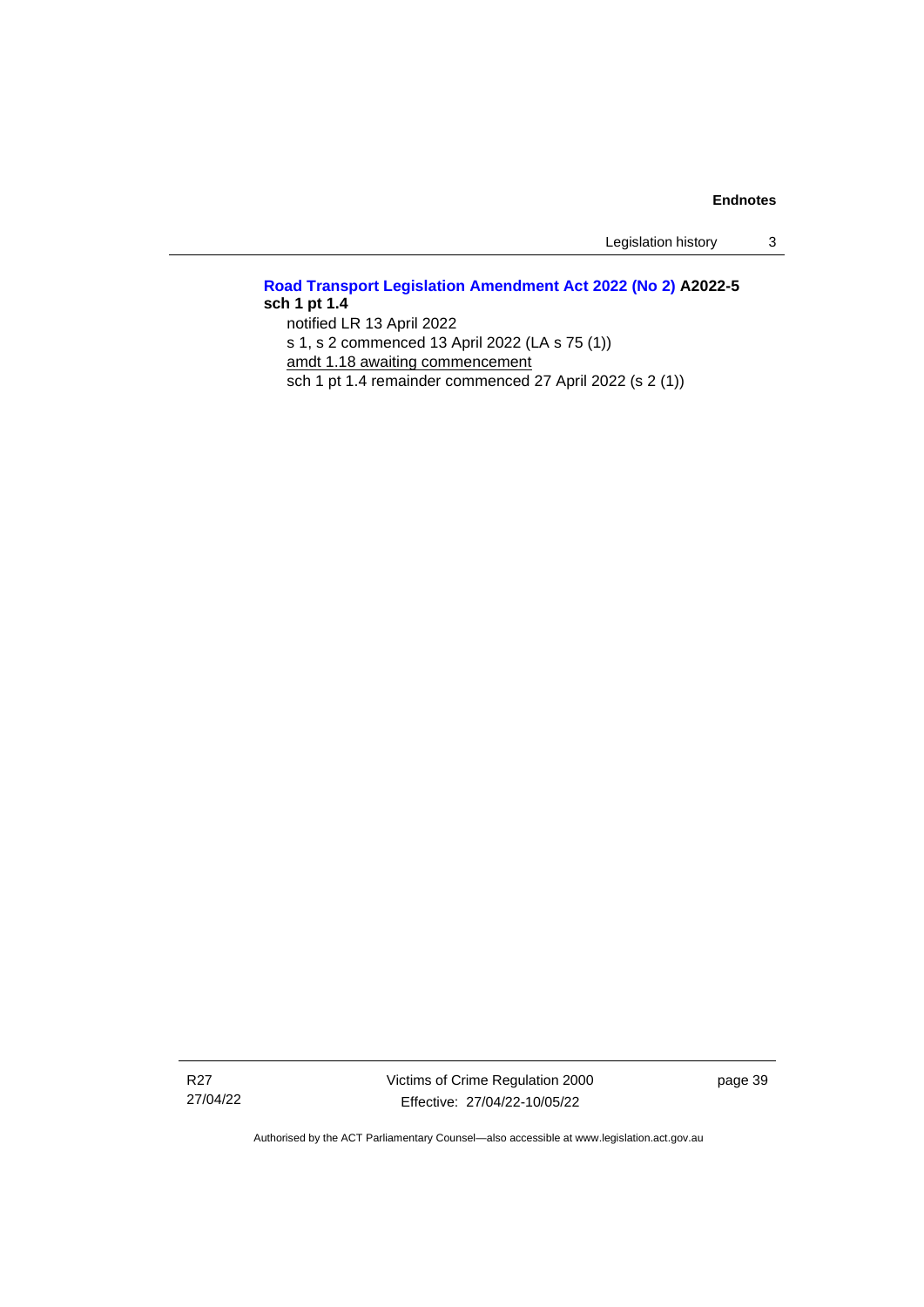4 Amendment history

#### <span id="page-45-0"></span>**4 Amendment history**

```
Name of regulation
s 1 am R7 LA
Commencement
s 2 om A2001-44 amdt 1.4234
Dictionary
                s 3 am A2001-44 amdt 1.4235; A2016-12 amdt 3.9
Notes
s 4 am A2001-44 amdt 1.4236
Victims assistance board
pt 2 hdg om A2010-29 s 25
Establishment and membership<br>div 2.1 hdd om A2010-29
                A2010-29 s 25
Establishment
s 5 om A2010-29 s 25
Functions
s 6 am SL2002-40 s 4; pars renum R3 LA (see SL2002-40 s 5)
               om A2010-29 s 25
Membership of board
s 7 am A2003-41 amdt 3.489
               om A2010-29 s 25
Appointed members of board
s 8 am A2001-44 amdt 1.4237, amdt 1.4238; SL2002-40 s 6; 
                A2003-41 amdt 3.490, amdt 3.491; A2003-56 amdt 3.279; 
                A2010-10 amdt 2.122
                om A2010-29 s 25
Conditions of appointment generally
s 9 om A2010-29 s 25
Chairperson and deputy chairperson
s 10 om A2010-29 s 25
Duration of appointment
s 11 am A2001-44 amdt 1.4238; SL2002-40 s 7; A2003-41
                amdt 3.492; A2008-28 amdt 3.173; A2009-49 amdt 3.209; 
                A2010-10 amdt 2.122
                om A2010-29 s 25
Term of appointment to be included in instrument of appointment etc
s 12 om A2003-41 amdt 3.493
```
page 40 Victims of Crime Regulation 2000 Effective: 27/04/22-10/05/22

R27 27/04/22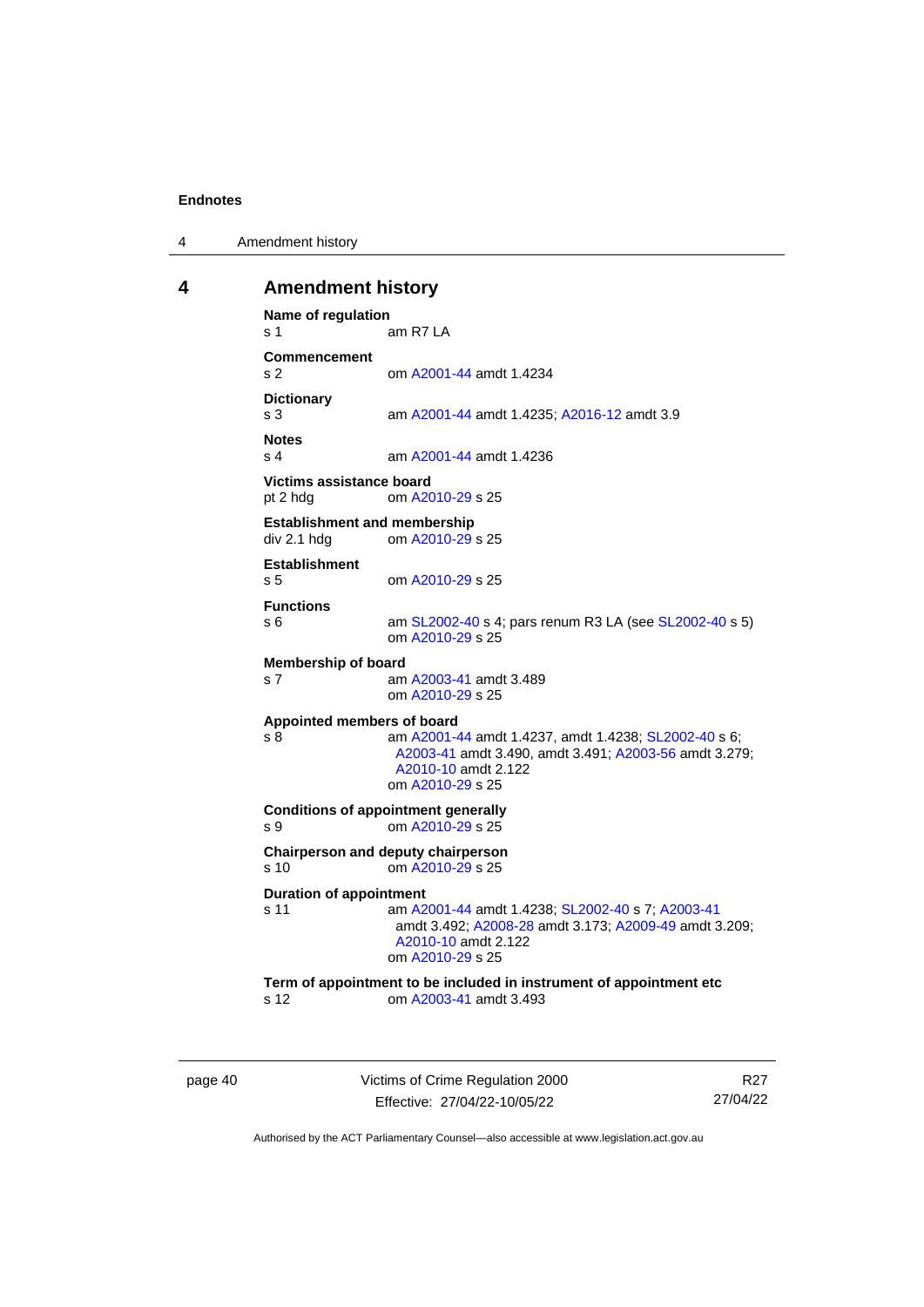Amendment history 4

```
Proceedings of board<br>div 2.2 hdg om
                 A2010-29 s 25
Time and place of meetings
s 13 om A2010-29 s 25
Procedures governing conduct of meetings
s 14 om A2010-29 s 25
Disclosure of interests
s 15 om A2010-29 s 25
Staff of the board
s 16 om A2010-29 s 25
Guidelines
s 17 om A2010-29 s 25
Independent arbitrators<br>s 18 cm A
                 A2010-29 s 25
Responsible service agency
s 21 am A2002-47 amdt 1.33; SL2006-61 s 4
                om A2010-29 s 26
Commissioner's functions—victims services scheme
 A2010-29 s 27
s 22 am A2010-29 ss 27-30; A2011-22 amdt 1.472
Employment etc of people—contact with eligible victims
s 23 am A2007-8 amdt 1.79
                sub A2010-29 s 31
Eligible victims under the victims services scheme
s 24 am A2003-41 amdt 3.494; A2010-29 s 32
Notification and review of eligibility decisions
 A2008-37 amdt 1.537
Definitions—div 3.2
                def affected persons A2008-37 amdt 1.537
                   am A2010-29 s 33
                def internally reviewable decision ins A2008-37 amdt 1.537
                   am A2010-29 s 33
                def internal reviewer ins A2008-37 amdt 1.537
                def internal reviewer's decision ins A2008-37 amdt 1.537
                def internal review notice ins A2008-37 amdt 1.537
                def reviewable decision ins A2008-37 amdt 1.537
                   am A2010-29 s 34
                   om SL2011-25 s 4
```
R27 27/04/22 Victims of Crime Regulation 2000 Effective: 27/04/22-10/05/22

page 41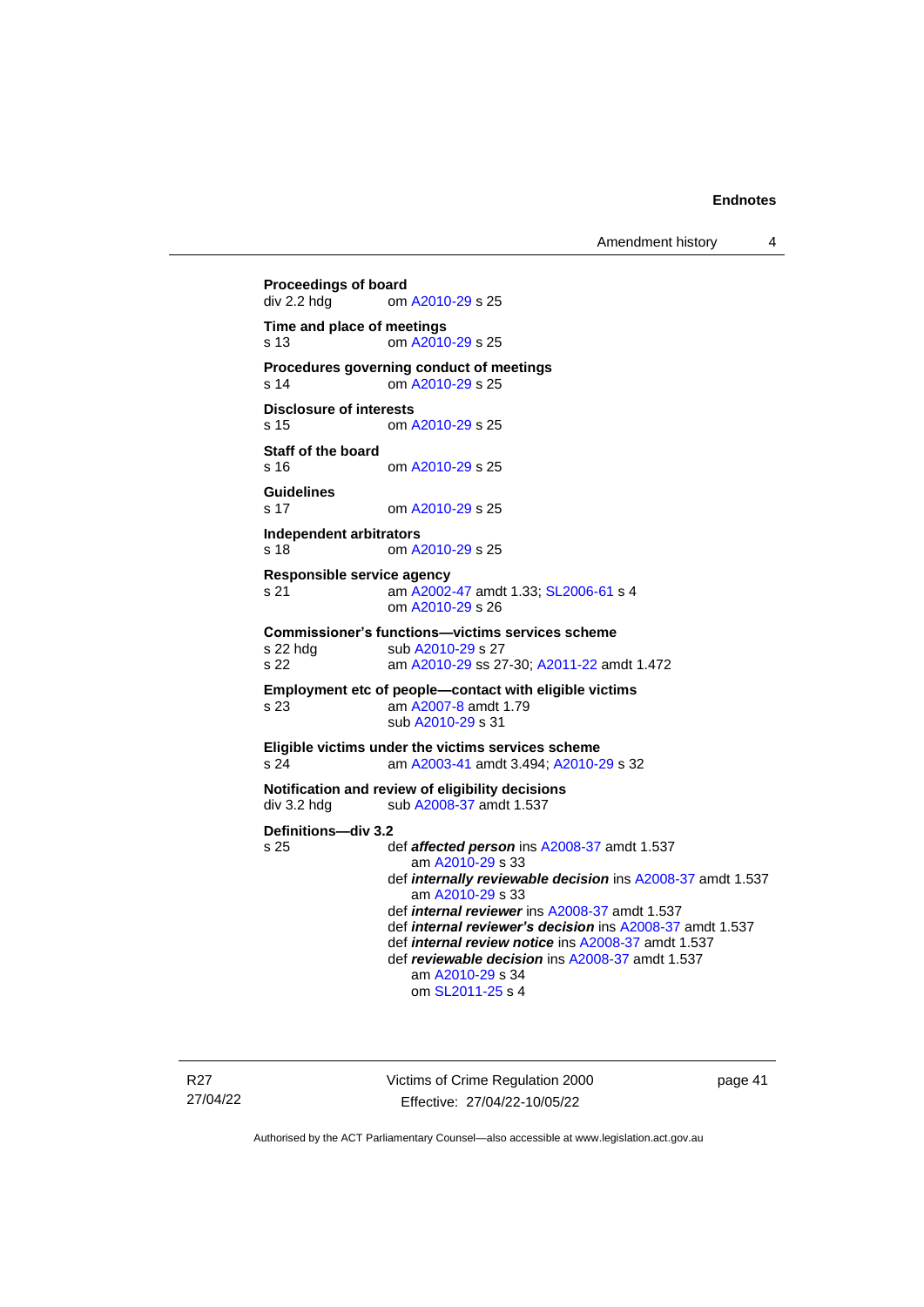4 Amendment history

| Applications to commissioner for internal review<br>s 26 hdg<br>am A2010-29 s 35<br>s 26<br>sub A2008-37 amdt 1.537<br>am A2010-29 s 35<br>Internal reviewer<br>s 26A<br>ins A2008-37 amdt 1.537<br>am A2010-29 s 35<br>Review by internal reviewer<br>sub A2008-37 amdt 1.537<br>s 27<br>am A2010-29 s 36; ss renum R20 LA<br>Internal review notices-internal reviewer<br>s 27A<br>ins A2008-37 amdt 1.537<br><b>Eligibility Review Committee</b><br>sub A2008-37 amdt 1.537<br>s 28<br>om A2010-29 s 37<br>Applications to health services commissioner for internal review<br>am A2010-29 s 38<br>s 29 hdg<br>s 29<br>sub A2008-37 amdt 1.537<br>am A2010-29 s 38<br>om SL2011-25 s 5<br>Review by health services commissioner<br>s 30<br>sub A2008-37 amdt 1.537; A2010-29 s 39<br>om SL2011-25 s 5<br><b>Reviewable decision notices</b><br>s 31<br>sub A2008-37 amdt 1.537<br>am A2010-29 s 40<br>om SL2011-25 s 5<br><b>Applications to ACAT</b><br>s 32<br>sub A2008-37 amdt 1.537<br>am SL2011-25 s 6<br>Level 1 service<br>s 33<br>am A2010-29 s 41<br>Level 2 service<br>s 34<br>am A2010-29 s 42, s 43; A2016-12 amdt 3.10<br>Level 3 service<br>s 35<br>am A2010-29 s 44 | s 25A hdg<br>s 25A | am A2010-29 s 35<br>ins A2008-37 amdt 1.537<br>am A2010-29 s 35 |
|-----------------------------------------------------------------------------------------------------------------------------------------------------------------------------------------------------------------------------------------------------------------------------------------------------------------------------------------------------------------------------------------------------------------------------------------------------------------------------------------------------------------------------------------------------------------------------------------------------------------------------------------------------------------------------------------------------------------------------------------------------------------------------------------------------------------------------------------------------------------------------------------------------------------------------------------------------------------------------------------------------------------------------------------------------------------------------------------------------------------------------------------------------------------------------------------|--------------------|-----------------------------------------------------------------|
|                                                                                                                                                                                                                                                                                                                                                                                                                                                                                                                                                                                                                                                                                                                                                                                                                                                                                                                                                                                                                                                                                                                                                                                         |                    |                                                                 |
|                                                                                                                                                                                                                                                                                                                                                                                                                                                                                                                                                                                                                                                                                                                                                                                                                                                                                                                                                                                                                                                                                                                                                                                         |                    |                                                                 |
|                                                                                                                                                                                                                                                                                                                                                                                                                                                                                                                                                                                                                                                                                                                                                                                                                                                                                                                                                                                                                                                                                                                                                                                         |                    |                                                                 |
|                                                                                                                                                                                                                                                                                                                                                                                                                                                                                                                                                                                                                                                                                                                                                                                                                                                                                                                                                                                                                                                                                                                                                                                         |                    |                                                                 |
|                                                                                                                                                                                                                                                                                                                                                                                                                                                                                                                                                                                                                                                                                                                                                                                                                                                                                                                                                                                                                                                                                                                                                                                         |                    |                                                                 |
|                                                                                                                                                                                                                                                                                                                                                                                                                                                                                                                                                                                                                                                                                                                                                                                                                                                                                                                                                                                                                                                                                                                                                                                         |                    |                                                                 |
|                                                                                                                                                                                                                                                                                                                                                                                                                                                                                                                                                                                                                                                                                                                                                                                                                                                                                                                                                                                                                                                                                                                                                                                         |                    |                                                                 |
|                                                                                                                                                                                                                                                                                                                                                                                                                                                                                                                                                                                                                                                                                                                                                                                                                                                                                                                                                                                                                                                                                                                                                                                         |                    |                                                                 |
|                                                                                                                                                                                                                                                                                                                                                                                                                                                                                                                                                                                                                                                                                                                                                                                                                                                                                                                                                                                                                                                                                                                                                                                         |                    |                                                                 |
|                                                                                                                                                                                                                                                                                                                                                                                                                                                                                                                                                                                                                                                                                                                                                                                                                                                                                                                                                                                                                                                                                                                                                                                         |                    |                                                                 |
|                                                                                                                                                                                                                                                                                                                                                                                                                                                                                                                                                                                                                                                                                                                                                                                                                                                                                                                                                                                                                                                                                                                                                                                         |                    |                                                                 |
|                                                                                                                                                                                                                                                                                                                                                                                                                                                                                                                                                                                                                                                                                                                                                                                                                                                                                                                                                                                                                                                                                                                                                                                         |                    |                                                                 |

page 42 Victims of Crime Regulation 2000 Effective: 27/04/22-10/05/22

R27 27/04/22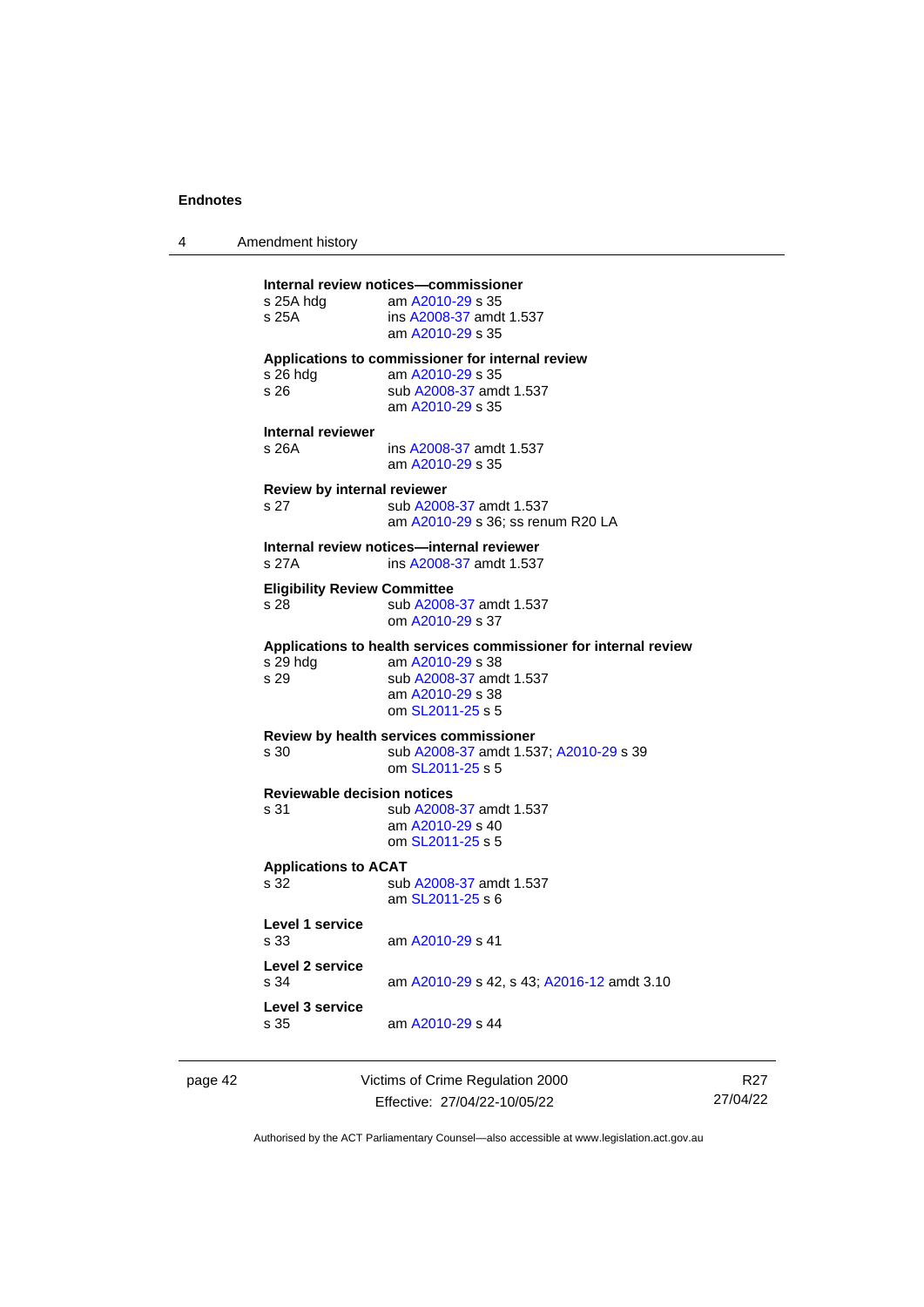```
Exceptional cases
                A2010-29 s 45
How contact hours are provided
s 37 am A2003-41 amdt 3.495; A2010-29 s 46, s 47
Arbitration—care plans
 A2010-29 s 48
Approved service providers
s 40  A2010-29 s 49, s 50
Criteria for approval
s 41 am A2007-8 amdt 1.79; A2010-10 amdt 2.123; A2010-29
               ss 51-54; pars renum R20 LA
Suspension of approval
s 42 am A2005-41 amdt 1.127, amdt 1.128
               sub A2010-29 s 55
Cancellation of approval
s 43  SL2002-40 s 8; pars renum R3 LA (see SL2002-40 s 9);
                A2010-10 amdt 2.124; A2010-29 s 56
Special financial assistance—statements
 A2010-29 s 57
Notification and review of decisions about service providers
 A2008-37 amdt 1.538
Meaning of reviewable decision—div 3.6
s 46 sub A2008-37 amdt 1.538
Reviewable decision notices
s 46A ins A2008-37 amdt 1.538
               am A2010-29 s 58
Applications for review
 A2008-37 amdt 1.538
Guidelines—victims services scheme etc
s 47A ins A2010-29 s 59
Guidelines—volunteers
s 48 am A2009-28 amdt 2.30; A2010-29 s 60
Independent arbitrators
                A2010-29 s 61
Annual reporting authority
s 49 am SL2002-40 s 10; A2011-22 amdt 1.473
```
R27 27/04/22 Victims of Crime Regulation 2000 Effective: 27/04/22-10/05/22

page 43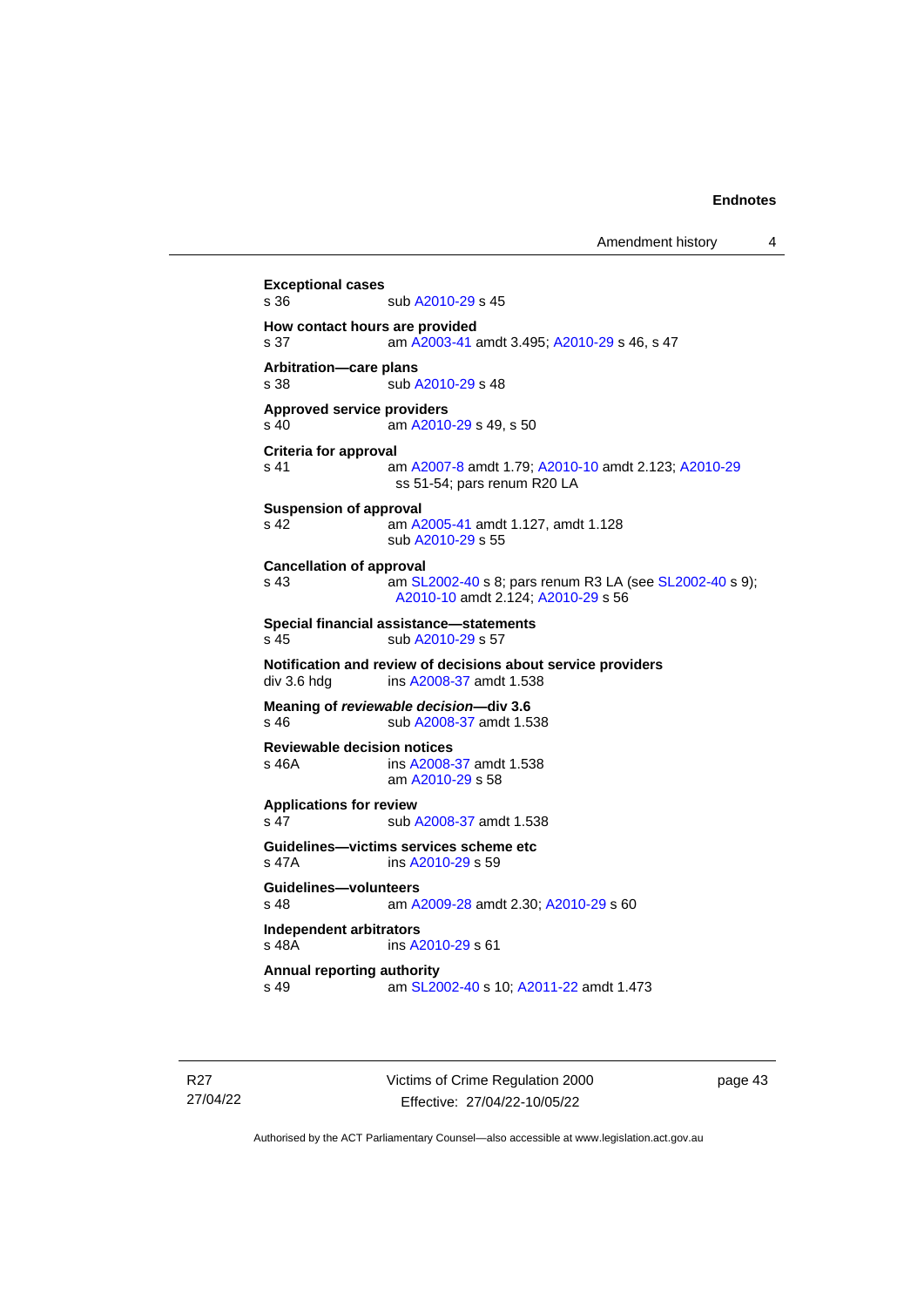4 Amendment history

|         | s 49A                                            | Victims services levy-excluded offences-Act, s 23<br>ins A2007-44 amdt 1.5<br>am A2008-37 amdt 1.539<br>sub A2015-39 amdt 1.1                                                |
|---------|--------------------------------------------------|------------------------------------------------------------------------------------------------------------------------------------------------------------------------------|
|         | $s50$ hdg<br>s 50                                | am SL2016-18 s 6; A2022-5 amdt 1.17<br>Determination of fees for services provided by service providers<br>sub A2010-29 s 62<br>sub A2001-44 amdt 1.4239<br>am A2010-29 s 63 |
|         | <b>Approved forms</b><br>s 51                    | sub A2001-44 amdt 1.4239<br>am A2003-41 amdt 3.496                                                                                                                           |
|         | <b>Modification of regulation</b><br>pt 5 hdg    | exp 1 July 2001 (s 57)<br>ins A2004-39 amdt 1.40<br>exp 9 January 2009 (s 55)                                                                                                |
|         | <b>Application of pt 5</b><br>s 52               | exp 1 July 2001 (s 57)<br>ins A2004-39 amdt 1.40<br>exp 9 January 2009 (s 55)                                                                                                |
|         | s 53                                             | Dictionary, definition of health professional<br>om R1 (LRA)<br>ins A2004-39 amdt 1.40<br>exp 9 January 2009 (s 55)                                                          |
|         | s 54                                             | Dictionary, definition of psychologist<br>exp 1 July 2001 (s 57)<br>ins A2004-39 amdt 1.40<br>exp 9 January 2009 (s 55)                                                      |
|         | Expiry of pt 5<br>s 55                           | exp 1 July 2001 (s 57)<br>ins A2004-39 amdt 1.40<br>exp 9 January 2009 (s 55)                                                                                                |
|         | <b>Existing entitlements</b><br>s 56             | exp 1 July 2001 (s 57)                                                                                                                                                       |
|         | <b>Expiration of pt 5</b><br>s 57                | exp 1 July 2001 (s 57)                                                                                                                                                       |
|         | sch 1                                            | Reviewable decisions about service providers<br>orig sch 1 renum as sch 2<br>ins A2008-37 amdt 1.540                                                                         |
|         | <b>Australian Road Rules</b><br>sch 1 pt 1.1 hdg | renum as sch 2 pt 2.1 hdg                                                                                                                                                    |
| page 44 |                                                  | Victims of Crime Regulation 2000                                                                                                                                             |

Effective: 27/04/22-10/05/22

R27 27/04/22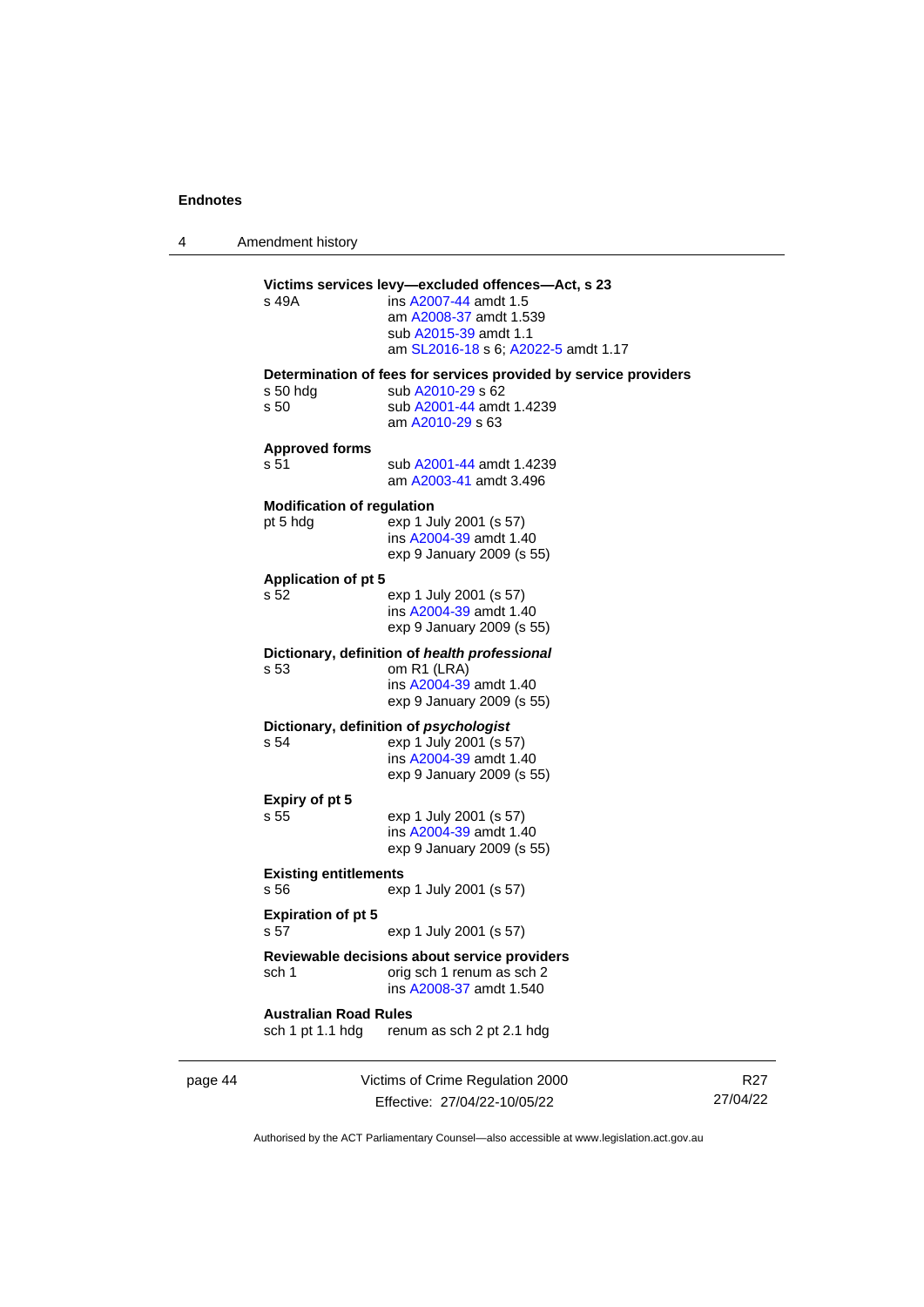#### **Road Transport (Safety and Traffic Management) Regulation 2000** sch 1 pt 1.2 hdg renum as sch 2 pt 2.2 hdg renum as sch 2 pt 2.2 hdg

# **Australian National University Act 1991 (Cwlth)—Parking and Traffic Statute (No 2) 2007**

renum as sch 2 pt 2.3 hdg

#### **Victims services levy—excluded offences**

sch 2 (prev sch 1) ins [A2007-44](http://www.legislation.act.gov.au/a/2007-44) amdt 1.6 renum as sch 2 [A2008-37](http://www.legislation.act.gov.au/a/2008-37) amdt 1.541

#### **Road Transport (Road Rules) Regulation 2017**

| sch $2$ pt $2.1$ hdg | (prev sch 1 pt 1.1 hdg) renum as sch 2 pt 2.1 hdg A2008-37<br>amdt 1.542                                                                                                                                      |
|----------------------|---------------------------------------------------------------------------------------------------------------------------------------------------------------------------------------------------------------|
| sch 2 pt 2.1         | (prev sch 1 pt 1.1) ins A2007-44 amdt 1.6<br>renum as sch 2 pt 2.1 A2008-37 amdt 1.542<br>am A2015-39 amdts 1.2-1.4: items renum R23 LA: A2016-12<br>amdt 3.11; items renum R24 LA<br>sub SL2017-44 amdt 1.46 |

#### **Road Transport (Safety and Traffic Management) Regulation 2017**

| sch 2 pt 2.2 hdg | (prev sch 1 pt 1.2 hdg) renum as sch 2 pt 2.2 hdg A2008-37<br>amdt 1.543                                                                                                                                                                                                    |
|------------------|-----------------------------------------------------------------------------------------------------------------------------------------------------------------------------------------------------------------------------------------------------------------------------|
| sch 2 pt 2.2     | (prev sch 1 pt 1.2) ins A2007-44 amdt 1.6<br>sub SL2007-40 s 4<br>am SL2008-47 amdt 1.17; items renum R14 LA<br>renum as sch 2 pt 2.2 A2008-37 amdt 1.543<br>am A2015-39 amdt 1.5; items renum R23 LA; SL2016-18 s 7,<br>s 8; items renum R25 LA<br>sub SL2017-44 amdt 1.46 |

#### **Australian National University Act 1991 (Cwlth)—Parking and Traffic Statute (No 2) 2007**

| sch 2 pt 2.3 hdg | (prev sch 1 pt 1.3 hdg) renum as sch 2 pt 2.3 hdg A2008-37<br>amdt 1.544                                                                                                                        |
|------------------|-------------------------------------------------------------------------------------------------------------------------------------------------------------------------------------------------|
| sch 2 pt 2.3     | (prev sch 1 pt 1.3) ins A2007-44 amdt 1.6                                                                                                                                                       |
|                  | renum as sch 2 pt 2.3 A2008-37 amdt 1.544                                                                                                                                                       |
| Dictionary       |                                                                                                                                                                                                 |
| dict             | am A2003-41 amdt 3.497; A2005-41 amdt 1.129, amdt 1.130;<br>A2008-37 amdt 1.545, amdt 1.546; A2009-49 amdt 3.210;<br>A2010-10 amdt 2.125; A2010-29 ss 64-66; A2011-22<br>amdt 1.474, amdt 1.475 |
|                  | def affected person sub A2008-37 amdt 1.547                                                                                                                                                     |
|                  | def $AFP$ member om $A2010-29$ s 67                                                                                                                                                             |
|                  | def <b>appointed member</b> om A2010-29 s 67                                                                                                                                                    |
|                  | def <b>board</b> sub A2010-29 s 68                                                                                                                                                              |

def *chairperson* om [A2010-29](http://www.legislation.act.gov.au/a/2010-29) s 69

def *committee* o[m A2010-29](http://www.legislation.act.gov.au/a/2010-29) s 69

R27 27/04/22 Victims of Crime Regulation 2000 Effective: 27/04/22-10/05/22

page 45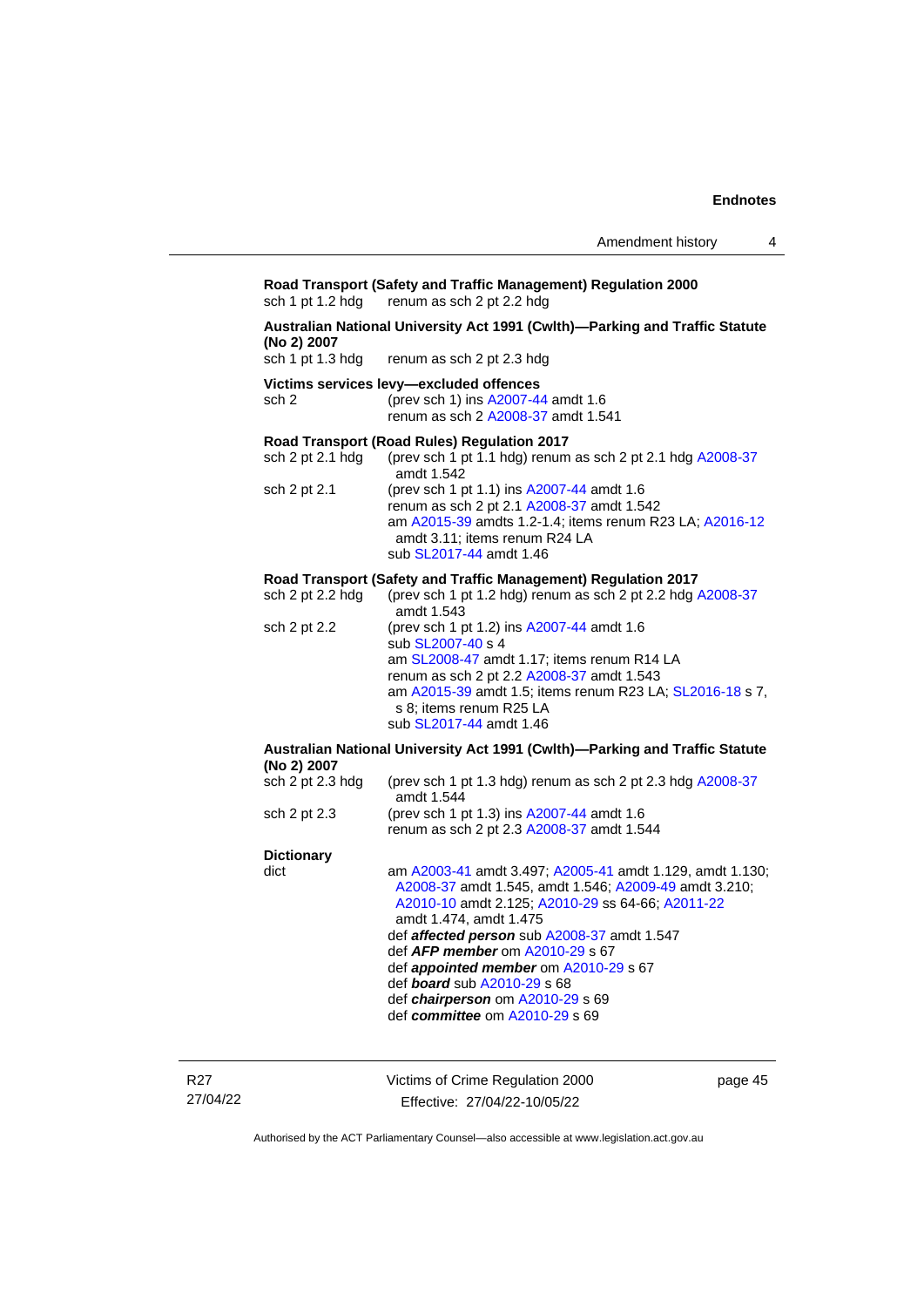4 Amendment history

def *community support member* ins [SL2002-40](http://www.legislation.act.gov.au/sl/2002-40) s 11 om [A2010-29](http://www.legislation.act.gov.au/a/2010-29) s 69 def *courts member* o[m A2010-29](http://www.legislation.act.gov.au/a/2010-29) s 69 def *deputy chairperson* om [A2010-29](http://www.legislation.act.gov.au/a/2010-29) s 69 def *DPP member* o[m A2010-29](http://www.legislation.act.gov.au/a/2010-29) s 69 def *harm* o[m A2003-41](http://www.legislation.act.gov.au/a/2003-41) amdt 3.498 def *health member* o[m SL2002-40](http://www.legislation.act.gov.au/sl/2002-40) s 12 def *health practitioner member* in[s A2010-10](http://www.legislation.act.gov.au/a/2010-10) amdt 2.126 om [A2010-29](http://www.legislation.act.gov.au/a/2010-29) s 70 def *health practitioners service* in[s A2010-10](http://www.legislation.act.gov.au/a/2010-10) amdt 2.126 def *health professional* sub [A2004-39](http://www.legislation.act.gov.au/a/2004-39) amdt 1.41 om [A2010-10](http://www.legislation.act.gov.au/a/2010-10) amdt 2.126 def *health professions Act* o[m A2004-39](http://www.legislation.act.gov.au/a/2004-39) amdt 1.41 def *health professions member* om [A2010-10](http://www.legislation.act.gov.au/a/2010-10) amdt 2.126 def *health professions service* om [A2010-10](http://www.legislation.act.gov.au/a/2010-10) amdt 2.126 def *independent arbitrator* a[m A2010-29](http://www.legislation.act.gov.au/a/2010-29) s 71 def *indigenous member* om [A2010-29](http://www.legislation.act.gov.au/a/2010-29) s 72 def *internally reviewable decision* ins [A2008-37](http://www.legislation.act.gov.au/a/2008-37) amdt 1.548 def *internal reviewer* sub [A2008-37](http://www.legislation.act.gov.au/a/2008-37) amdt 1.549 def *internal reviewer's decision* in[s A2008-37](http://www.legislation.act.gov.au/a/2008-37) amdt 1.550 def *internal review notice* in[s A2008-37](http://www.legislation.act.gov.au/a/2008-37) amdt 1.550 def *justice member* o[m A2010-29](http://www.legislation.act.gov.au/a/2010-29) s 72 def *legal profession member* om [A2010-29](http://www.legislation.act.gov.au/a/2010-29) s 72 def *manager* om [A2010-29](http://www.legislation.act.gov.au/a/2010-29) s 72 def *migrant member* om [A2010-29](http://www.legislation.act.gov.au/a/2010-29) s 72 def *primary victim* sub [A2016-12](http://www.legislation.act.gov.au/a/2016-12/default.asp) amdt 3.12 def *psychiatrist/psychologist member* o[m A2010-29](http://www.legislation.act.gov.au/a/2010-29) s 72 def *psychologist* sub [A2004-39](http://www.legislation.act.gov.au/a/2004-39) amdt 1.42[; A2010-10](http://www.legislation.act.gov.au/a/2010-10) amdt 2.127 def *responsible service agency* om [A2010-29](http://www.legislation.act.gov.au/a/2010-29) s 72 def *reviewable decision* su[b A2008-37](http://www.legislation.act.gov.au/a/2008-37) amdt 1.551 def *serious crime* sub [A2016-12](http://www.legislation.act.gov.au/a/2016-12/default.asp) amdt 3.12 def *the Act* om [A2001-56](http://www.legislation.act.gov.au/a/2001-56) amdt 3.892 def *victim* o[m A2003-41](http://www.legislation.act.gov.au/a/2003-41) amdt 3.499 def *victims groups member* om [A2010-29](http://www.legislation.act.gov.au/a/2010-29) s 72 def *youth policy and services member* ins [SL2002-40](http://www.legislation.act.gov.au/sl/2002-40) s 11 om [A2010-29](http://www.legislation.act.gov.au/a/2010-29) s 72

page 46 Victims of Crime Regulation 2000 Effective: 27/04/22-10/05/22

R27 27/04/22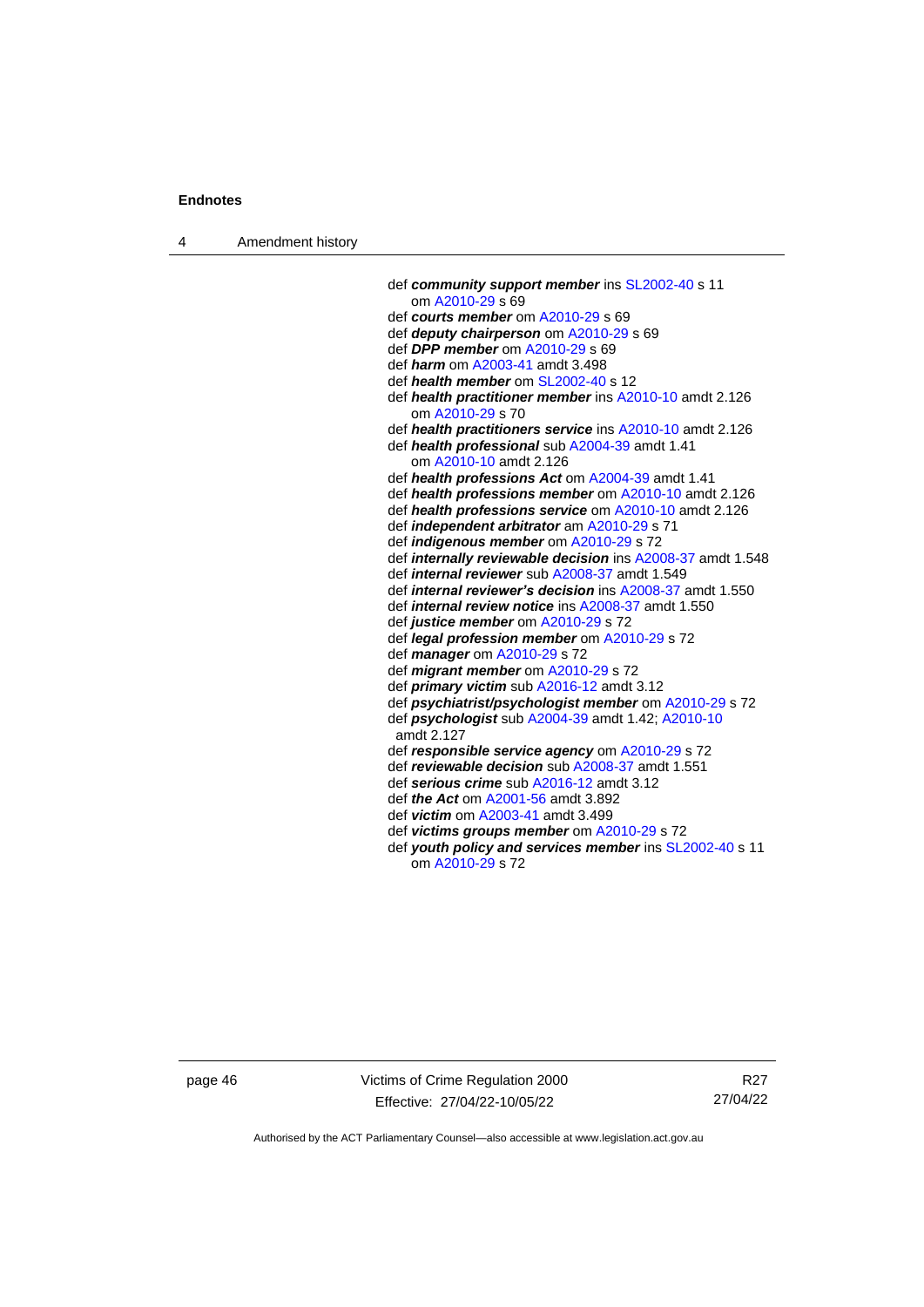# <span id="page-52-0"></span>**5 Earlier republications**

Some earlier republications were not numbered. The number in column 1 refers to the publication order.

Since 12 September 2001 every authorised republication has been published in electronic pdf format on the ACT legislation register. A selection of authorised republications have also been published in printed format. These republications are marked with an asterisk (\*) in column 1. Electronic and printed versions of an authorised republication are identical.

| <b>Republication No</b> | <b>Amendments to</b> | <b>Republication date</b> |
|-------------------------|----------------------|---------------------------|
| 1                       | not amended          | 2 July 2001               |
| $\overline{2}$          | A2001-44             | 6 December 2001           |
| 3                       | SL2002-40            | 21 December 2002          |
| 4                       | SL2002-40            | 31 December 2002          |
| 5                       | A2003-41             | 9 October 2003            |
| 6                       | A2003-56             | 19 December 2003          |
| $\overline{7}$          | A2004-39             | 1 November 2004           |
| 8                       | A2004-39             | 7 July 2005               |
| 9                       | A2006-3              | 1 November 2006           |
| 10                      | SL2006-61            | 1 January 2007            |
| 11                      | SL2007-40            | 20 December 2007          |
| 12                      | A2008-7              | 7 May 2008                |
| 13                      | A2008-28             | 26 August 2008            |
| 14                      | SL2008-47            | 2 December 2008           |
| 15                      | SL2008-47            | 10 January 2009           |
| 16                      | SL2008-47            | 2 February 2009           |
| 17                      | A2009-28             | 1 October 2009            |
| 18                      | A2009-49             | 17 December 2009          |
| 19                      | A2010-10             | 1 July 2010               |
| 20                      | A2010-29             | 28 February 2011          |
| 21                      | A2011-22             | 1 July 2011               |
|                         |                      |                           |

R27 27/04/22 Victims of Crime Regulation 2000 Effective: 27/04/22-10/05/22

page 47